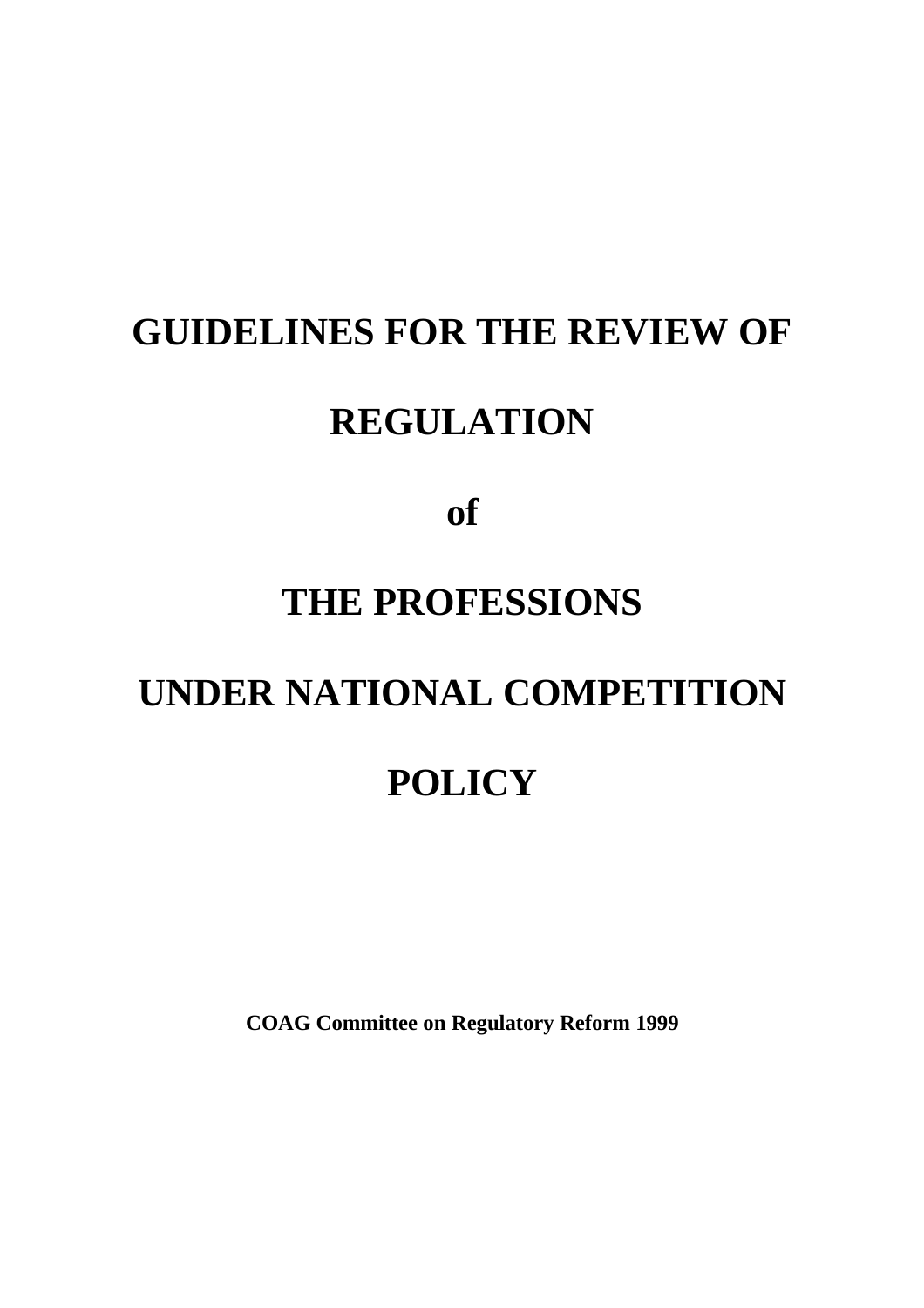# **GUIDELINES FOR THE REVIEW OF PROFESSIONAL REGULATION**

# **CONTENTS**

| Foreword                                                                                    | 1              |
|---------------------------------------------------------------------------------------------|----------------|
| <b>Executive Summary</b>                                                                    | $\overline{2}$ |
| 1. Understand the Context for Legislation Review                                            | 8              |
| (a) Competition Policy                                                                      | 8              |
| (a) Purpose of the Guidelines                                                               | 10             |
| (b) The National Dimension                                                                  | 11             |
| 2. Overview the Professional Legislation being reviewed                                     | 13             |
| (a) Specify the Legislation being Reviewed                                                  | 13             |
| (b) Clarify the Objectives of the Legislation                                               | 14             |
| (c) Identify Provisions with a Negative Impact on Competition                               | 16             |
| 3. Assess the Nature and Significance of the Market for the Professional Services           | 19             |
| (a) Markets for Professional Services                                                       | 19             |
| (b) Defining and Describing the Particular Market                                           | 22             |
| 4. Assess the Nature and Significance for Competition of the Legislative Restrictions<br>26 |                |
| (a) Examine the Anti-Competitive Restrictions on:                                           | 26             |
| who can provide services<br>(i)                                                             | 26             |
| (ii)<br>ownership and control of business                                                   | 28             |
| personal conduct<br>(iii)                                                                   | 29             |
| advertising<br>(iv)                                                                         | 31             |
| charging<br>(v)                                                                             | 31             |
| (b) Summarising the General Effect of Legislative Restrictions on Competition               | 33             |
| 5. Assess the Nature and Significance of Legislative Restrictions for Market Failure        |                |
| and other Public Interest Concerns                                                          | 35             |
| (a) Competition, Market Failure and the Public Interest                                     | 35             |
| (b) Market Failure in Professional Service Markets                                          | 38             |
| (c) Other Public Interest Issues                                                            | 41             |
| (d) Linking Market Failure and other Public Interest concerns to Legislative                |                |
| <b>Restrictions</b>                                                                         | 43             |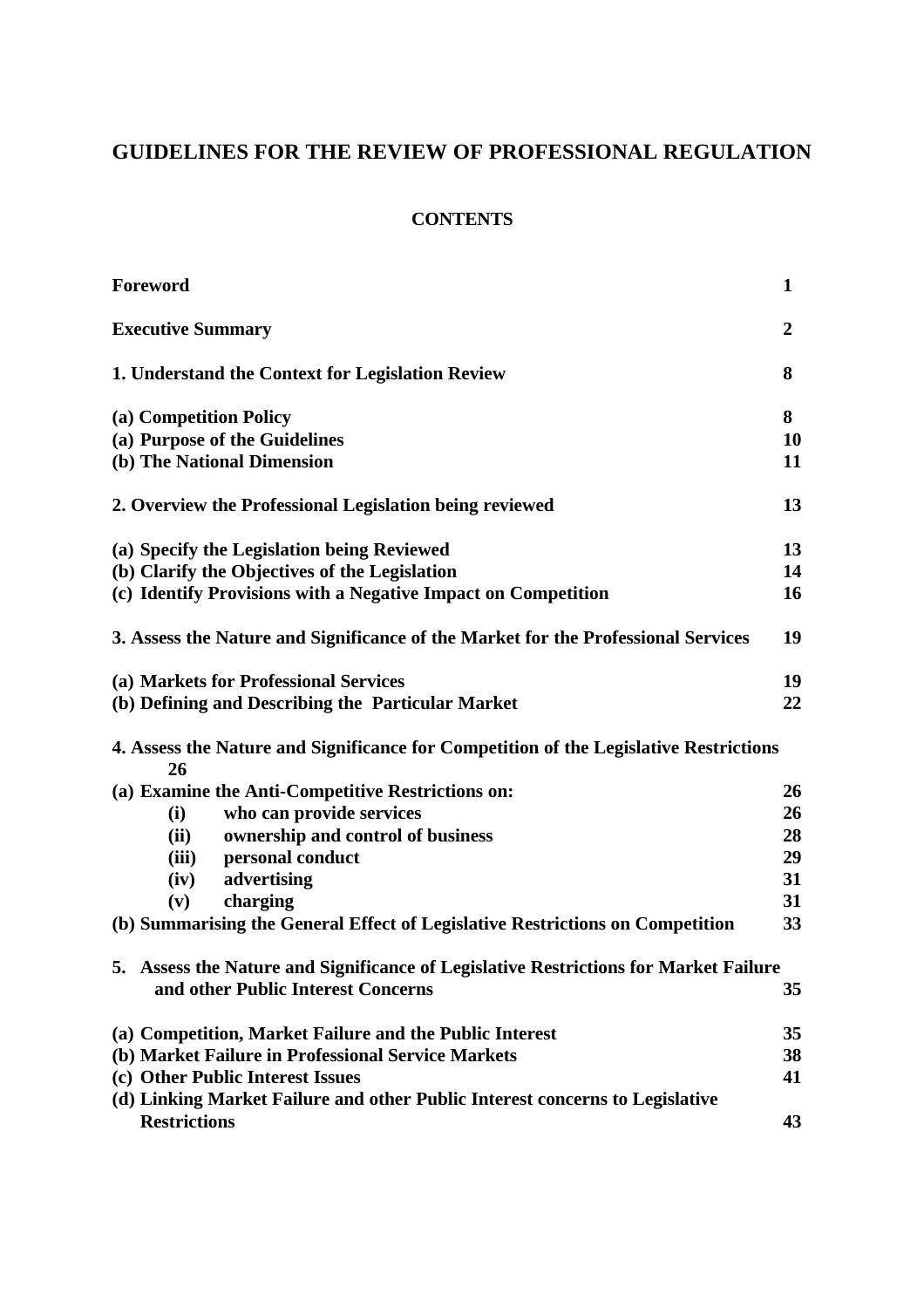| 6. Analyse the Costs and Benefits of the Legislation                                               | 46       |
|----------------------------------------------------------------------------------------------------|----------|
| (a) Criteria for Benefit-Cost Analysis for Professional Services<br>(b) Criteria for Risk Analysis | 46<br>53 |
| 7. Identify Alternative Means of Achieving the Policy Objective                                    | 58       |
| 8. Recommend on Restrictions on Competition for Professions                                        | 62       |
| <b>List of Contacts</b>                                                                            | 63       |
| <b>Glossary of Terms</b>                                                                           | 66       |
| <b>References</b>                                                                                  | 69       |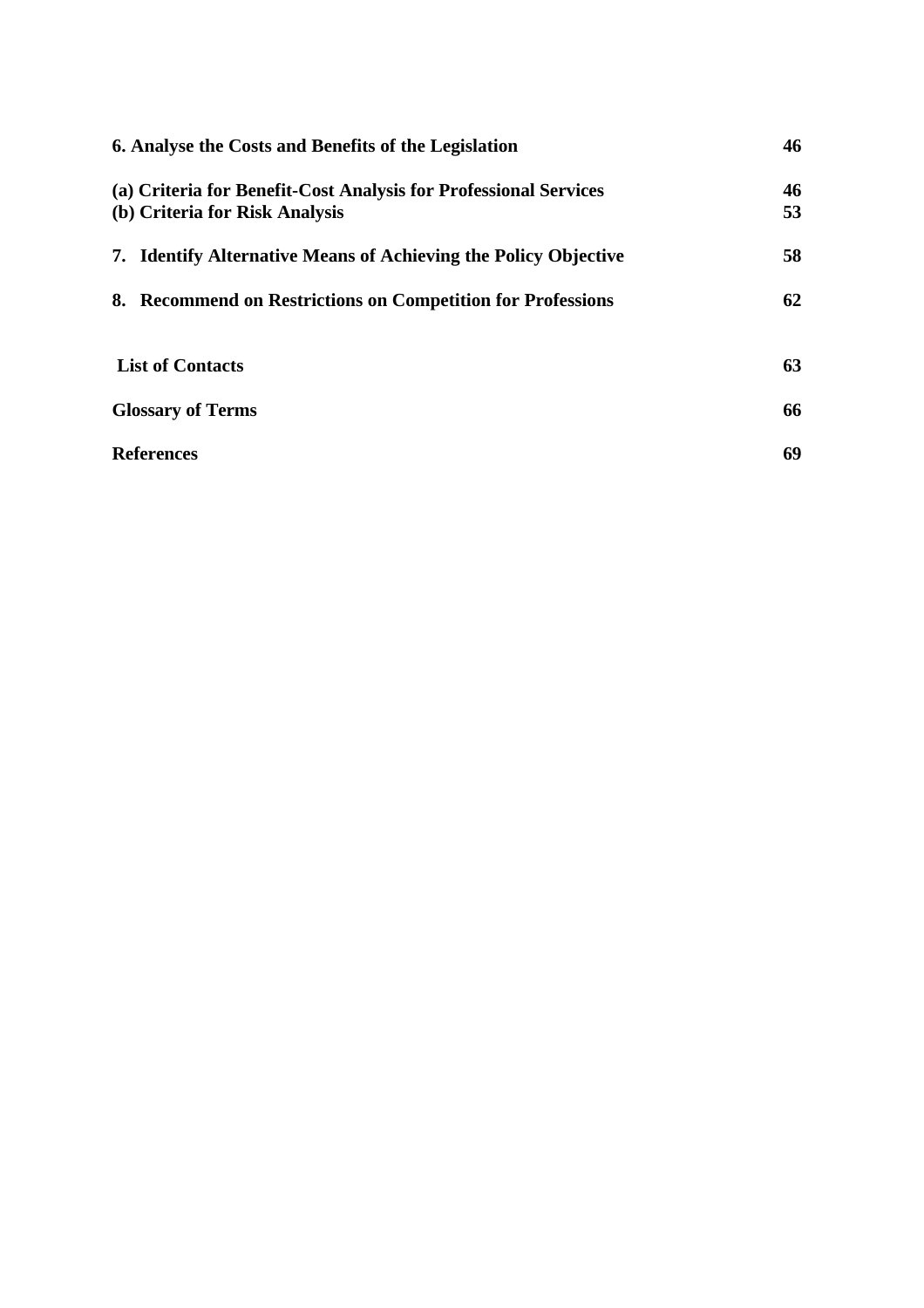# **FOREWORD**

The following Guidelines are a resource for reviews of existing legislation and for formulating new legislation that regulates the professions.

They were prepared by the Council of Australian Governments (COAG) Committee on Regulatory Reform and have been endorsed by COAG senior officials.

The Guidelines draw on the Competition Principles Agreement that, along with two other Agreements on National Competition Policy, was signed by the Council of Australian Governments in April 1995. These Agreements contain the various commitments made by Governments to implement the National Competition Policy.

The Guidelines do not add to the requirements of the Agreement nor represent an exhaustive exposition of review method. However, they do provide a common reference point for reviews. By elaborating on the Agreement they will contribute to the consistent application of the Competition Principles Agreement across reviews of legislation for different professions and reviews commissioned by different Governments of legislation for the same profession. National reviews will also benefit from these Guidelines.

Some jurisdictions have published Guidelines on the Legislation Review that cover material contained in these Guidelines. In addition the Council of Australian Governments' Principles and Guidelines for National Standard Setting and Regulatory Action apply to national reviews and to national proposals for new regulation that may include regulation of the professions. The Guidelines contained in this document complement and support these Guidelines, some of which, including the COAG Principles and Guidelines on National Standard Setting and Regulatory Action are binding. The Guidelines below may be cited in the terms of reference as either an additional source of guidance for conducting reviews or as a requirement on reviews. Such decisions will depend on the circumstances of the review.

These Guidelines do not contain standards for review. Assessment of the standard of a review would normally be done by reference directly to the commitments contained in the Competition Principles Agreement. Similarly, the publication of these Guidelines does not require a reassessment of completed reviews.

Reviews will draw on a range of expertise, including economic, legal, public policy and disciplines specific to the legislation under review. However, the framework for review has a strong economic flavour. The Guidelines seek to be both accessible and comprehensive when outlining concepts such as market failure. The Guidelines contain a glossary and a number of tables to illustrate the review steps.

#### **Acknowledgement**

The Committee would like to acknowledge the efforts of Professor Glenn Withers and Ms Marion Powall who prepared the draft of these Guidelines.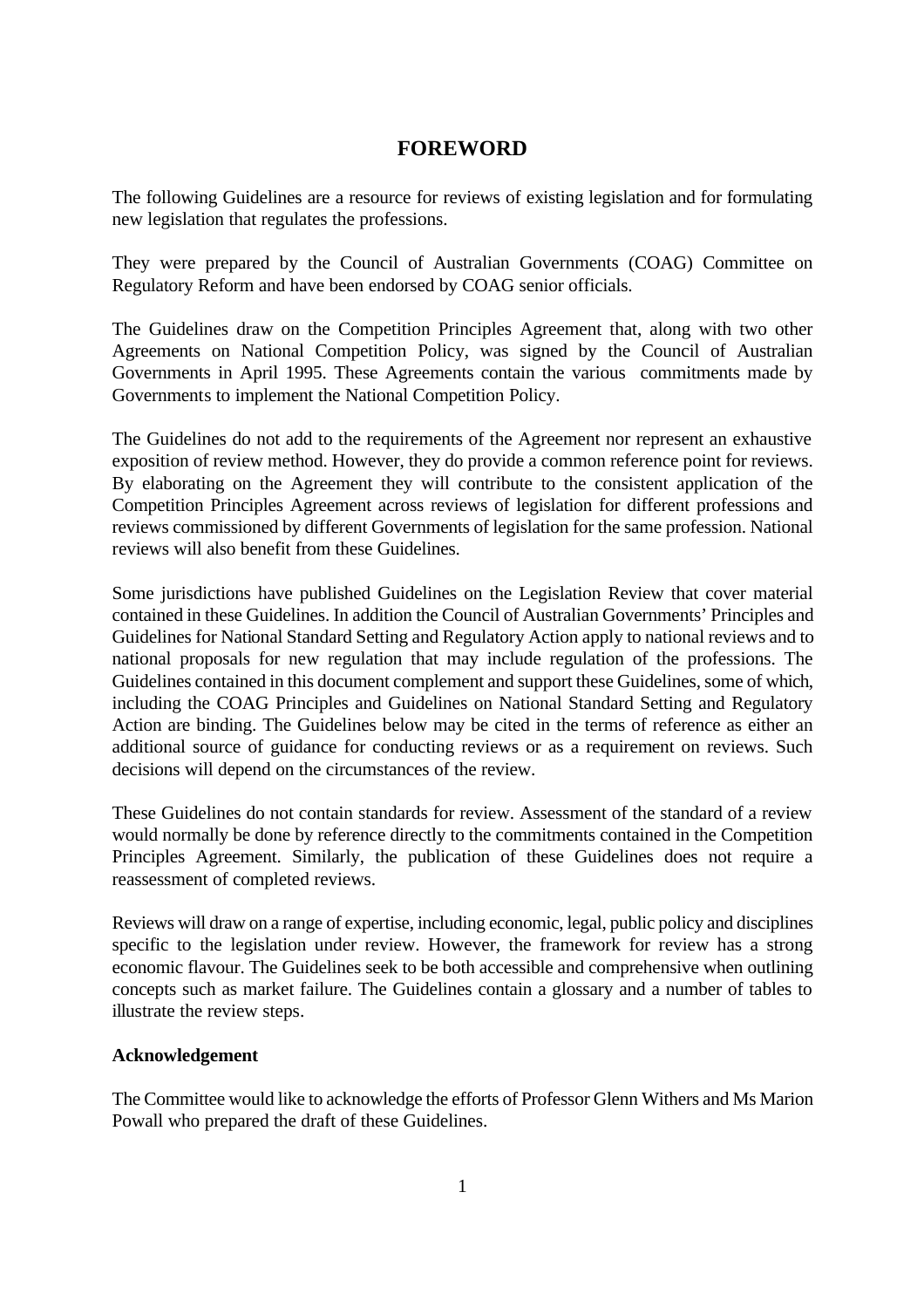# **EXECUTIVE SUMMARY**

#### **GUIDELINES FOR REVIEW OF PROFESSIONAL REGULATION**

#### **1. UNDERSTAND THE CONTEXT FOR LEGISLATION REVIEWS**

These Guidelines are concerned with the legislation review for the professions which is to be conducted under the Competition Principles Agreement. They acknowledge characteristic features to be found in professional practice and indicate the implications of these for legislative review.

The presumption under National Competition Policy legislative review is that legislative restrictions should be repealed (or not proceed) unless a public interest case to the contrary can be made. The onus of proof has been placed by governments upon those seeking to provide for restrictions on competition. The Policy presumes that in the majority of cases markets and not governments are the best regulators of economic activity. Unless there are specific circumstances that prevent a market from working efficiently the market mechanism should be preferred over the more costly, complex and limiting alternative of government regulation.

To assist with the conduct of any reviews applied to legislation for the professions, these Guidelines provide operational guidance for the process of examining legislative objectives, legislative impediments to competition, their public interest review and consideration of alternatives.

Naturally these Guidelines are indicative only and they are not exclusive. Particular reviews may choose other approaches where these may be more suitable. Conduct of the legislative reviews is the responsibility of each jurisdiction.

Where there is divergence in professional regulation between jurisdictions, this is accommodated by "mutual recognition".

# **2. OVERVIEW THE PROFESSIONAL LEGISLATION BEING REVIEWED**

In determining the scope of the review, it is necessary first to specify the actual principal and/or subordinate legislation being reviewed, and to list the key activities and functions which are regulated by that legislation.

Having a clear statement of the aims of the legislation will assist the reviewer to assess the extent to which the regulation has:

• effectively and efficiently addressed any problems which needed to be solved and so improved upon the outcomes of a competitive market; or, instead,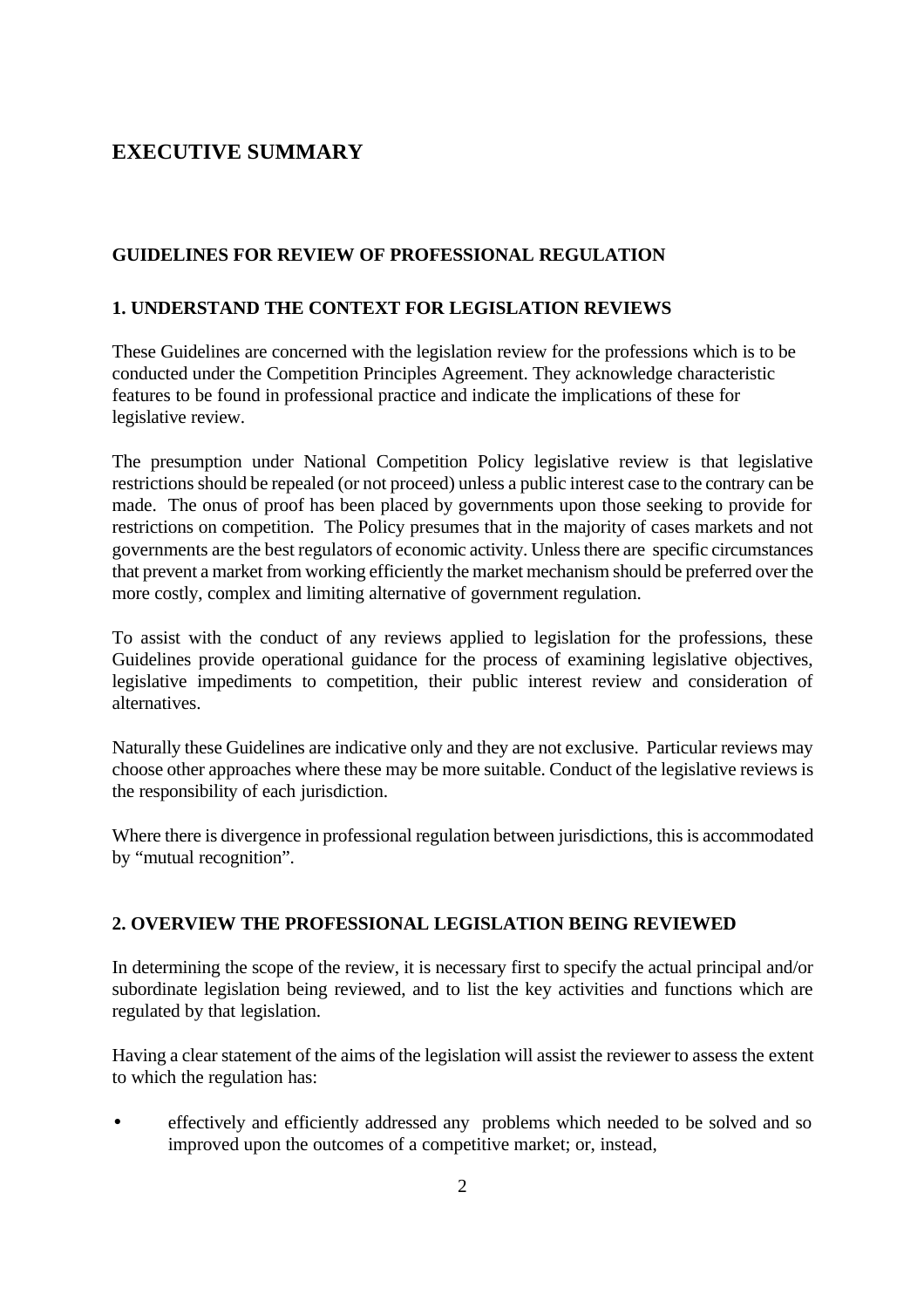• put in place arrangements which restrict competition and yet produce outcomes which do not adequately address the defined problems.

It will also assist in determining whether there are alternative means available which better achieve those objectives.

The potentially restrictive nature of occupational regulation can be characterised in terms of the effects on the **structure** of the profession, *ie* the conditions of entry and organisation, and on the **conduct**, or behaviour*,* of the practitioners within that profession.

# **3. ASSESS THE NATURE AND SIGNIFICANCE OF THE MARKET FOR THE PROFESSIONAL SERVICES**

 It is necessary to start with some conception of what constitutes a profession. The emphasis here is upon competence and conduct. Competence is based upon high level skills, and conduct is based upon commitment to the wider community, the professional group and the client.

Where development and maintenance of professional competence and conduct standards are purely private in origin without legislative mandate, then they are self-evidently not a matter for legislative review under the National Competition Policy.

This paper is concerned with the consequences for the public interest of restrictions on competition arising from provisions in law controlling the structure and conduct of markets in professional services. Having a good understanding of the characteristics of the market for the particular professional services is an essential pre-requisite for undertaking the further analysis of the effects of the identified legislative restrictions on competition.

# **4. ASSESS THE NATURE AND SIGNIFICANCE FOR COMPETITION OF THE LEGISLATIVE RESTRICTIONS**

Given the objectives of relevant legislation and knowledge of the particular professional market, the next step is to assess the role that the identified legislative impediment to competition has played in forming or conditioning the market. This involves examining the way in which the restrictions affect market structure and market conduct.

With the possession of high-level specialist knowledge and skills as one of the distinctive features of professional occupations, legislation to regulate the professions frequently includes provisions to restrict entry to professional practice to those who possess specified skills and knowledge.

The direct consequences of such restrictions on competition are likely to be higher prices to consumers, higher incomes for providers, reduction of consumption of such professional services, and reduction in some variety, service innovation and in adaptability in meeting changing needs and opportunities.

In a number of professions, the ownership and business structure of professional practices are subject to legislated restriction. In particular, members may be required to practise as individuals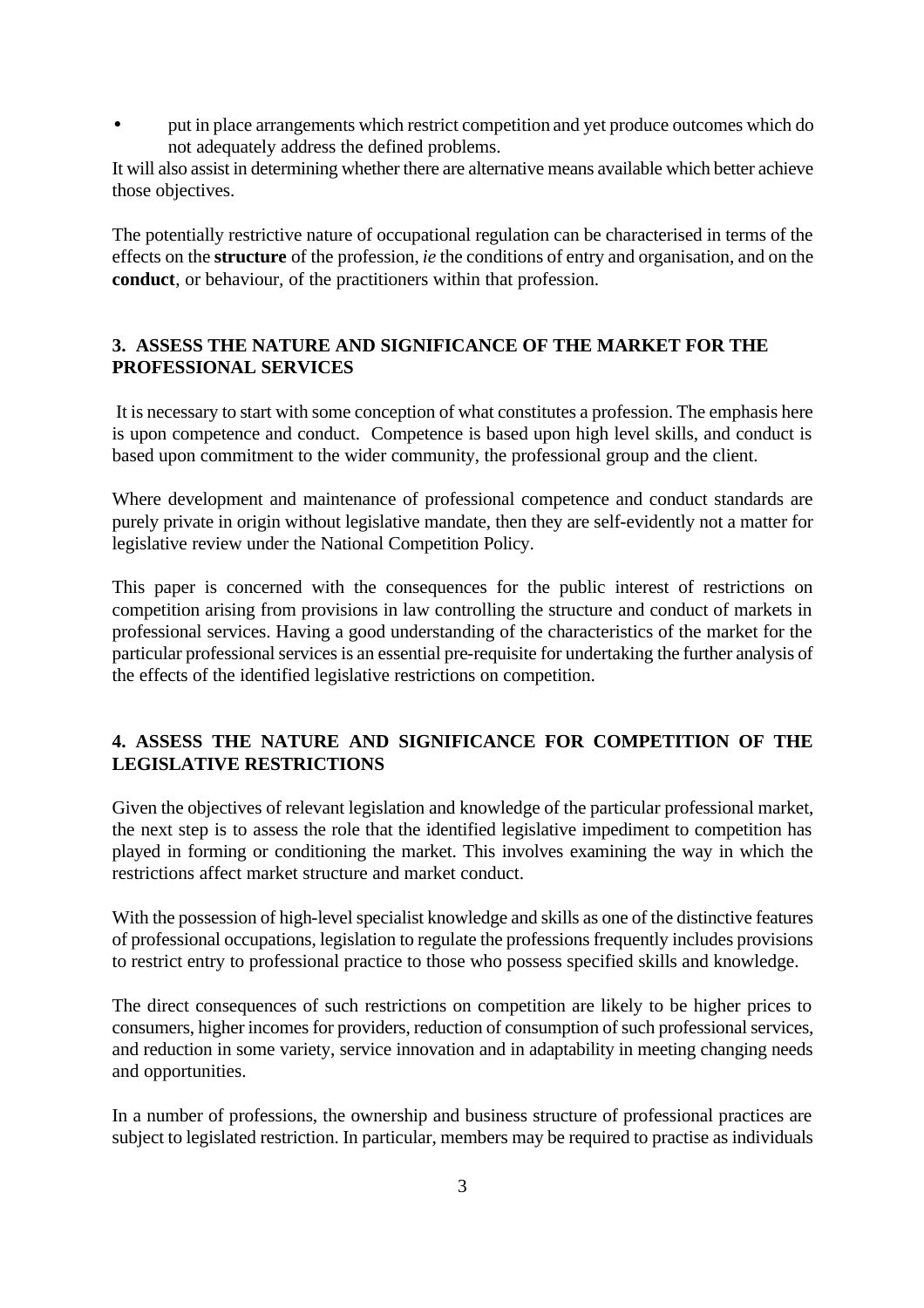or in partnerships, and in some professions members may be prevented from entering into partnerships with non-professionals.

Overall, such ownership and structural restrictions have the potential to impede professionals from developing full efficiencies in business, and to prevent the formation of practices with individuals who may provide services to both the practice and the public.

Where professional occupations desire to be recognised as possessing a distinctively high level of individual personal conduct, rules or codes of conduct are often adopted to govern the relevant behaviour of their members. If legislated legal sanction does directly or indirectly provide for this, there is then a need for such activities to be carefully assessed for their impact on competition.

Such mechanisms can either reduce or limit the supply of competitive service providers (*eg* licence cancellation) or limit the methods of competition by which providers compete.

Controlling the market behaviour of professional groups through restrictions on advertising and service promotion are further common restrictions on competition to be found in regulation provisions for professions. Restrictions on professional advertising can make it more difficult for clients to obtain relevant non-technical information about the availability, quality and price of services provided by competing practitioners.

The review should also establish the extent to which any fee scales apply and are restrictive, *eg* whether an individual practitioner is able to charge less or more than a specified scale without penalty, and whether they are prohibited from advertising the fact that they charge less or more than the recommended fee scale. It may be that few such arrangements remain in contemporary Australian legislation, though some are evident, *eg* surveyors.

The separate examinations of each of the identified legislative restrictions on competition should be brought together to provide an overview of the competition impact of the legislation.

# **5. ADDRESS THE NATURE AND SIGNIFICANCE OF LEGISLATIVE RESTRICTIONS FOR MARKET FAILURE AND OTHER PUBLIC INTEREST CONCERNS**

In matters of review for purposes of National Competition Policy, what is required for appraisal of benefits and costs of a legislative provision which inhibits competition is to:

- examine the extent to which an actual industry or service area would be likely to diverge, when unconstrained, from the competitive market benchmark; and
- examine the extent to which there are distributional or other public interest concerns likely to operate in the area concerned.

Legislation review of professional markets will need to identify legitimate reasons for legislative intervention by governments. These arguments can then be mapped to assess correspondence to the various forms of market failure, with especial attention to any which may be thought to be quite likely or even common in professional service markets. The arguments should also be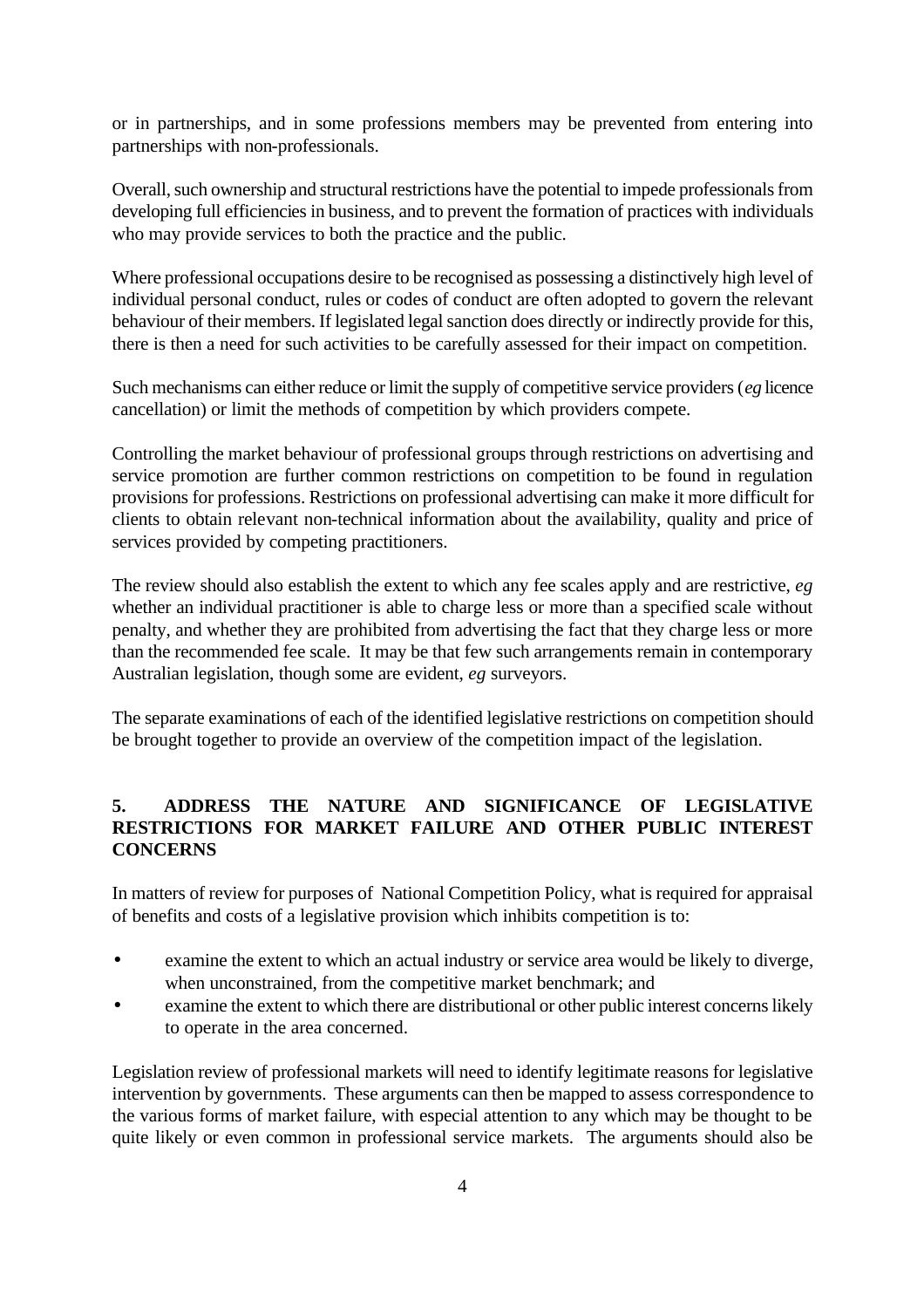mapped, as applicable, to the other public interest criteria, with especial attention to those predicted to be particularly relevant for professional service markets.

The main objective for the group of **restrictions on entry** to a profession is likely to be to address the issue of information asymmetry in the professional services market. It is often argued that consumers lack sufficient education to evaluate certain professional services.

There may be several objectives for **legislative restrictions on the ownership and control of professional businesses.** A frequently stated purpose is to reduce the potential focus of the practice on commercial relations, as opposed to professional matters, which is likely to arise where third parties are involved in a practice.

The group of **restrictions on professional conduct and standards** is also aimed especially at addressing the problem of information asymmetry in the market, by providing mechanisms for enabling quality control of professional services, and to facilitate wider distributional or social equity concerns.

The main objectives for **restrictions on advertising** are to ensure that consumers choose a professional service on the basis of quality, and not on price. It is argued that advertising could be misleading to consumers as the services can be complex and consumers lack sufficiently detailed knowledge to make an informed comparison between providers.

The main market failure objective which could be met with any **restrictions on fees charged** is to remove the potential risk to consumers that price-cutting will lead to a lower quality of service and a reduced range of services available. They are more common where services are government funded.

Restrictions on competition that result from arrangements between professionals and are not compelled by legislation will be regulated by the Trade Practices Act.

#### **6. ANALYSE THE COSTS AND BENEFITS OF THE LEGISLATION**

This section provides the analytical framework to assist the reviewer to fully assess the extent to which the restrictions on competition address market failure and other public interest criteria effectively, and thereby improve on the outcomes of an unfettered market.

The analytic framework is essentially that of benefit-cost analysis. This refers here to the systematic documentation of the flow of all relevant costs and benefits over time that are associated with each regulatory provision that restricts competition, including explicit allowance for risk.

If the legislative restriction produces a benefit-cost ratio greater than one, a necessary condition for the restriction is met. If the ratio is greater than one and greater than for all alternative options, then a sufficient condition for the restriction to be retained is met.

The sequence of steps provided in sections 6 and 7 is consistent with Clause 5(9) of the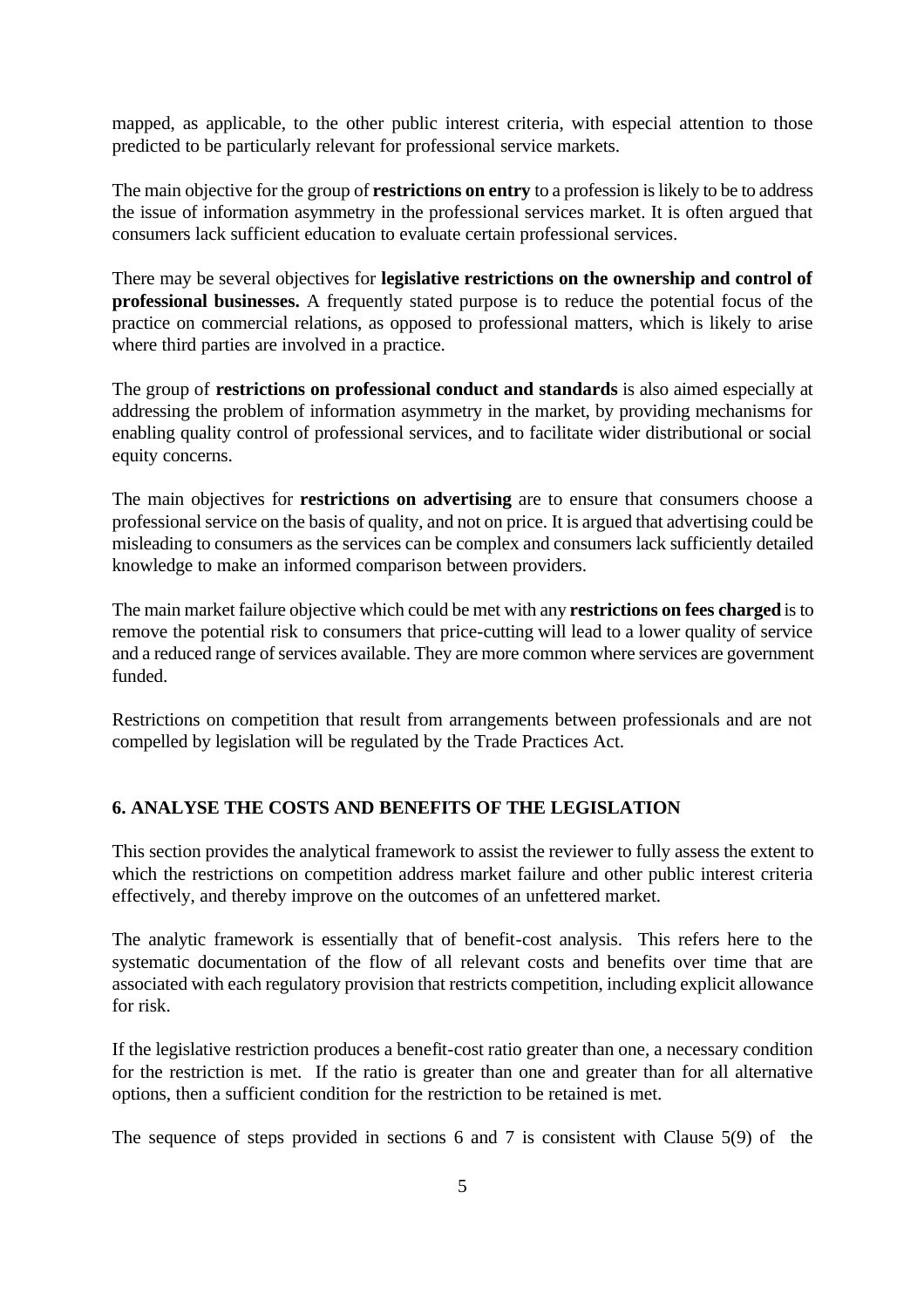Competition Principles Agreement. However, in practice, once the review has established that the restrictions pass the threshold test outlined in sections 2 and 5, reviewers may be more likely to identify alternatives to the existing restrictions then proceed to analyzing the costs and benefits of each alternative against the existing legislative arrangements.

#### **7. IDENTIFY ALTERNATIVE MEANS OF ACHIEVING THE POLICY OBJECTIVE**

Professional regulation to control entry and to control conduct has arisen as a response to market failures, especially in the area of asymmetric information, as well as for the other public benefits. However there is a range of options to achieve objectives which need to be considered for such markets before options that would restrict competition.

Where a problem has been identified in a particular professional service market, the response which involves least intervention and cost to achieve is preferred. Thus, in the first instance, the following question should be asked: Will the existing general laws be adequate to deal with the problem? Will private individuals have sufficient incentive and means to adequately deal with the problem?

If, after careful consideration, the response is that none of these options meets the public interest objective, then reviews should consider direct professional government intervention again, in the order of least disturbance to the market and least cost of provision, consistent with meeting the need.

Each completed review should conclude with a series of recommendations which achieve the economic and broader public interest objectives of the legislation with the least restriction on competition.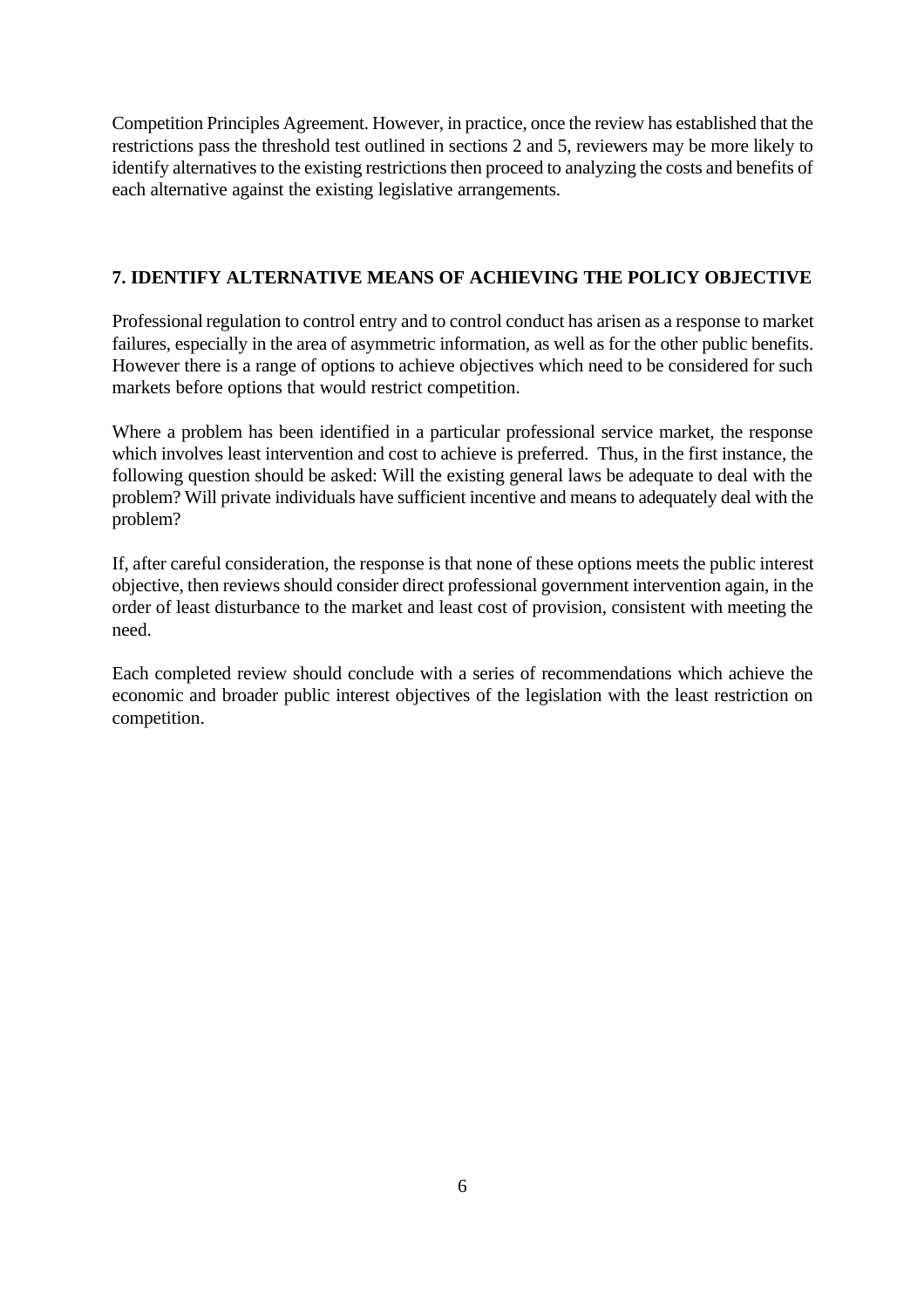#### **FIGURE 1**

#### **MAIN STEPS IN LEGISLATION REVIEW OF PROFESSIONS**

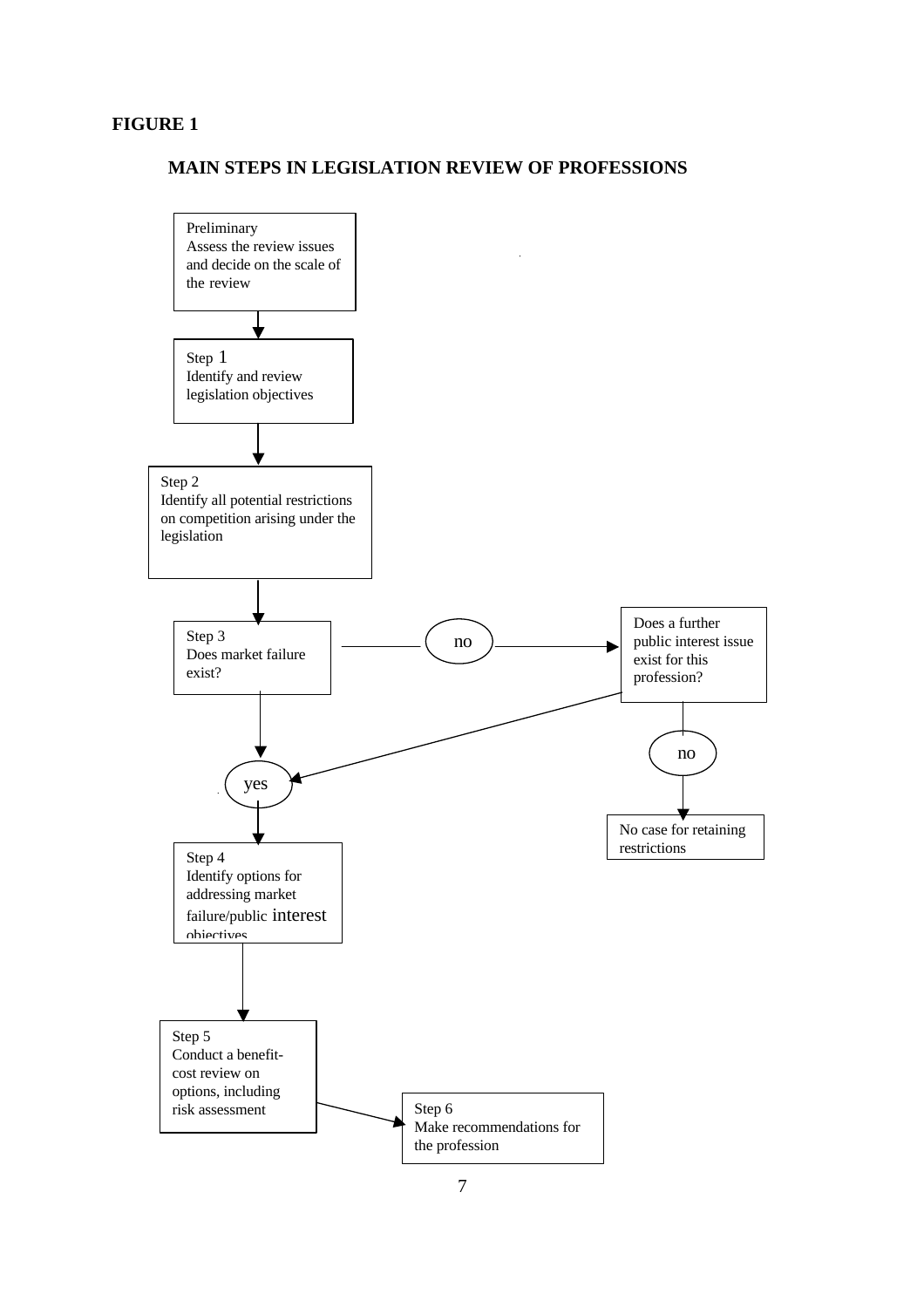# **1. UNDERSTAND THE CONTEXT FOR LEGISLATION REVIEWS**

### **(a) Competition Policy**

1.1 In Australia over recent years there has been an increasing tendency to require each sector of the economy to experience more competitive market conditions. From agriculture to mining to manufacturing and then utilities and increasingly the service sector, there is a seemingly inexorable process and sequence.

1.2 A benchmark in this process was the adoption by all State and Territory Governments and the Commonwealth Government of a National Competition Policy (NCP) package, on 11 April 1995.

- 1.3 This package comprised three agreements:
- the Competition Principles Agreement (CPA) which consists of six areas of competition reform - prices oversight for government business, structural reform of public monopolies, competitive neutrality, legislation review, access to essential infrastructure and application of competition principles to local government;
- the Conduct Code Agreement which commits all parties to uniform competition law which is established in the revised Part IV of the Trade Practices Act (TPA). Under the revised TPA, government agencies, corporations and professional bodies (ie. all persons carrying on a business) are now subject to competition law; and
- the Agreement to Implement Competition Policy and Related Reforms which commits all parties to a timetable for reform. It also commits the Commonwealth to making substantial payments to the States and Territories, subject to their meeting agreed milestones for the reform agenda and timetables.

1.4 These Guidelines are concerned with the legislation review for the professions which is to be conducted under the Competition Principles Agreement. However the wider NCP context is important here because it points up that:

- any review of professional regulation is not isolated or selective, but rather is part of a fully comprehensive economy-wide policy agreed by all governments;
- unless legislative exemptions do apply, professions are now subject to the full provisions of the TPA on a uniform national basis; and
- governments have a clear timetable for review (including review of legislation for the professions) and also clear financial incentives to comply with that timetable and to conduct objective and rigorous reviews and to implement reform promptly.

1.5 These Guidelines acknowledge characteristic features to be found in professional practice and indicate the implications of these for legislative review. But, as required by the CPA, they do not accept that there is a sufficient degree of difference in this or any other area that warrants exemption from the competition policy process, particularly recognising that the review process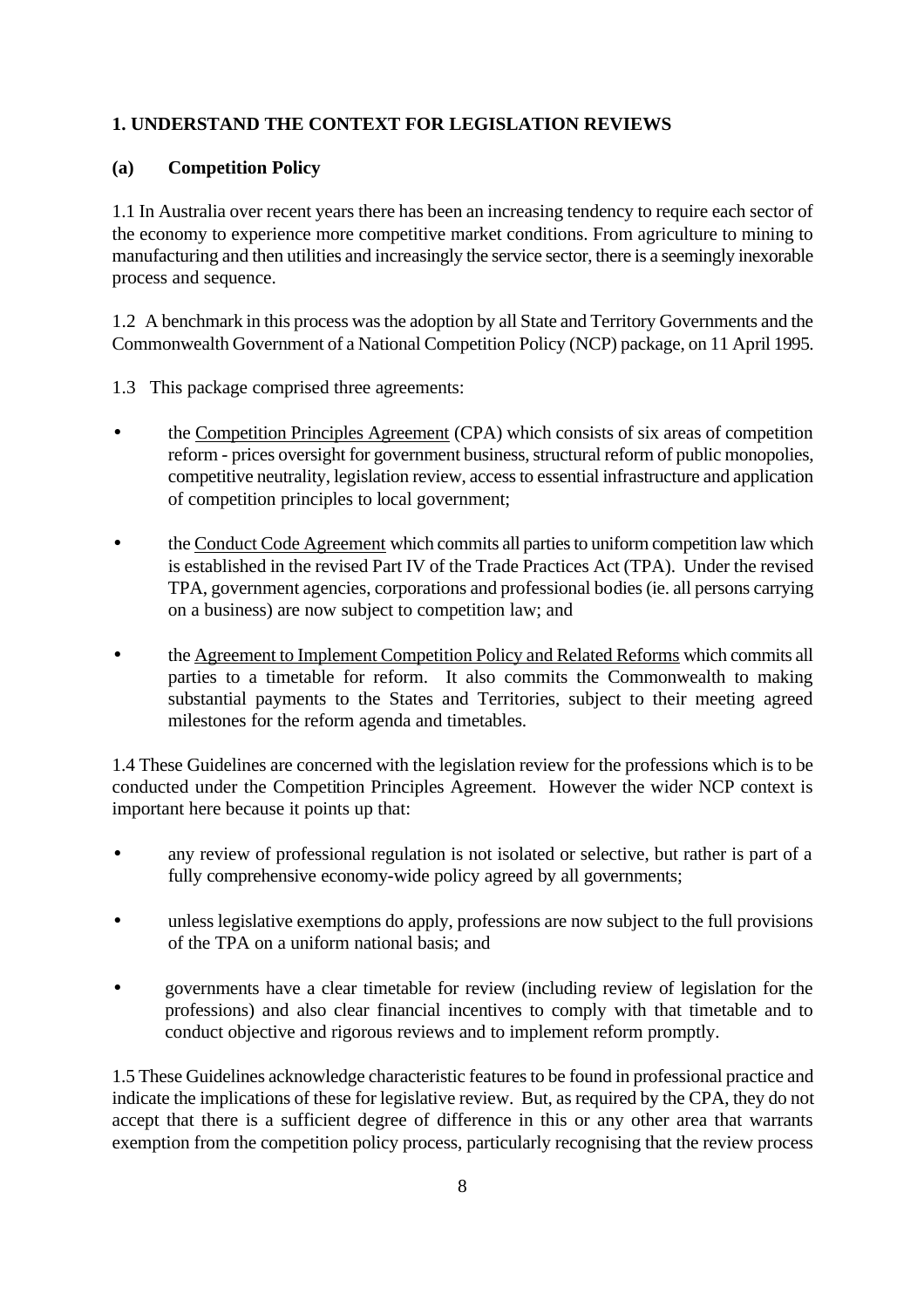incorporates a full range of public interest review provisions.

1.6 In relation to legislative review itself, it should be made clear that this applies to new legislation as well as to existing legislation, and that legislation includes all Acts, Regulations, Rules, Proclamations, Notices, Amendments and By-Laws. The timetable requires review of some 2000 pieces of legislation **and** the implementation of consequent reform by December 31, 2000.

1.7 Competition is a process of rivalrous behaviour in a market and operates more effectively where there are many actual or potential buyers and sellers. The objective of the National Competition Policy is to better use such competition as a means to enhance material living standards and to improve social and environmental outcomes for the nation. Competition here is seen as a means, and not as an end in itself. Increased competition therefore is to be adopted only in so far as it increases public benefit overall.

1.8 Nevertheless, the presumption under NCP legislative review is that legislative restrictions should be repealed (or not proceed) unless a public interest case to the contrary can be made. The onus of proof has been placed by governments upon those seeking to provide for restrictions on competition.

1.9 Clause 5(1) of the CPA provides that:

'The Guiding Principle is that legislation (including Acts, enactments, ordinances or regulations) should not restrict competition unless it can be demonstrated that:

- (a) the benefits of the restriction to the community as a whole outweigh the costs; and
- (b) the objectives of the legislation can only be achieved by restricting competition.'

1.10 The approach is predicated on the presumption that there should be no restrictions on competition unless they can be shown to be in the public interest, and that those restrictions are the most appropriate way of meeting the objectives of the legislation. Thus, a public interest defence is a necessary, but not sufficient, condition for retention of legislative restrictions: if the policy objectives can be better achieved by other means, then the restrictions **must** be removed, even if they are in the public interest.

1.11 The balancing of public benefit and public costs is the 'public benefit test' in legislation review. Clause 5 (9)(c) of the CPA requires that competition and economic impacts be analysed in this respect. And Clause 1(3) provides guidance on these **and** other kinds of effects of a legislative restriction which may be taken into account. It says that, without limiting other matters, the following shall, where relevant, be taken into account:

- ' (a) government legislation and policies relating to ecologically sustainable development;
- (b) social welfare and equity considerations, including community service obligations;
- (c) government legislation and policies relating to matters such as occupational health and safety, industrial relations and access and equity;
- (d) economic and regional development including employment and investment growth;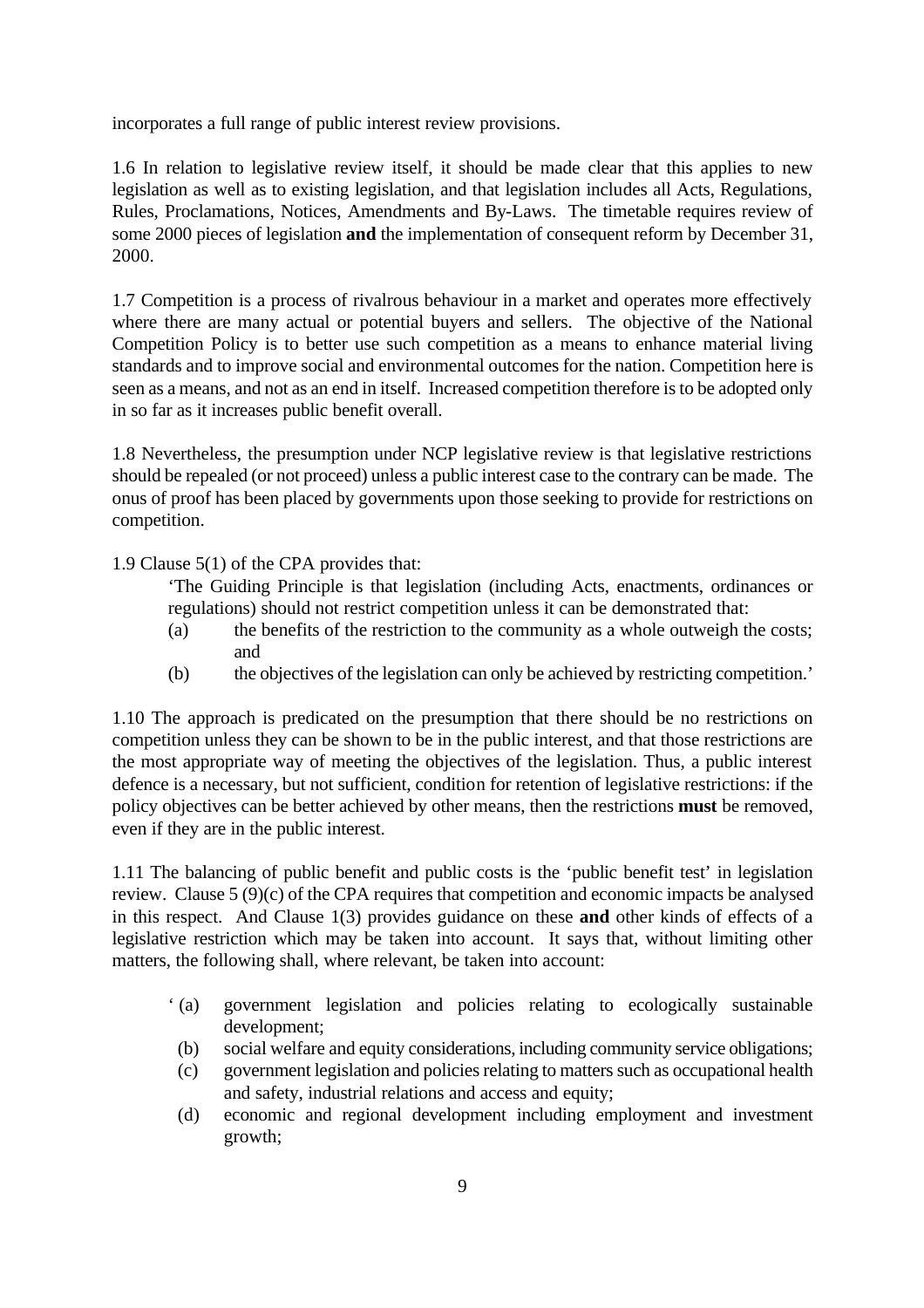- (e) the interests of consumers generally or a class of consumers;
- (f) the competitiveness of Australian businesses; and
- (g) the efficient allocation of resources.'

1.12 Clearly a wide array of social and environmental concerns are expected to be considered along with more narrowly economic criteria in arriving at an assessment of overall benefits and costs. Since these are in the Competition Principles Agreement and its enabling legislation they are taken as given for these Guidelines.

1.13 While the CPA does not provide detailed guidance on how to conduct a review which makes this assessment, Clause 5(9) indicates that:

'Without limiting the terms of reference of a review, a review should:

- (a) clarify the objectives of the legislation;
- (b) identify the restriction on competition;
- (c) analyse the likely effect of the restriction on competition and on the economy generally;
- (d) assess and balance the costs and benefits of the restriction; and
- (e) consider alternative means for achieving the same result including non-legislative approaches.'

#### **(b) Purpose of the Guidelines**

1.14 To assist with the conduct of any reviews applied to legislation for the professions, these Guidelines provide operational guidance for the process of examining legislative objectives, legislative impediments to competition, their public interest review and consideration of alternatives.

1.15 The purpose of these Guidelines is to provide a clear specification of the process steps required for reviews of State and Territory legislation for professional regulation in accordance with the Agreement and the Guiding Principle (see 1.9 above). They are intended to inform not only the review teams themselves, but also government officials, competition-related agencies and professional groups.

1.16 Governments have developed general guidelines, or manuals, for the conduct of legislation reviews. These typically include matters such as the process for initiating a review, who is to undertake the review, the reporting arrangements, and the processes for consultation with stakeholders and the community in general. Such matters are not covered in this present paper. An Appendix provides a list of contacts for obtaining the relevant Guidelines in each jurisdiction.

1.17 The Guidelines here apply the Competition Principles to the review of particular groups of activities in the area of professional services. The key steps are summarised in Figure 1.

1.18 While these are the common core components for all reviews, and the Guidelines follow this framework, they are not intended to limit what is examined in any particular legislative review. A government may choose to include additional matters in the review, and these would be incorporated into the terms of reference.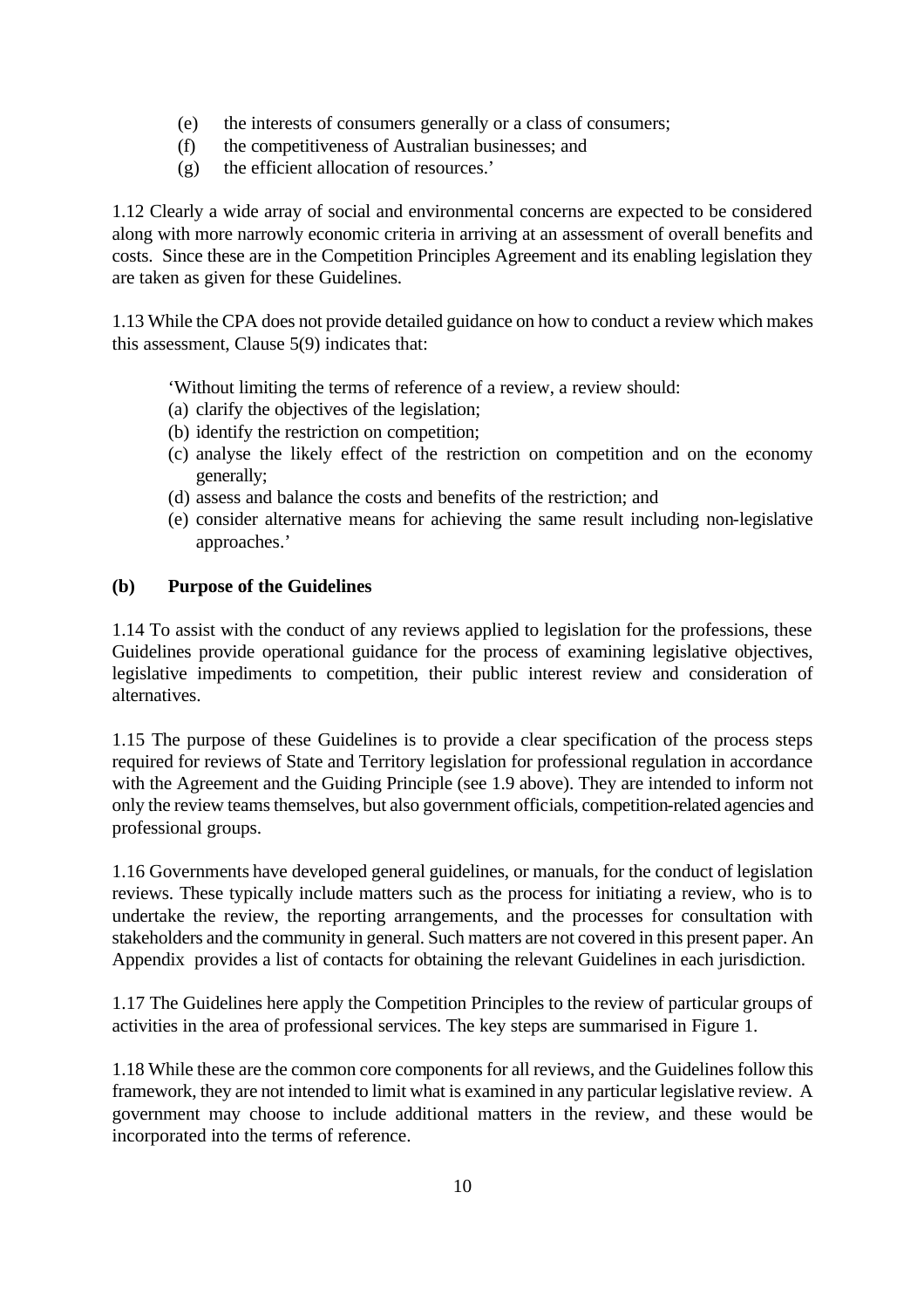1.19 These Guidelines provide a comprehensive 'template' for reviewers, taking a logical, stepby-step approach to covering the core terms of reference, and customising it to specific professions. Examples of professional regulation are used to illustrate the application of the methodology, though the structure and approach must conform to that applicable for all legislative review and so has drawn upon the general guidelines in the various jurisdictions.

1.20 The focus is upon the professions but the approach may extend to some other occupations. Boundaries for delineation of the professions are blurred and some other occupations, *eg* trades, will share some similar characteristics. Equally, in many professional activities the line between professional and business activity can be ill-defined, so that some business dimension of professional service markets will at times intrude despite a desire to maintain a separation.

1.21 Naturally these Guidelines are indicative only and they are neither exclusive nor mandatory. They are a reference. Particular reviews may choose other approaches where these may be more suitable. Also, the Guidelines outline a comprehensive model of legislation review. This will not be required in all cases, and many reviews will not justify a 'de luxe' approach. Such threshold issues as the nature of the review and the resources to be committed need to be determined very early on in the review process and will guide how far a comprehensive approach is required.

1.22 It is also important to stress that these key 'threshold tests' apply in the sequence illustrated in Figure 1, including: clear relationships to objectives; existence of market failure or public interest issues. There is no need to examine benefits and costs if these threshold tests are not met.

#### **(c) The National Dimension**

1.23 Conduct of the legislative reviews is the responsibility of each jurisdiction. At present, where there is divergence in professional regulation between jurisdictions, this is allowed for by a "mutual recognition" process. This has applied since the Mutual Recognition Agreement was adopted by the newly permanent Council of Australian Governments (COAG) meeting in May 1992 (effective March 1993). The Agreement provides, in its second principle, that:

'if a person is registered to practise an occupation in one State or Territory, he or she should be able to be registered to practise an equivalent occupation in a second State or Territory.'

1.24 Mutual recognition falls short of national uniformity, partly because national uniformity is likely to be much harder to achieve, because there are situations where divergence for local circumstances could be justified, and also because it can be argued that uniformity can inhibit improvements through regulatory competition, benchmarking and innovation. For instance in some regulatory areas South Australia has been testing negative licensing, (*eg* land salespersons), just as the Commonwealth has been testing co-licensing (*eg* migration agents) and Tasmania has been testing zero statutory registration for builders. A uniform scheme might make it difficult to establish costs or benefits of such alternatives.

 1.25 On the other hand, concern has been expressed that differences can lead to 'jurisdiction shopping' in pursuit of the lowest standards for entry and that this, particularly if accelerated by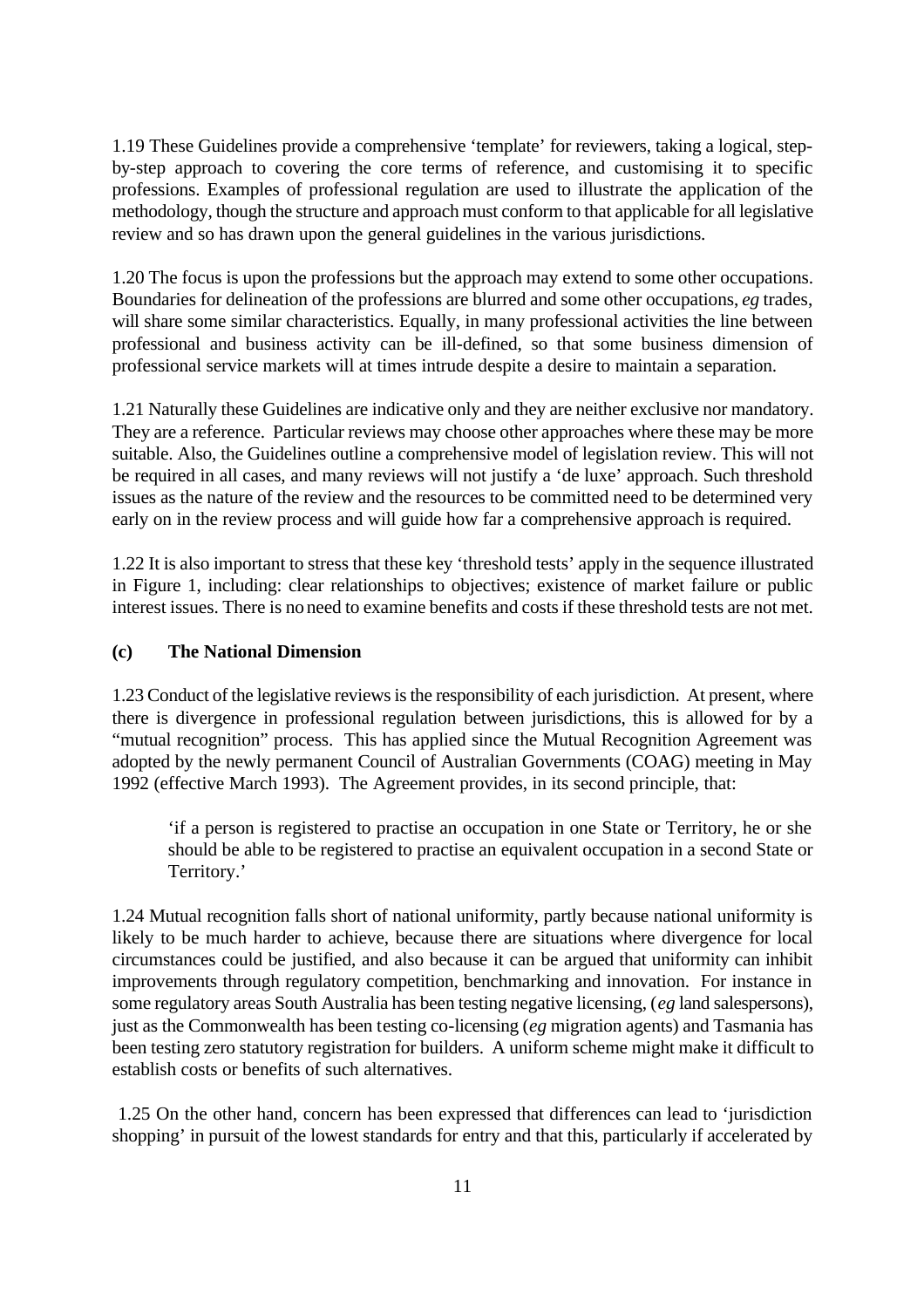competition policy review, could undermine mutual recognition. The Mutual Recognition Acts have sought to meet this concern by providing an explicit mechanism of referral to a Ministerial Council if any registration authority has concerns about the competency of persons registered in another jurisdiction. However, some Ministerial Councils do not well reflect the occupational area and may only meet infrequently.

1.26 In the meantime the increased exchange of information between registration authorities under mutual recognition has itself operated in some areas as a source of pressure for uniformity based on enhanced information, *eg* medical practice.

1.27 The biggest problem of full national uniformity may be factually determining the correct common level to apply to all and in obtaining agreed future change to any such level by all governments, as knowledge, circumstances and experiences change. For instance, it is reported that a Queensland legislation review of barley marketing restrictions reached somewhat different conclusions from a joint South Australian-Victorian review. To rely on a single analysis for a uniform national outcome may therefore miss some benefits which can accrue from competition in a competitive review itself.

1.28 These Guidelines represent a further basis for some increased consistency, though not necessarily uniformity, where that is justified by rigorous analysis of the costs and benefits to the community. Use of a common framework and standard procedure will enhance prospects for justified convergence.

1.29 However it is beyond the specified task of the Guidelines to further develop Mutual Recognition issues, as these are the subject of a separate analysis being conducted by a Committee on Regulatory Reform Review Group commissioned in September 1997.

1.30 Of course where multi-jurisdiction reviews are agreed, whether directly between governments or under the aegis of the National Competition Council, the Guidelines given here can still apply. They do not necessarily presume that multiple reviews will occur. In the end reducing the costs and delays of separate reviews and of disrupting existing agreements needs to be set against the risks of basing recommendations on a single assessment process. This balance may vary from one field to another.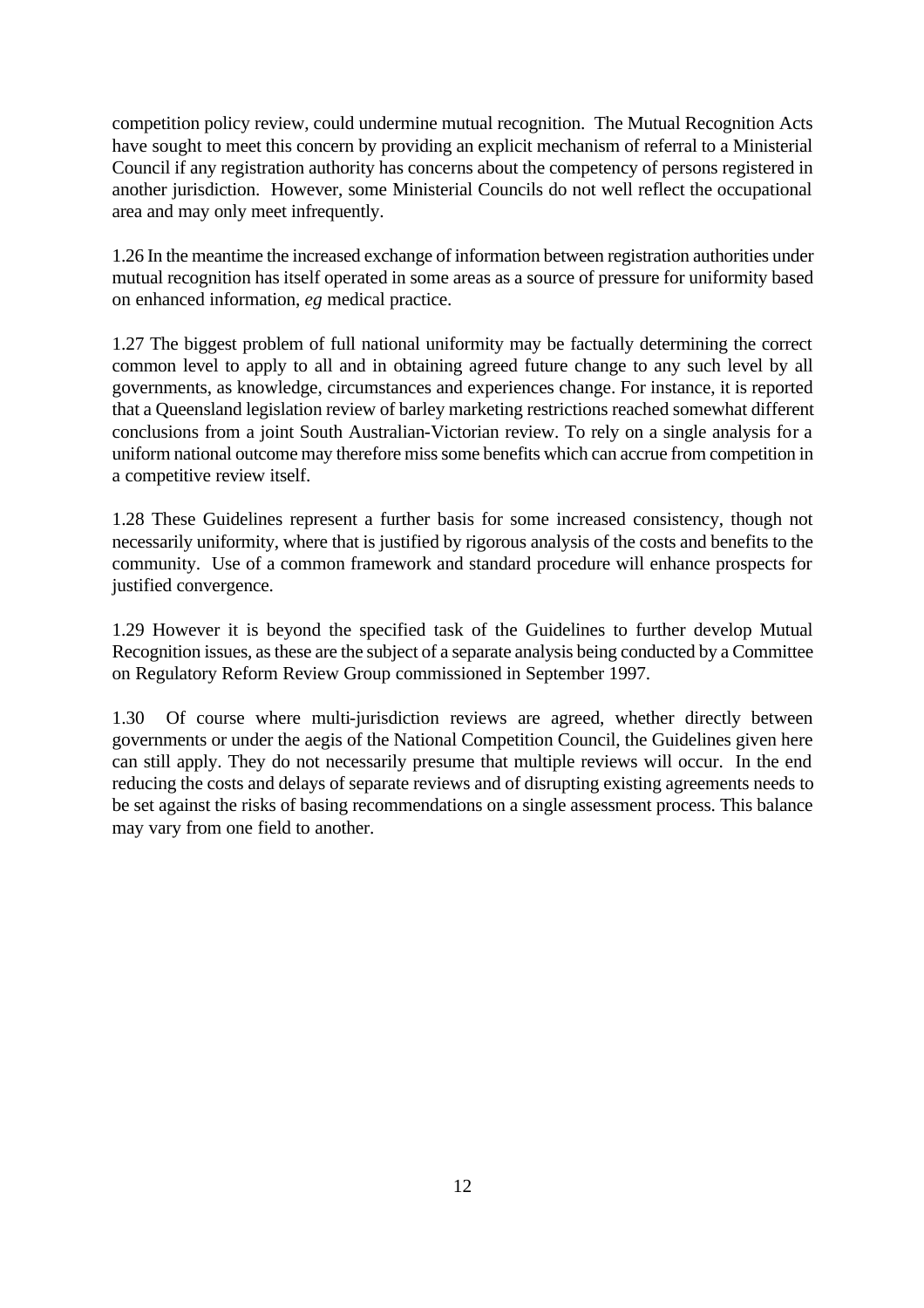#### **2. OVERVIEW THE PROFESSIONAL LEGISLATION BEING REVIEWED**

#### **(a) Specify the Legislation being Reviewed**

2.1 In determining the scope of the review, it is necessary first to specify the actual principal and/or subordinate legislation being reviewed, and to list the key activities and functions which are regulated by that legislation. Legislation includes Acts and subordinate legislation such as Regulations, Rules and By-laws, etc, and these should all be specified.

2.2 Many of the professions' activities are regulated not just by the principal act in the relevant state or territory, but also by other state and Commonwealth legislation. For example, state legislation in the business regulation, consumer affairs or fiduciary areas may also apply a measure of regulation to the professions, and should be noted in the review. The common occurrence of self-employment, partnerships etc in markets for professional services is one reason for this.

2.3 Reviews need to give careful consideration to those professions where a government-funded program, provided for in other legislation, can also affect the market structure. For example, while a state reviews its own medical practitioner registration act, it needs to be aware of the broad impact of the Commonwealth's Health Insurance Act (1973), and its subsequent amendments, on the profession (such as subsidising the cost of medical services, and controlling doctors' access to Medicare provider numbers). In the market for medical services, both the government, through the Medicare scheme, and patients/consumers themselves, are purchasers of services. Where the government is a dominant purchaser, legislation may simply support the purchasing arrangement rather than regulate private purchasers and suppliers. For example, a statutory registration scheme may in effect provide supplier accreditation. Similarly, legislative reviews may need to consider other legislation which regulates specific components of practice across a range of professions, *eg*  drugs, poisons and controlled substances legislation sets out the prescribing rights for pharmaceuticals. Or again, legislation on radiation hazards may impact especially upon the form of legislation required for dentists and related occupations.

2.4 A broad area of consideration would also be legislation covering complementary, and/or substitute professions, where the restrictions on one have a direct impact on the way in which the other operates, eg nursing and medical practitioner legislation. Some reviews may acknowledge this and seek to examine closely related professions as a group. For example, the Queensland Government has embarked on a review of its medical and health practitioner registration Acts, covering 12 Acts and 17 sets of subordinate legislation. Alternatively, the related groups could be taken into account incidentally as they influence analysis of a single profession. This is a matter for the initial terms of reference commissioning the review, **but** reviewers should clearly specify the items of legislation they are reviewing, and distinguish this from related legislation that may impinge.

2.5 Where it is judged that the related legislation has a major impact on the legislation to be reviewed, for example where it establishes government as a purchaser in the market, the impact may be of a sufficient magnitude to warrant an initial scoping study to establish whether review and reform of a particular piece of legislation can be undertaken consistent with the presence of government as a purchaser in the market. In addition, reviewers should note any existing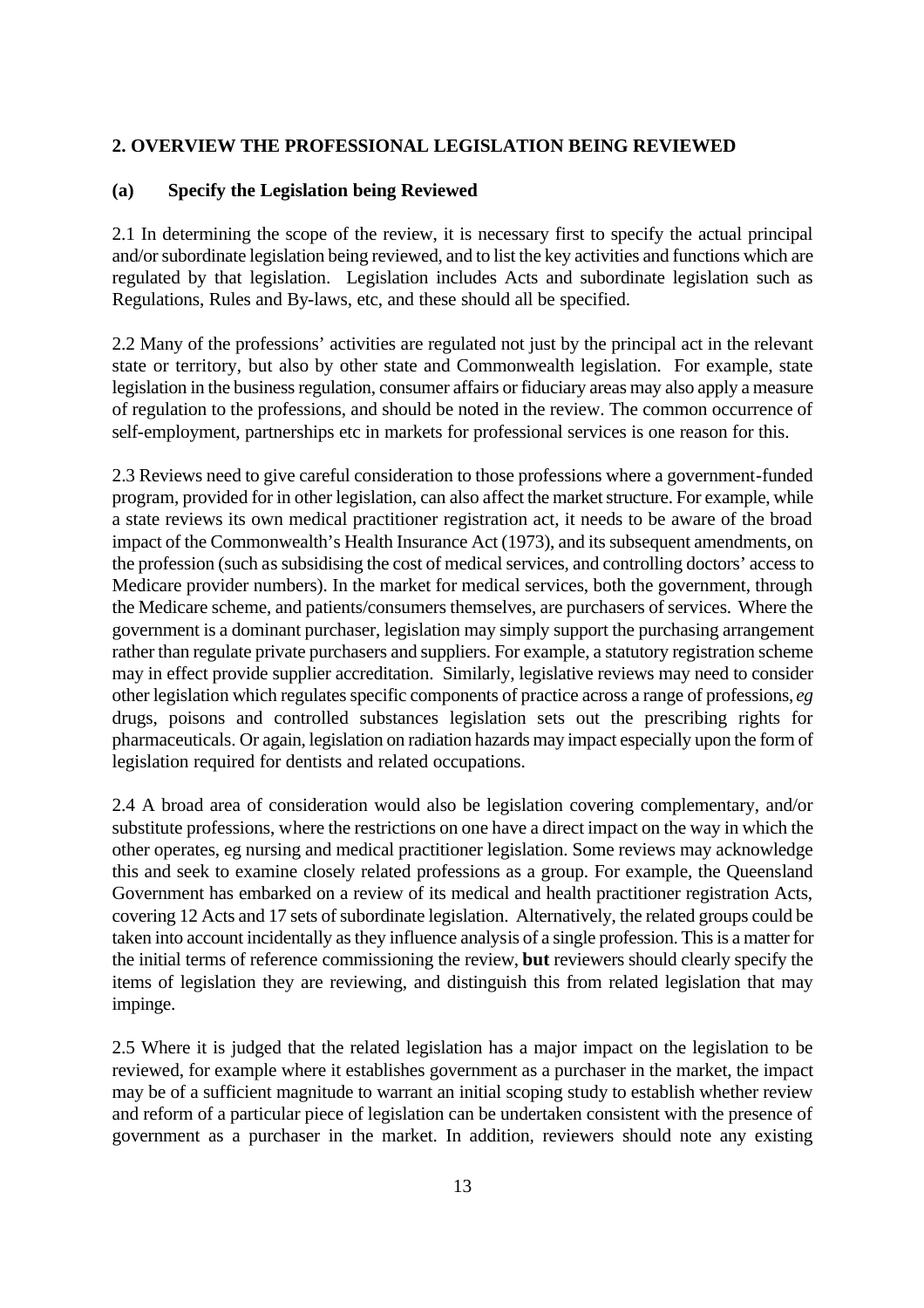government commitment to repeal the registration of partially registered occupations which may be operating in the same service market as the profession(s) whose legislation is being reviewed against the NCP.

2.6 These Guidelines focus on the legislation to be reviewed. They do not provide any guidance for undertaking a review of extra-legislation aspects of the profession or of policy. This is not to say that review can ignore broader dimensions of the market under consideration not the numerous non-economic dimensions of the public interest. These are likely to be involved in any review. But where the terms of reference provide for any consideration of matters beyond those required for competition policy review of legislation, separate guidance needs to be sought beyond this paper.

#### **Key Questions to ask about the legislation:**

What is the title of the legislation being reviewed? Does it include amendments? What subordinate legislation is included? What other state and Commonwealth legislation regulates this profession directly? What other legislation closely relates to the operation of this professional services market? What is the status of other related legislation under the competition policy legislative review process?

#### **(b) Clarify the Objectives of the Legislation.**

2.7 Having a clear statement of the aims of the legislation will assist the reviewer to assess the extent to which the regulation has:

- effectively and efficiently addressed any problems which needed to be solved and so improved upon the outcomes of a competitive market; or, instead,
- put in place arrangements which restrict competition and yet produce outcomes which do not adequately address the defined problems.

It will also assist in determining whether there are alternative means available which better achieve those objectives.

2.8 The objectives for the regulation of a particular profession or occupation are usually contained in the preamble (or 'recitative') of the relevant act. Where objectives are not spelled out in the legislation, the reviewer may need to infer the purpose or need for the regulation from official sources such as Cabinet Decisions, the Second Reading Speech, Ministerial Statements, and media releases. Secondary sources such as newspapers, academic articles, submissions and reports may assist in interpretation, but their status should be clearly defined.

2.9 Constructive comment on the wisdom and clarity of the legislated objectives is possible and suggestions for improvement may be made. In some cases the problems which the legislation was originally intended to address are historical, and the review should consider the extent to which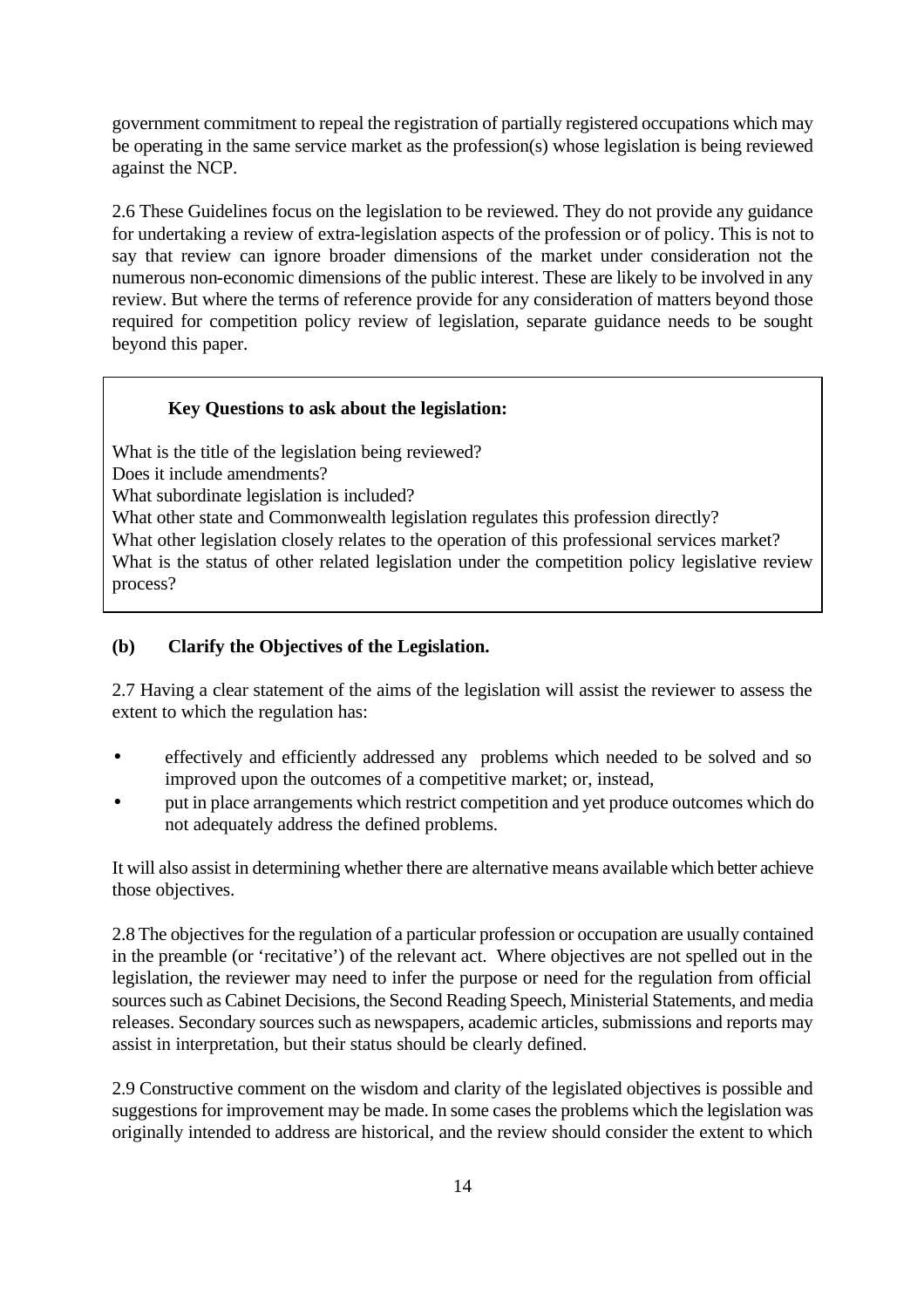the original problem is still of concern today. For example, legislative restrictions on the practice of doctors and lawyers of a kind still sometimes in place today, were first introduced in Britain in the nineteenth century, as a response to then concerns about health and safety problems associated with medical practitioners, particularly surgeons, and concerns about widespread malpractice and corruption amongst solicitors. With the rise in modern times of alternative forms of protection through liability law (supported by legal aid), consumer protection legislation, extensive insurance markets and so on, with a much more educated and informed consumer population, and with increasing and globalised professional service markets, it is appropriate to revisit objectives in legislation and how they can best be achieved.

2.10 Equally, where objectives are implicit, scope for interpretation by the reviewer exists. That this is interpretation should be made clear and the need for explicit new legislative ratification should be canvassed. Reviewers may both clarify objectives of the legislation and consider their continuing appropriateness. Where it is agreed that the objectives are clear, relevant and appropriate, the task of the reviewer is then to evaluate achievement of the legislation's objectives as pursued through the restrictions on competition provided for in the legislation. Accordingly, clarity and comprehensiveness in the explication of the objectives will be one of the most important elements of any review.

2.11 Legislative regulation of a profession is commonly presented as being needed to advance and protect public interest considerations not taken into account adequately by private decisionmakers. Legislation may seek to protect consumers from undue problems and risks resulting from 'market failure' in individual professional service markets. The most common broad areas of market failure relevant to professions are identified as:

- monopoly as when professional associations seek to engage in restrictions on competition in relation to the conduct of their members *eg* fee setting;
- public goods or spillovers for example, when the activities of professionals influence public health and safety such as in control of infectious diseases or ensuring the safety of public infrastructure;
- information asymmetry where clients may lack the expertise to judge effectively the quality of the professional services provided; and
- disequilibrium when the long training process required for professional expertise can lead to ongoing problems of shortages and surpluses of skills needed for meeting community demand.

In addition, non-market public interest criteria are identified as:

- equity, access, social welfare and public safety such as high costs of professional expertise precluding disadvantaged groups form obtaining necessary service; and
- broader competitiveness and industrial development criteria –for example, ensuring adequate provision of technical and scientific skills to underpin industrial competitiveness.

The nature of these criteria and their detailed application to legislation review for the professions is developed below.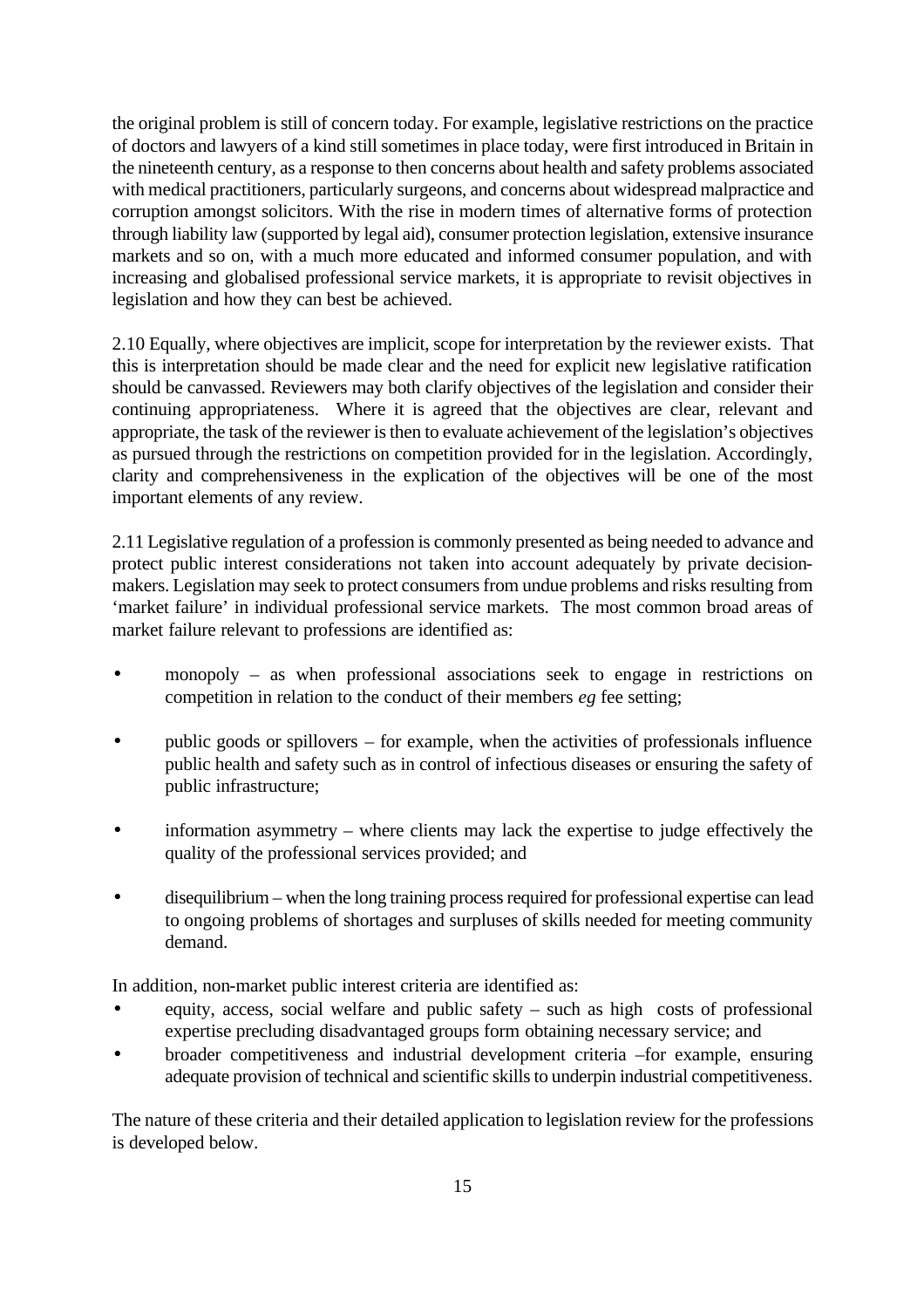# **Key Questions on the objectives:**

What are the stated objectives of the regulation of the profession? Where are these formally stated? If not clearly stated, what are the inferred objectives? How were objectives inferred? Is there a need for legislative clarification or modification of objectives?

# **(c) Identify Provisions with a Negative Impact on Competition**

2.12 The next step is to identify those provisions in the legislation which impose restrictions on the individual market for professional services. These are legislated restrictions upon competition that alter market competition processes from their otherwise unconstrained operation. This may apply to potential competitors, providers, clients etc. For example, a patient may not approach a specialist medical practitioner without a referral from a general practitioner, and a client must not approach a barrister without referral from a solicitor. Sanctions supporting these provisions apply to providers, but equally affect the behaviour of consumers who are aware of these restrictions. Thus a reviewer should recognise that in identifying legislative impediments to competition, the impediment may involve parties in the market beyond the professionals themselves. It may also involve potential market participants excluded from the market by the presence of restrictions.

2.13. The potentially restrictive nature of occupational regulation can be characterised in terms of the effects on the **structure** of the profession, *ie* the conditions of entry and organisation, and on the **conduct**, or behaviour*,* of the practitioners within that profession.

2.14 Some common examples of **structural restrictions** found in professional regulation are

- specific requirements on an individual's entry to the profession, *eg* 
	- knowledge /skills (*eg* a specified qualification from a tertiary institution)
	- character/probity (*eg* absence of criminal offence; not bankrupt)
	- apprenticeship (*eg* a period of supervised practice such as 'articles' for lawyers; hospital 'internships' for doctors)
	- registration (eg most registration boards in the health professions require a person to be medically fit and to have a sound knowledge of English before they can practise; 'conditional registration' for certain categories within a profession such as students or academics)
	- fee payment (eg most boards require payment of an initial registration fee; some require payment of a fee for annual re-registration)
	- requirement to have professional indemnity insurance (*eg* solicitors, builders)
- reserved areas of practice for licensed and certified professionals, *eg*:
	- some jurisdictions do not permit non-lawyers to do conveyancing work;
	- a dental prosthesist may not supply and fit a partial denture without an oral health certificate (supplied by a dentist)
	- restricted right to use a title (eg 'doctor', 'architect', 'veterinary surgeon')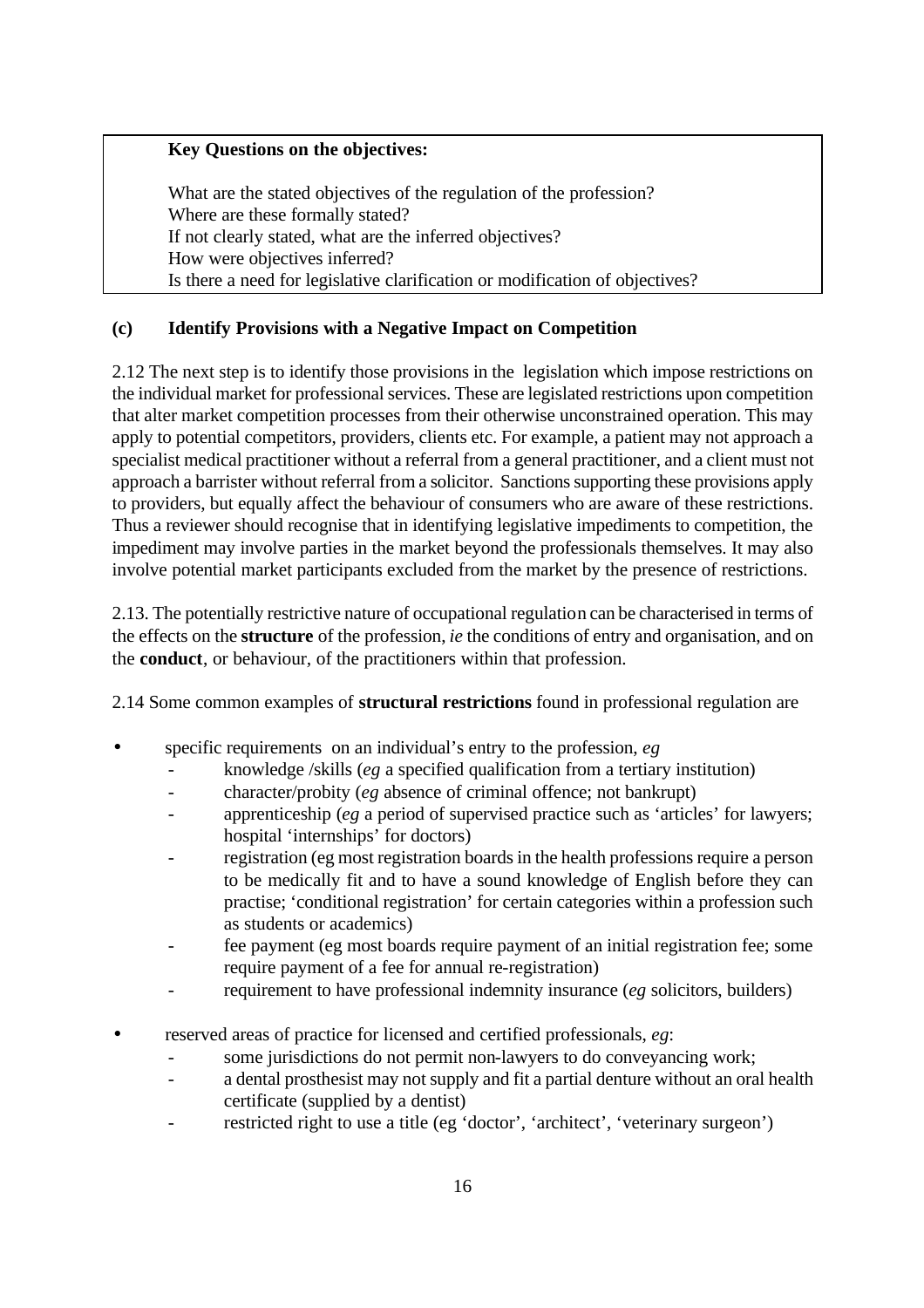- limitations on consumers' access to facilities
	- access to the court system is first through a solicitor and then through referral to a barrister
- re-registration requirements
	- continuing education (*eg* lawyers)
	- maintaining continuity of practice for a specified period of time (*eg* nurses in most jurisdictions)
- functional splitting/market segmentation
	- lawyers divided into solicitors and barristers
	- the medical specialities
- restrictions on business ownership and partnerships
	- only a registered pharmacist can own a pharmacy business, and the business cannot be incorporated
	- prohibition on sharing business profits with a non-professional (*eg* solicitors)
	- set proportion of business partners to be of a particular profession (*eg* architects)
	- requirement that barristers be sole practitioners.
- 2.15 Some examples of legislative restrictions on the market **conduct** of professionals are:
- prescribed professional and ethical standards, and related disciplinary procedures and sanctions
	- a binding code of conduct
	- inhibitions on referral of clients to other professionals
	- professional indemnity insurance and other fidelity requirements
	- disciplinary processes and sanctions, including de-registration, for misconduct
- regulations which impose or oblige recommended fees for professional services use of fixed price scales
- prohibitions on advertising, promotion and solicitation of business.

2.16 Legislative Reviews should identify which of the above restrictions, or any others, are present in the specific legislation under consideration, and the extent to which they are mandated or discretionary (*eg* whether the relevant clause in the legislation is prefaced by the word 'must' or 'may'):

- for example, in Queensland, occupational therapists, speech therapists and podiatrists 'may' form partnerships with a range of like practitioners, but 'must' have the name of their business practice approved by the registration board;
- in Western Australia, an architect 'must' have the content of an intended advertisement approved by the registration board; where an architect fails to do so, the board has the discretion to impose one or more of the following sanctions - a reprimand, fine, suspension or deregistration.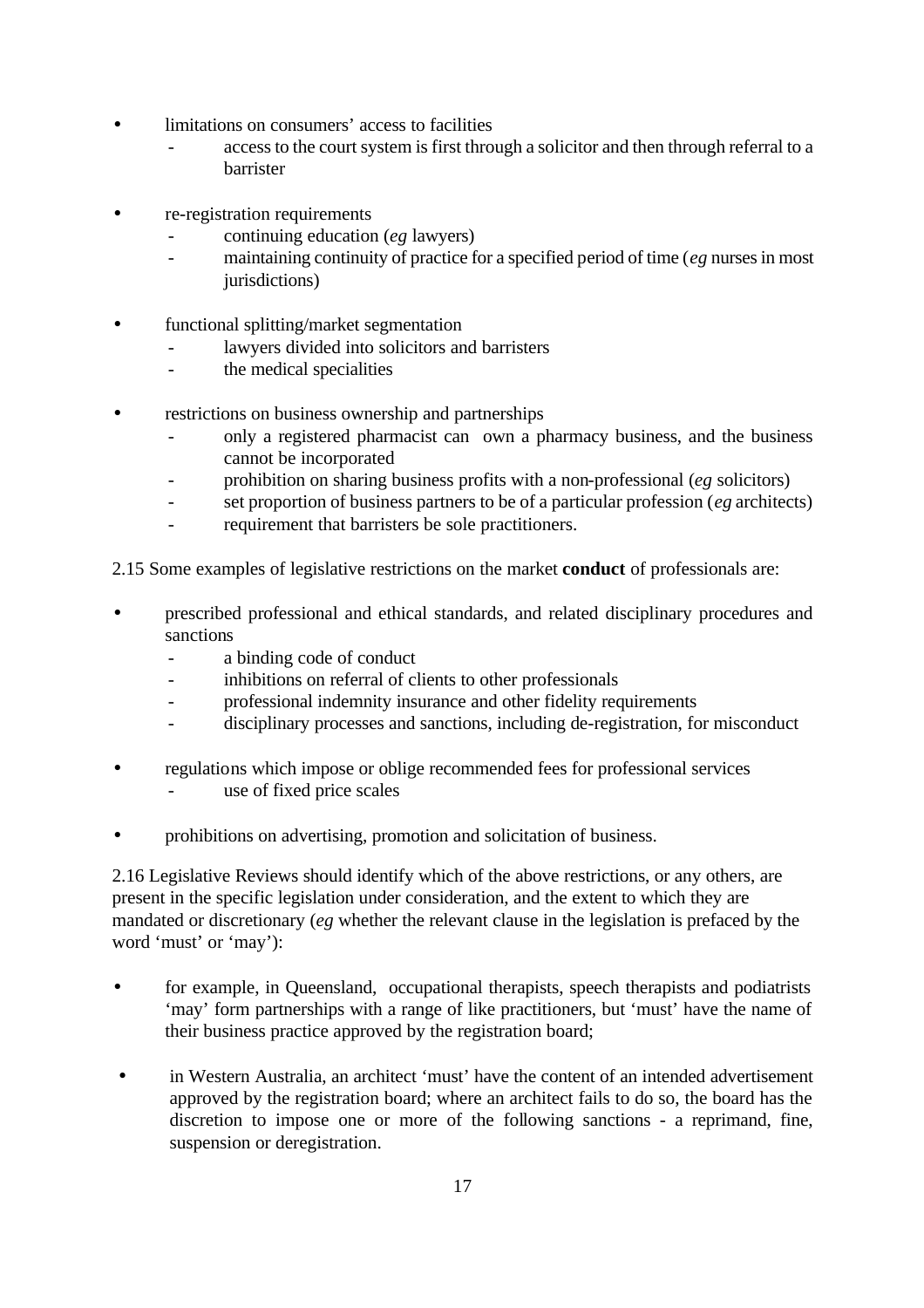2.17 Legislative review should specify how the legislative provisions are to be administered. For example, the legislation may provide for the appointment of a registration board to undertake the administration of all or part of the regulation. The review should list those features (*eg* structure, appointment procedures, composition, powers and functions) which are contained in the legislation. The review should also note any provisions whereby a professional association undertakes regulatory functions which are formally recognised in the legislation (*eg* setting standards for individual admissions to a profession and issuing the licenses to practise, as in medicine and law).

2.18 The focus in legislative review is upon the provisions made in law for professional regulation. As such, administrative discretion and decision-making by professional bodies are not within the formal requirements of the National Competition Principles, but may be considered by reviews in some jurisdictions. In such cases the review may examine how discretion applies in relation to independence, use of criteria, onus of proof, right of review, consumer participation *etc.*

2.19 The reviewer will find it helpful to obtain comparative information about regulation of the profession, and its main competitors in the market, from other state jurisdictions. Broader information can sometimes be obtained from the Commonwealth Trade Practices Commission's Studies of the Professions, which include reports on architecture, accountancy and law. Overseas professional regulation may provide further information, particularly in relation to experience not found in Australia, *eg* deregulation, alternative forms of regulation.

#### **Key Questions on legislative restrictions on competition:**

What components of this legislation have an impact on competition? Are these provisions mandatory or discretionary? What are the powers/functions etc of the administering body? What is its structure and composition? Who appoints members? What is the formal relationship with a state/national professional association? How do these provisions compare with other Australian jurisdictions? How do these provisions compare with relevant overseas provisions?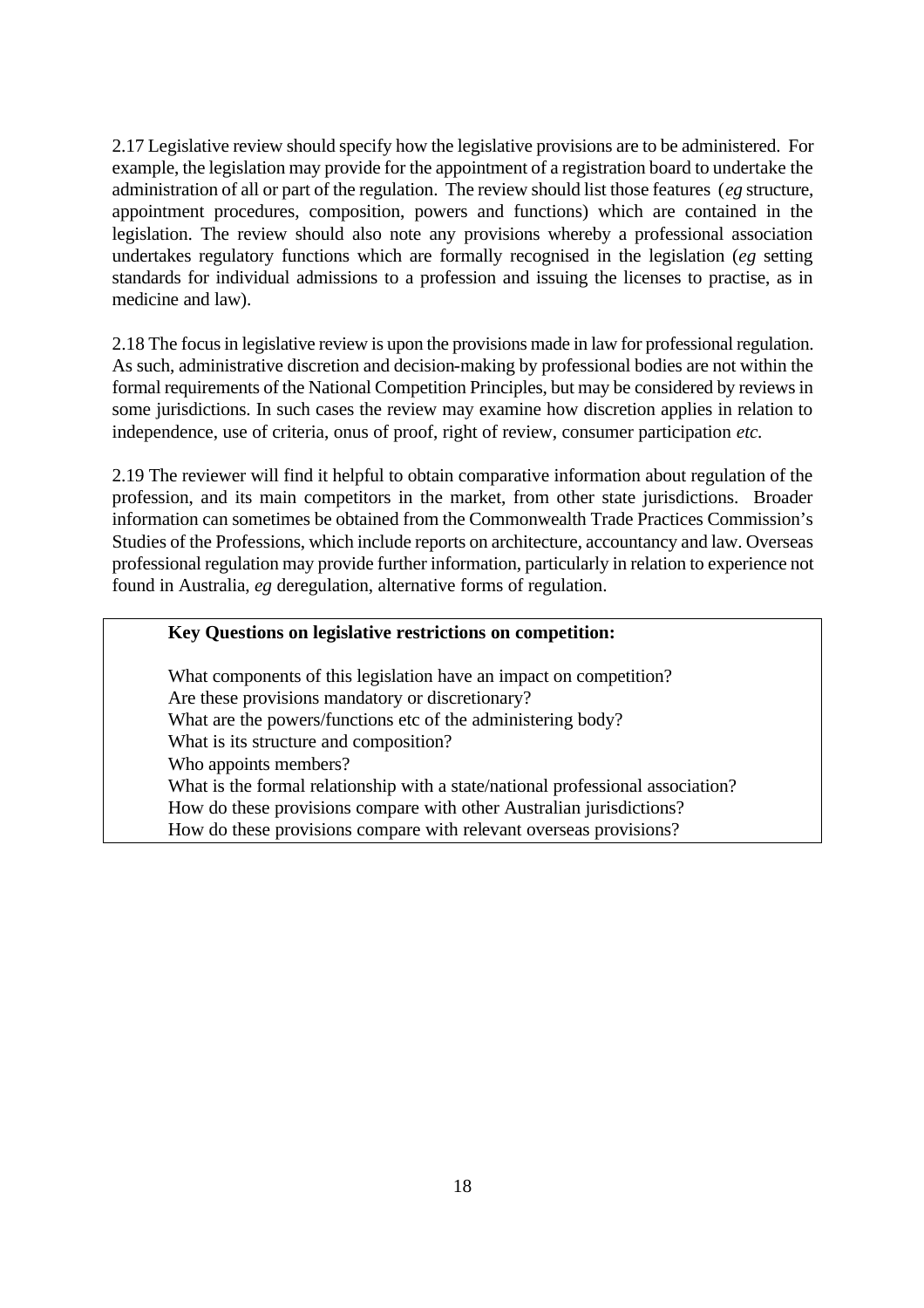# **3. ASSESS THE NATURE AND SIGNIFICANCE OF THE MARKET FOR THE PROFESSIONAL SERVICES**

#### **(a) Markets for Professional Services**

3.1 It is necessary to start with some conception of what constitutes a profession. According to Dr John Webster (1997) Chair of the Competition Policy Committee of the Australian Council of Professions, a profession is characterised by the following attributes:

- '(a) a requirement for special knowledge and skills in a widely recognised body of learning, derived from research, education and training at a high level;
- (b) a high requirement that practitioners exercise their knowledge and skills in the interests of others;
- (c) standards of competence and conduct that are established and enforced by an association or similar body which represents the profession as a whole and which operates under a charter or articles of association which define its gatekeeper role; and
- (d) adherence by practitioners to a code of conduct which includes requirements that they place the health, safety and welfare of the wider community ahead of any loyalties to clients, colleagues or the professions, and that they practice only within their area of competence.'

3.2 The emphasis here is upon competence and conduct. Competence is based upon high level skills, and conduct is based upon commitment to the wider community, the professional group and the client. The emphasis on competence, in terms of high level education, skill and training, has significant implications for the operation of professional service markets. It can mean that there is an asymmetry in information between professionals and their clients. Clients come to a professional precisely because they lack the same knowledge.

3.3 Moreover the knowledge is often conveyed on an inter-personal basis. This has a number of ramifications. It means that the service is often customised to meet the needs of the particular client. It also means that clients cannot easily ascertain service quality before they purchase the service. The contrast of such an 'experience good' is with a manufactured product which can be examined and inspected prior to purchase. This distinction can be one of degree, but it clearly holds as a broad contrast.

3.4 A further feature of professional service markets deriving from their competence base is that long training periods may be required in producing skilled professionals, with the possibility of market conditions changing between a decision to train for a profession and emergence as a practising professional.

3.5 These features of:

- information asymmetry;
- customisation:
- experience-based consumption; and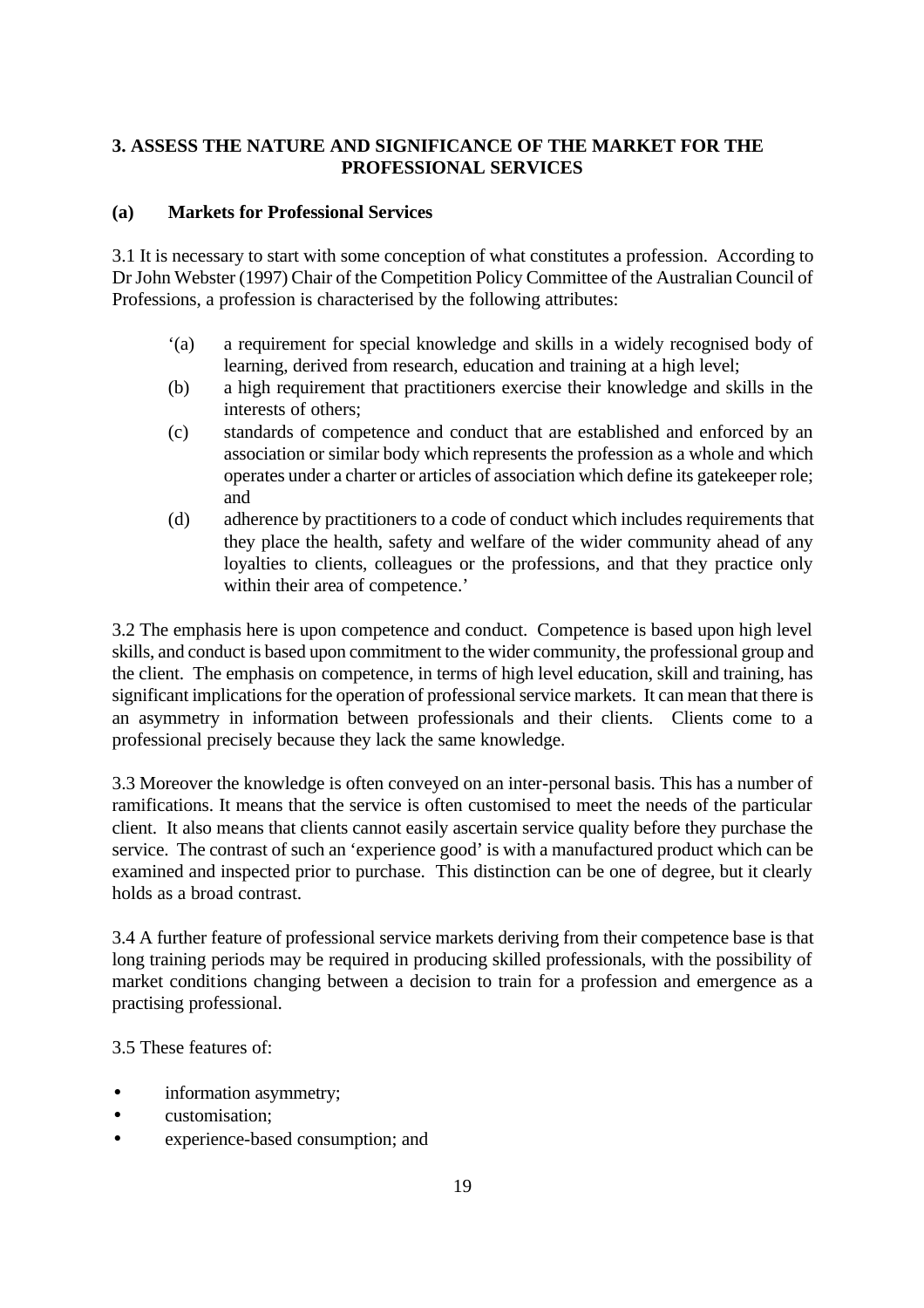#### lengthy training,

which relate to the skill basis of professional service markets, all have significant implications for regulatory concerns, to be discussed further below.

3.6 Also important is the fact that the embodied skill and personalised nature of professional service, can make the small firm (self-employees, partnerships etc) a common vehicle for professional business organisation. This means in turn that professional service markets, like the markets for trades such as plumbers and carpenters, may have many individual suppliers, in a manner quite divergent from, say, much commodity manufacturing in terms of scale. However, such small firm provision does, at the same time, overlap with matters of business and commerce that cannot be entirely separated from professionalism. Also, future trends under globalisation may well challenge further such traditional conceptions of professional service organisation. Large national and indeed global firms point the way already in areas such as accounting.

3.7 Some other professionals too have for some time not operated on a small firm business model. For example, professional engineers or nurses or teachers are rarely self-employed. Typically, they are employed by large organisations. Yet even as employees, the customised and direct service characteristics of professional work are likely to ensure a distinctive degree of autonomy, compared to many other occupations. Hence, again, the emphasis upon personal conduct – upon trust, integrity, honesty, probity – that is associated with traditional conceptions of the professions, applies irrespective of the employment status. It arises from the implications of the competence characteristics elucidated above.

3.8 Professional employees may also seek representation through trade unions, as bodies with standing for the determination of remuneration and working conditions under industrial law. As these are matters embraced by separate reform of industrial relations law outside National Competition Policy, such aspects of professions are not treated further here. Where a particular profession has legislative restrictions which may go beyond those provided in existing industrial law, these matters are discussed below, in section 5.

3.9 Professions also differ from many occupations in the extent to which their competencies and conduct are supported by government legislation, though this varies significantly from one profession to another, and from one jurisdiction to another. At one extreme, economists are an example of a professional group with high levels of systematic advanced education and training in a coherent body of knowledge and with commonly avowed commitments to advancing community interests, including ahead of client and personal interests. However they have no professional legislation, and membership of their professional associations is voluntary and open to all interested in economic issues. At an intermediate level professions such as engineers (though there are some registration provisions in NSW and Queensland) and accountants generally do not have legislated licensing requirements for practise or for use of occupational title nor sanctions to enforce standards backed by regulation. They do however have strict requirements for membership of their voluntary professional associations, both in relation to qualifications for entry and in relation to conduct. At the other end of the spectrum, lawyers and doctors have typically operated as professions with legislative sanction for their entry and conduct standards, and with direct or indirect legislative support for associated registration boards and/or their professional associations as key agents in implementing these requirements.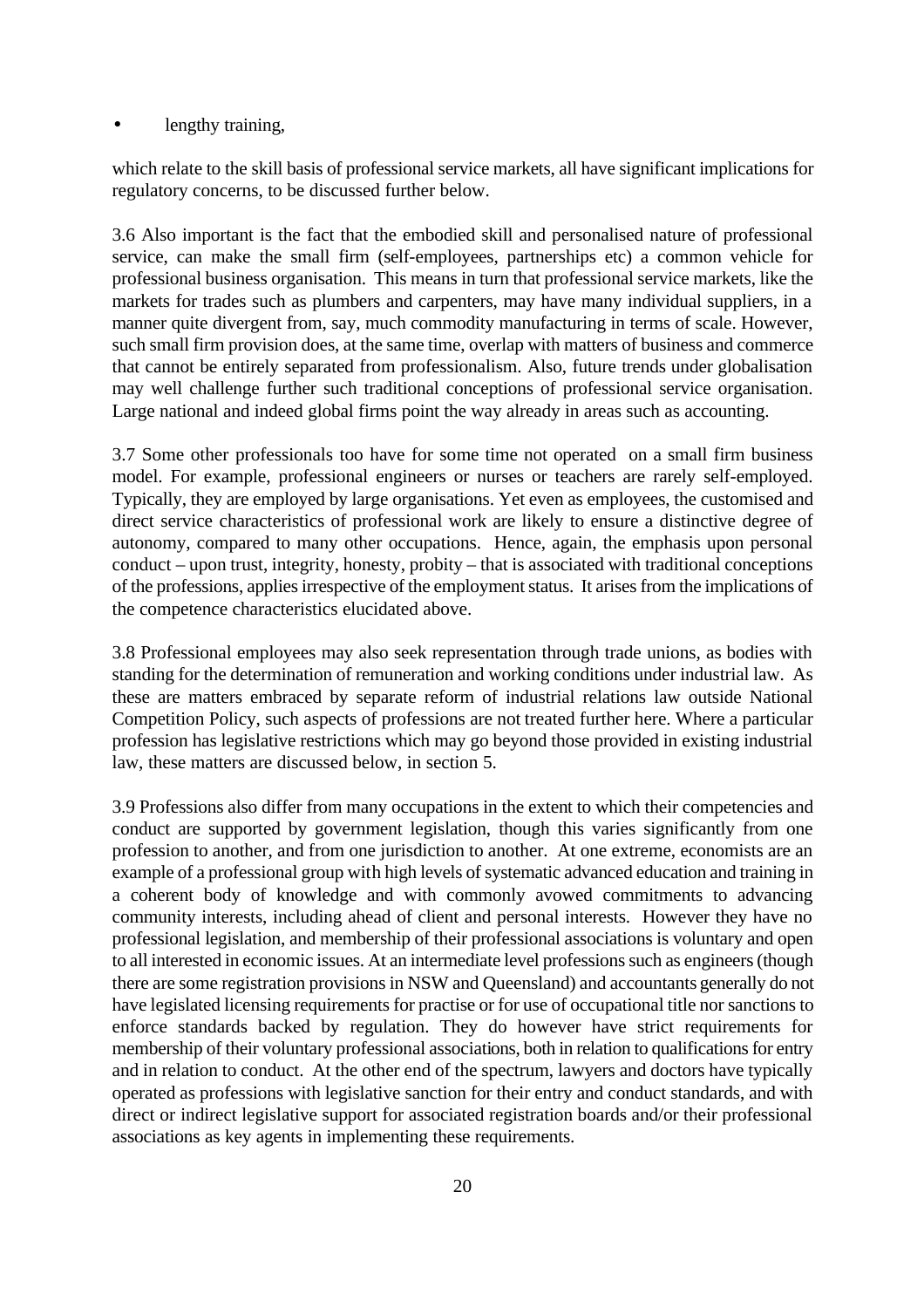3.10 Outside the normal spectrum may be groups such as trades or even public servants who share many of the characteristics enunciated for the professions. Civil service executives, for instance, have high training, education and experience, exercise their skills for others and operate under legislated codes of conduct enforced by a gatekeeper body such as a Public Service Commission. To the extent of this commonality, principles enunciated here may also apply to other occupational contexts.

3.11 Where development and maintenance of professional competence and conduct standards are purely private in origin without legislative mandate, then they are self-evidently not a matter for legislative review under the National Competition Policy. They may or may not be a matter for trade practices attention by the Australian Consumer and Competition Commission under the 1996 extension of such law to the professions. But that is not the direct subject of these Guidelines for legislative review. This paper is concerned with the consequences for the public interest of restrictions on competition arising from provisions in law controlling the structure and conduct of markets in professional services.

3.12 The issues for consideration in the broad relate to a potential conflict between an elevated conception of the professions, operating in partnership with legislatures to advance the public interest, and an alternative more cynical view that emphasises self-interest, monopoly and protection. According to the Australian Council of Professions:

'There is a significant public benefit in the maintenance of the highest levels of professional practice in this country and the concept and pursuit of "professionalism" is essential to meeting the needs and aspirations of each and every citizen, thus contributing to the preservation of the social fabric'.

By contrast, the *Sunday Times* once opined:

'It is regrettable that the public has to be on its guard whenever an occupation sets out to establish its status as that of a profession. For one thing, customers tend to be transformed into clients, which means that pounds are automatically converted into guineas.'

3.13 Of course it is possible that both conceptions have elements of truth. If so, the balance for the public interest is what review of legislative impediments to competition is meant to assess. Some may not fully appreciate the potential for a proper public interest focus, and instead mistakenly aver that legislative reviews of the professions are being undertaken with the predetermined outcome of removing any and all restrictions to competition

3.14 But it does remain true that the onus is upon those who wish to retain or impose restriction to make that case, and that the content of some broader elements of the public interest are illdefined relative to the tight definition of competitive benefits (and, it must be said, of market failure). Of course, lack of tight definition could be said to favour, not hinder, creative public interest argument and, at times, such an approach might even have the blessing of Adam Smith, who said in the *Wealth of Nations*: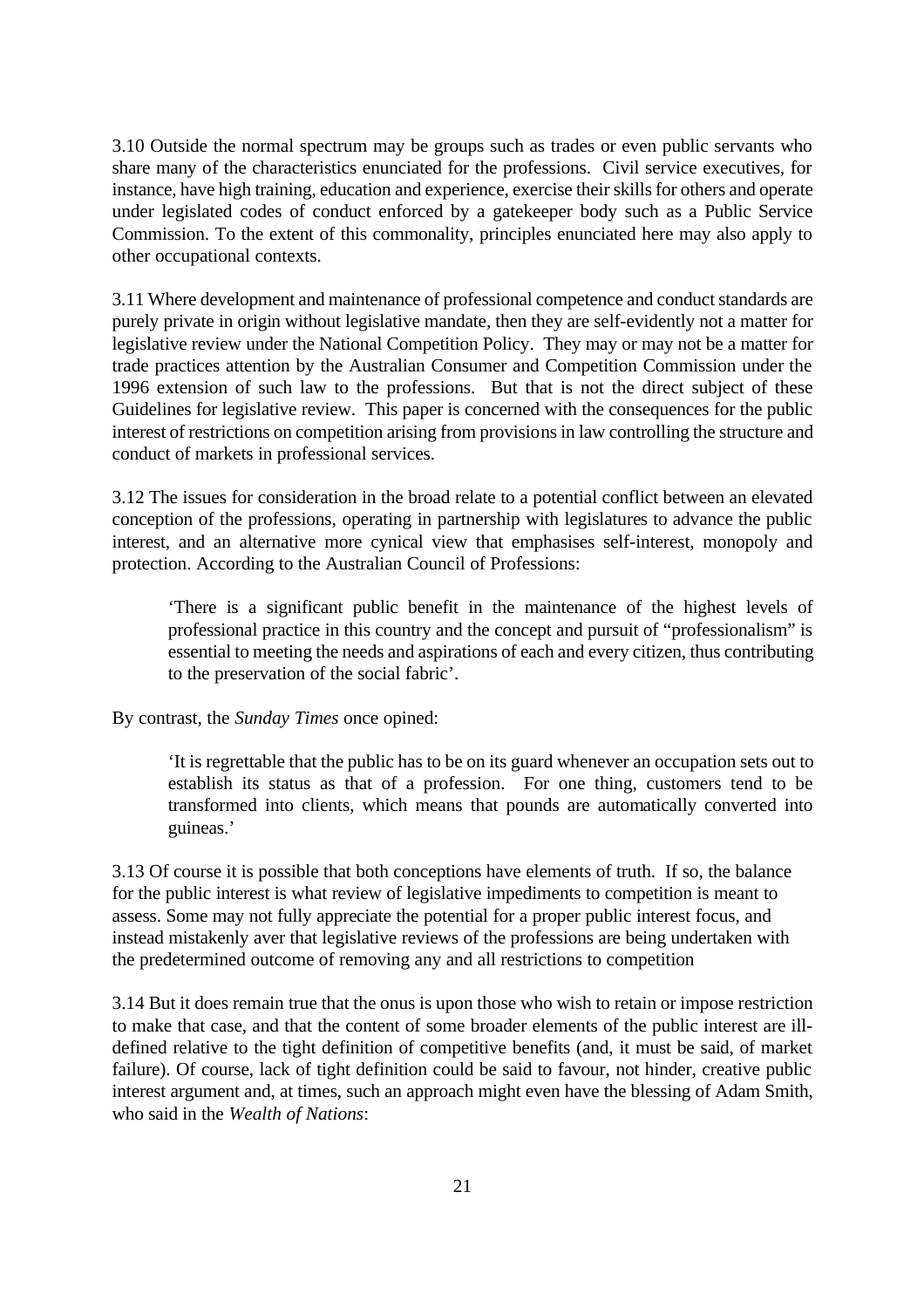' We trust our health to the physician, our fortune and sometimes our life and reputation to the lawyer and attorney. Such confidence could not safely be reposed in people of very low or mean condition. Their reward must be such, therefore, as may give them that rank in society which so important a trust requires.'

#### **(b) Defining and Describing the Particular Market**

3.15 Having a good understanding of the characteristics of the market for the particular professional services is an essential pre-requisite for undertaking the further analysis of the effects of the identified legislative restrictions on competition.

3.16 Careful description of the particular market will help to ensure that the assessment is appropriately focussed, and does not unnecessarily limit or expand the scope of the examination. The Australian Competition Tribunal (formerly the Trade Practices Tribunal) has described a market as:

'....the area of close competition between firms or, putting it a little differently, the field of rivalry between them (if there is no competition there is of course a monopolistic market). Within the bounds of a market there is substitution between one product and another, and between one source of supply and another, in response to changing prices. So a market is the field of actual and potential transactions between buyers and sellers amongst whom there can be strong competition, at least in the long run, if given a sufficient price incentive'.

3.17 This is a standard definition of a market and, given Competition Tribunal endorsement, can be used as an initial guide for legislative review purposes. For example, the market for an architect's services could be defined broadly as 'the market for building services', and would include a wide range of other professional and occupational groups such as engineers, draftsmen, surveyors, landscape architects, builders, project managers, valuers, bricklayers, concreters, plumbers, carpenters and so forth. A narrow definition would be 'the market for architectural design services', covering architects, landscape architects and design engineers. A somewhat intermediate definition is that of 'the market for building design services', covering the occupational groups of architects, landscape architects, architectural draftspersons, interior designers, builders, building consultants, design engineers, project managers and quantity surveyors. The last definition was used by the then Trade Practices Commission (TPC) in its 1992 report *Architects*, as it best met the following criteria for defining a market for services, in the view of the Commission:

'The market for a particular class of services includes those services which are substitutable for, or otherwise competitive with, those services, either in production or consumption.'

The key concept here is 'substitutability'. A competitive market requires easy substitution between suppliers. This may be on the basis of quality or product differentiation, as well as occurring in response to price. If it is difficult to turn to an alternative supplier of same or alternative services that meet the customer's need, then competition is inhibited. Close substitution implies strong competition. Weak substitution indicates poor competition. A search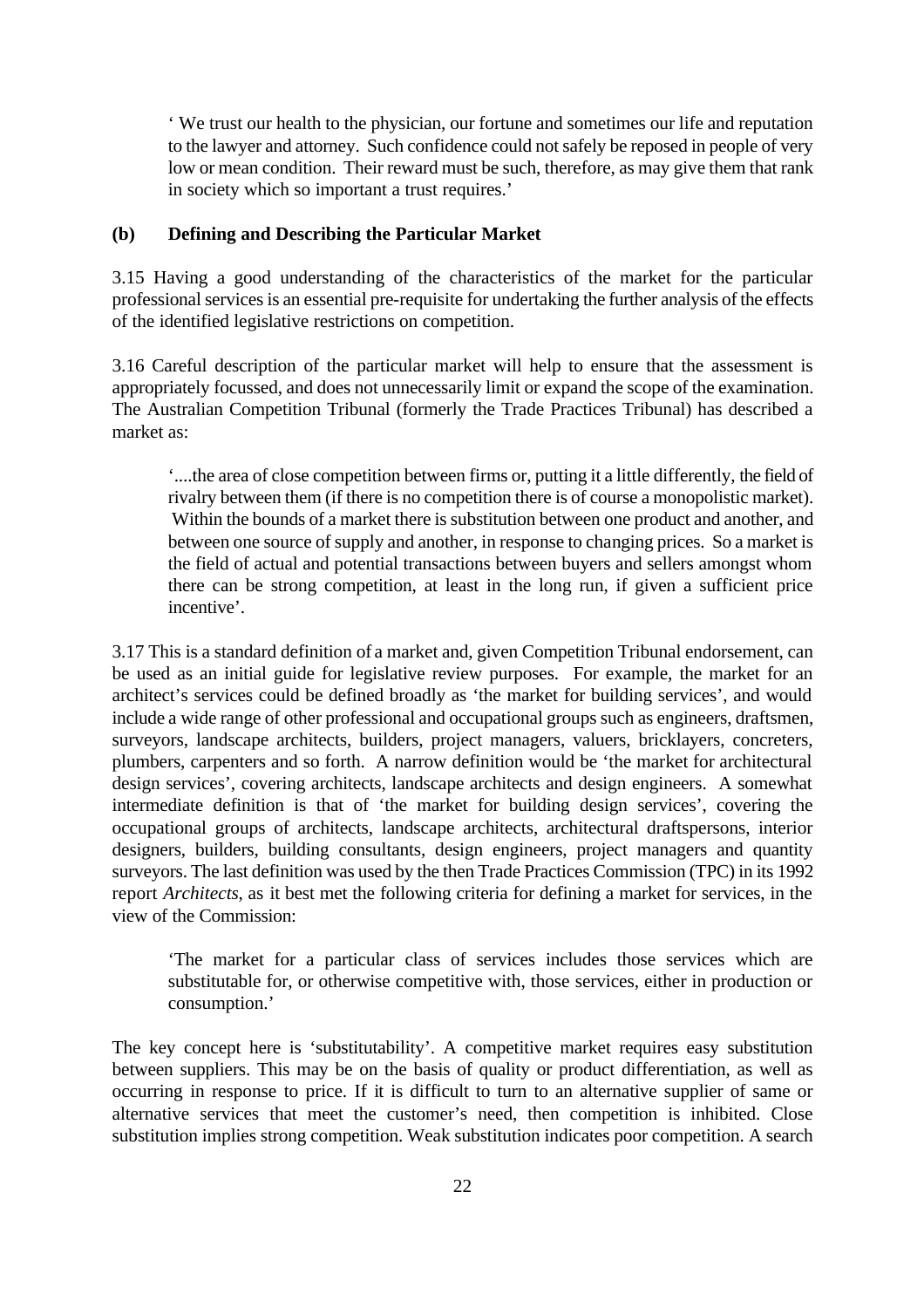for a notable gap in the chain of substitutes is one way of delimiting one market from another.

3.18 A related concept is 'complementarity'. This refers to a tendency or even requirement for one service to be delivered in conjunction with another, *eg* medical and nursing care, medical practice and pharmacy practice, senior and junior counsel. Where such close complementary links exist, activities in one market can affect those in the complementary market. In this case the effect of restrictions could be transmitted, but the remedy may lie in a different area, *eg* legislation for another profession. A review will need to be aware of these linkages in defining its own market focus.

3.19 In determining which definition of the scope of the market is appropriate to the professional legislation review being undertaken, it may be appropriate for reviews to describe clearly the nature of the market, in terms of the following parameters:

- identify the product or products which the profession produces
	- *eg* architects produce building and house plans which are sold to owners/builders; and
- the range of professional/occupational groups which provide that product(s)
	- eg qualified architects (regulated) and qualified draftspersons (unregulated)
- locate the market within the production process;
	- both architects and draftspersons sell skills in different segments of the same labour market to builders/developers;
	- builders/developers sell project homes in the product market to home buyers
	- architects/draftspersons may extend their operation down the production chain to the product market and sell plans as final products to owners/builders.

3.20 Having described the service market, and listed the professional and/or occupational groups which supply the services, the assessment could also provide some comparative data on the supply of services such as:

- number of licensed/registered providers in each group (and specialist subgroup), over time
- education and skill qualifications of providers
- income ranges for providers
- costs of services
- number and size of businesses (employee numbers)
- business turnover
- services provided
- personal characteristics of providers, *eg* age, gender, ethnicity
- geographical location of providers.

3.21 Suitable data are often available from the annual reports of the relevant licensing authority or professional board. National data compiled from the other states and territories can provide a useful benchmark against which to compare the trend in the supply of professional services in a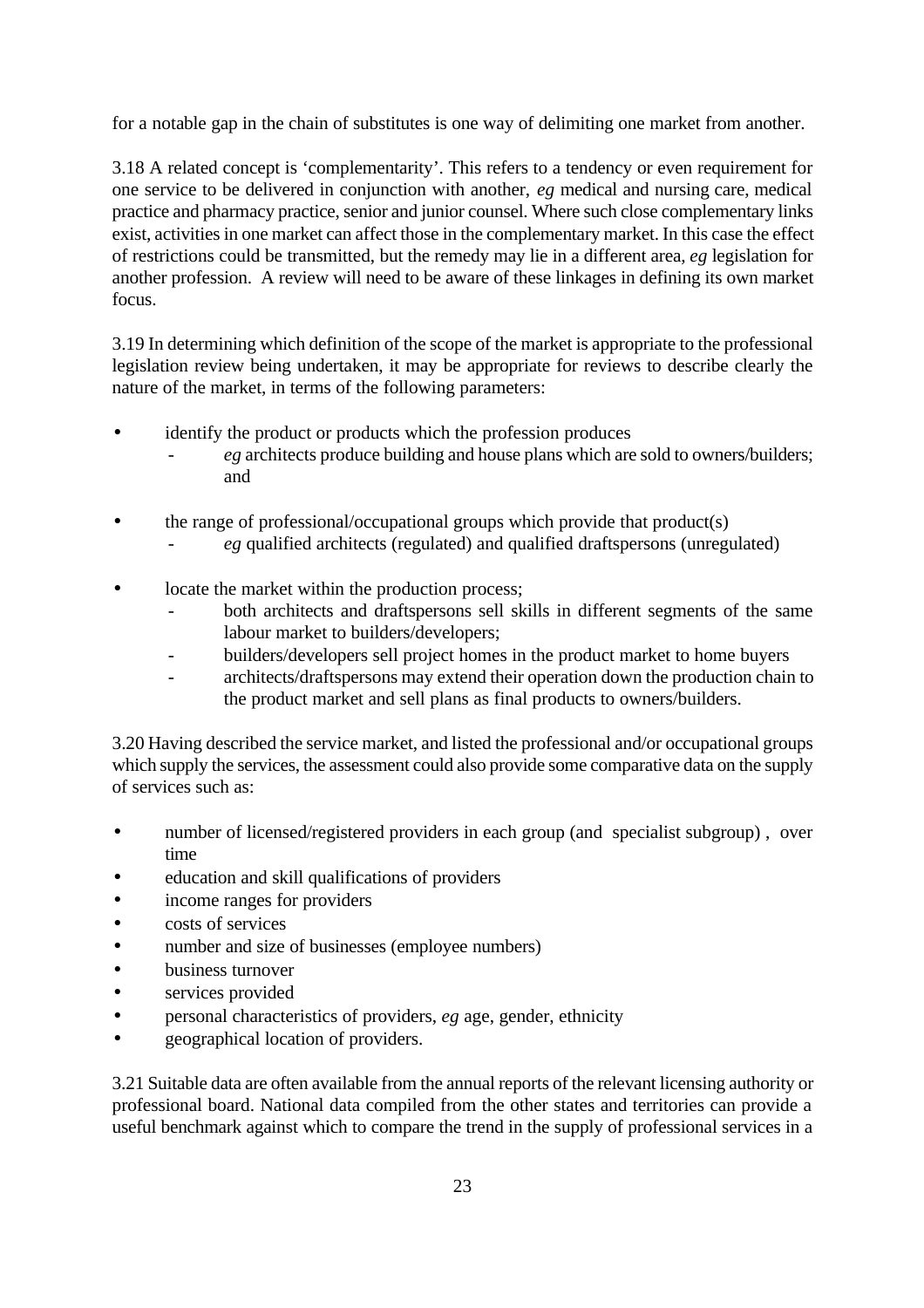given jurisdiction. The Australian Bureau of Statistics provides a range of data which provide insight into the nature and significance of particular professions and should be approached. As well as general sources such as the Census, Labour Force Survey, Household Expenditure Survey, Small Business Survey etc, which provide relevant data, the ABS also provides reports on particular professions, *eg*:

- Legal and Accounting Services, Australia (8768.0)
- Consultant Engineering Services, Australia (8693.0)
- Private Medical Practice Industry, Australia (8585.0).

The Annual Reports of the Australian Taxation Office also can provide income and cost data, especially for self-employed professionals.

3.22 Some professions have identifiable characteristics, eg the health professions tend to have a predominance of single practitioner businesses; legal services are an almost equal mixture of single practitioner businesses (the suburban solicitor) and multi-practitioner businesses (major legal firms with a range of specialists operating in the corporate market). Any significant divergence in the market situation of a profession in a particular state indicates that those regulations which might have an associated impact on the supply of services should be closely analysed.

3.23 It is also necessary to have information about the demand for the services, including the size and significance of the market, and the characteristics of consumers. For example, the potential market for health services, including preventative/promotional services, is the entire population of Australia - both as individuals and as family groups. However, the demand for specialist medical services is predominantly from persons who are suffering identified ill-health. The demand for legal services is also wide-ranging, covering activities such as conveyancing, making wills and advocacy in the courts for individuals, as well as company and administrative law for large corporations. On the other hand, the demand for architectural services comes mainly from business enterprises, and, to a much lesser extent, from individuals, who are predominantly in the higher income brackets.

3.24 Also on the demand side, it is important to have some understanding of the sociodemographic characteristics of consumers. Issues of age, gender, ethnicity, geographic location and the like may be especially important in relation to assessing public interest considerations.

3.25 It is increasingly important in some professional markets to also consider dimensions of the market beyond even national borders. While the focus for many small professional firms is often local, there are in many professional areas increasingly national and international markets of relevance. And in such markets different professions may be increasingly in competition with each other *eg* law, accounting, banking. Trade in professional services is itself an increasing focus of international negotiation under the World Trade Organisation and in regional fora such as APEC. (Asia Pacific Economic Review, 1996)

3.26 Having examined the major dimensions which characterise the nature of the particular market for professional services, the review should proceed to provide an overall assessment of the significance of the market to the economy as a whole. This would embrace relative size of the market in output and employment, linkages with other sectors, including commercial sector,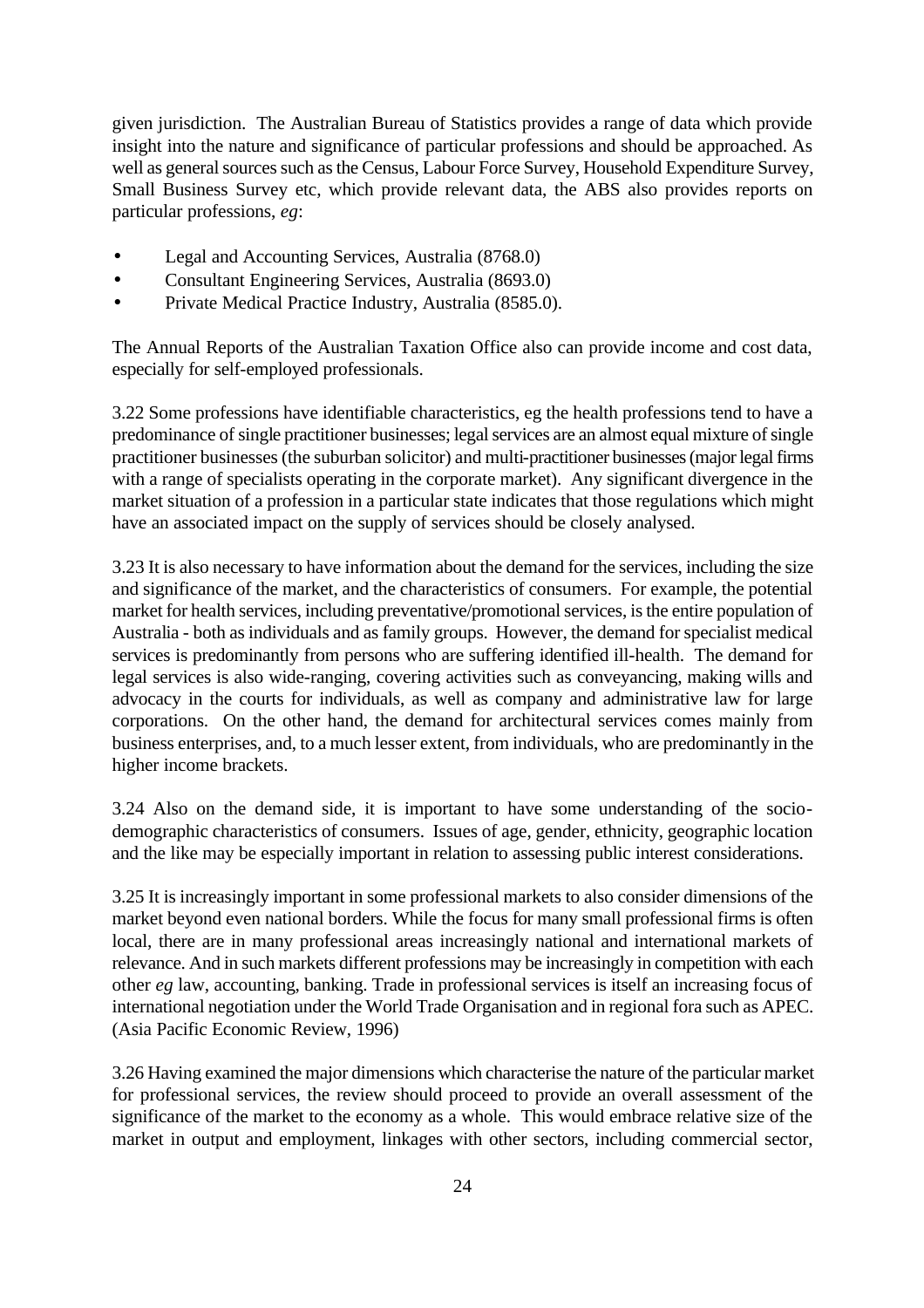important for industry competitiveness and the centrality of this market to the economy and broader social spheres. It is also important to assess the social and environmental implications of the market if these are likely to be involved in public interest concerns relevant to sustaining legislative restrictions on competition in some instances.

# **Key Questions on the market for professional services**:

How many registered/licensed professionals are there in the state? What are the income/fee ranges? How many firms/enterprises/professional employees? What are the sizes of the firms? How do these compare to the profession in the other states? What is the average turnover for the different size groups of firms? What are the main consumer characteristics? What is the relative size of the market nationally? What is its share of total employment? What are the main links with other professions and sectors of the economy? What are the main social and environmental dimensions of the particular market?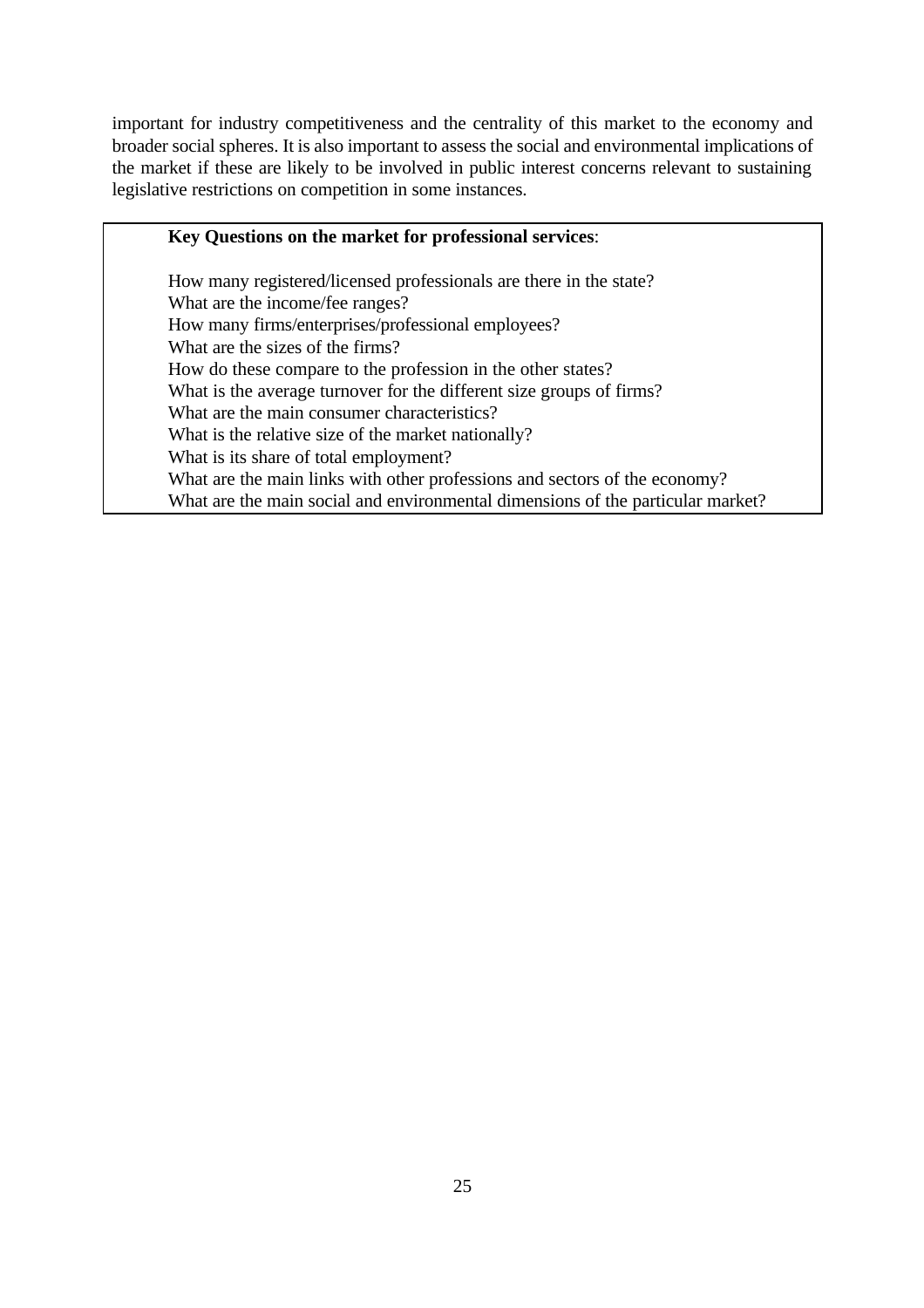# **4. ASSESS THE NATURE AND SIGNIFICANCE FOR COMPETITION OF THE LEGISLATIVE RESTRICTIONS**

# **(a) Examine the Anti-Competitive Restrictions**

4.1 Given the objectives of relevant legislation and knowledge of the particular professional market, the next step is to assess the role that the identified legislative impediment to competition has played in forming or conditioning the market. This involves examining the way in which the restrictions affect market structure and market conduct. That is, precisely how do these particular legislative restrictions operate so as to impede competition structure and competitive behaviour?

4.2 The commencing benchmark is the structure and conduct which characterises a genuinely or fully competitive market. In such a situation a range of providers will vie with each other for custom. A range of consumers in turn will choose from those rival producers, selecting the type and quality of service preferred at the lowest price on offer that is consistent with the standard chosen. Such competition has no selective restrictions on:

- who can provide goods /services;
- ownership and control of business;
- personal conduct of providers;
- advertising and other information provision;
- prices/fees charged for goods and services;

Where restrictions apply, they are those provided in law applying to all markets, *eg* corporate law, trade practices law, criminal law, industrial law.

# **(i) Restrictions on Who can Provide Professional Services**

4.3 Section 3 above identified the possession of high-level specialist knowledge and skills as being one of the distinctive features of professional occupations*.* Correspondingly, legislation to regulate the professions frequently includes provisions to restrict entry to professional practice to those who possess specified skills and knowledge. Some regulations go further, and impose restrictions on the numbers of new entrants, the geographic areas where persons can provide a service, and which sub-groups can provide certain services within a profession. These are collectively referred to as "barriers to entry". Types of restriction include:

- requirement to possess a specific licence to practise a profession and to perform specified professional services, and provision of penalties for unlicensed persons who seek to represent themselves as a member of that profession and. Obtaining a licence may include some or all of the following:
	- specified higher education qualifications
	- passing an examination(s)
	- supervised practice for a set period
	- demonstration of "good character"
	- membership of a specific professional association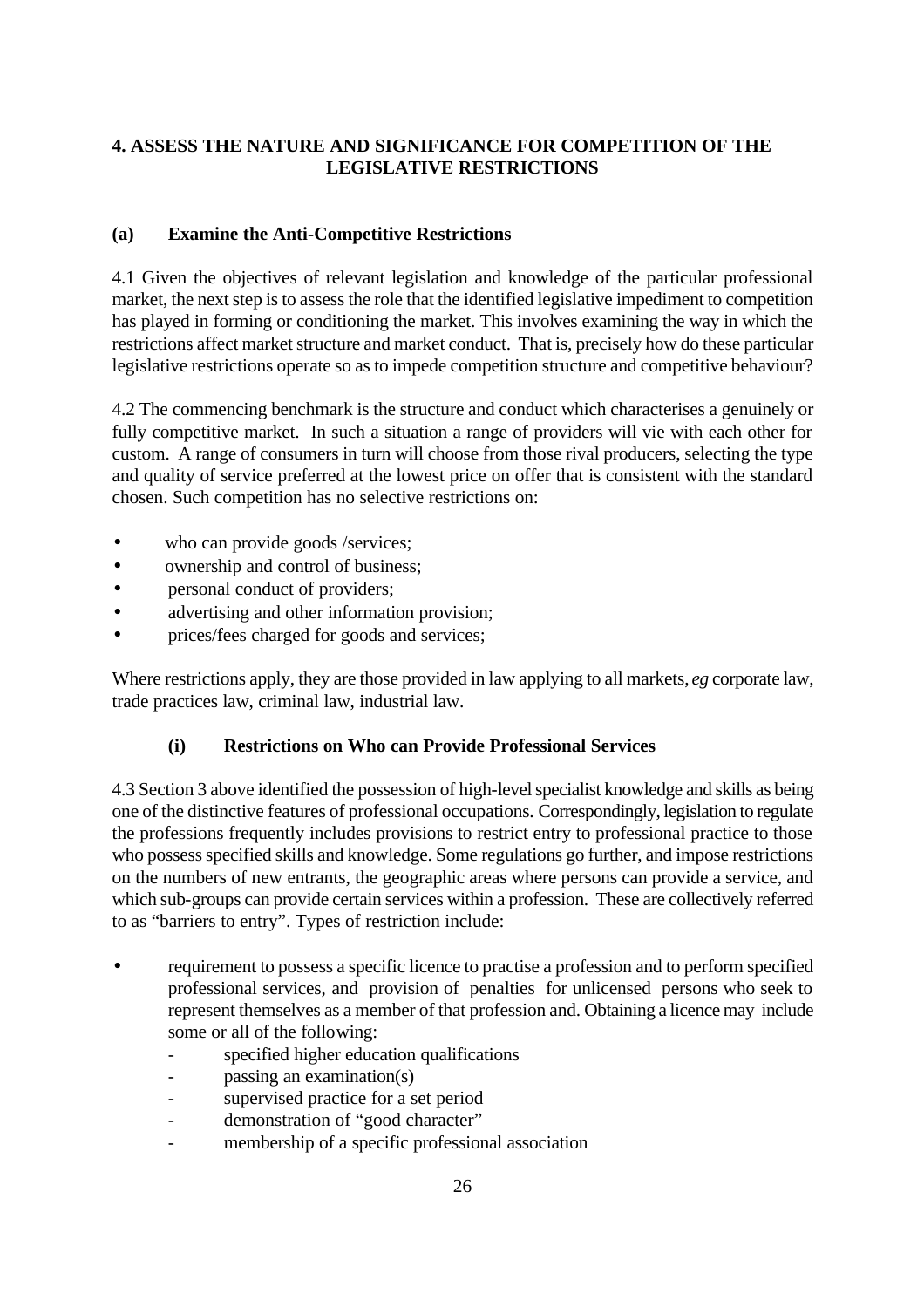- paying a fee
- there may be limited categories of licence with conditions imposed on the extent of practice.
- specialist licensing required within a profession, requiring some or all of:
	- specified graduate qualifications
	- passing an examination
	- supervised practice for a set period
	- membership of a specific professional association
	- paying a fee
- reservation of practice itself for designated professions or practitioners
	- restricts certain registered/licensed occupation groups in the market from competing with each other, *eg* a podiatrist may not practise physiotherapy; a veterinary nurse may not perform specified veterinary science duties; a licensed land broker may not undertake legal work
	- restricts work within a profession to a designated group, eg within the legal profession, only a barrister may represent a client in a court of law
	- specific limitations on practice within a professional service area, *eg* optometrists may not use surgery.
- requirement to re-register periodically, or to demonstrate continuing competence:
	- paying a fee
	- undertake continuing professional development/training
	- requirement to meet specified standards
- numerical quotas
	- limits on the numbers of individuals to be admitted to relevant required training
	- limits on the number of licences granted
- geographic requirements
	- recognises only those licences issued in a particular state
	- recognises a limited and specific range of overseas registrations/qualifications
	- mutual recognition
- restriction on the use of a title, eg 'doctor', 'architect'
- limiting direct client access
	- requirement to obtain a referral from another professional first, *eg* a from a general practitioner to a medical specialist; from a solicitor to a barrister

4.4 Such regulations are designed expressly to restrict entry into a professional market and thus they reduce the range of providers who can compete for custom in meeting consumer service needs. The direct consequences of such restrictions on competition are predicted from standard economic theory of demand and supply to be higher prices to consumers, higher incomes for providers, reduction of consumption of such professional services, and reduction in some variety, service innovation and in adaptability in meeting changing needs and opportunities.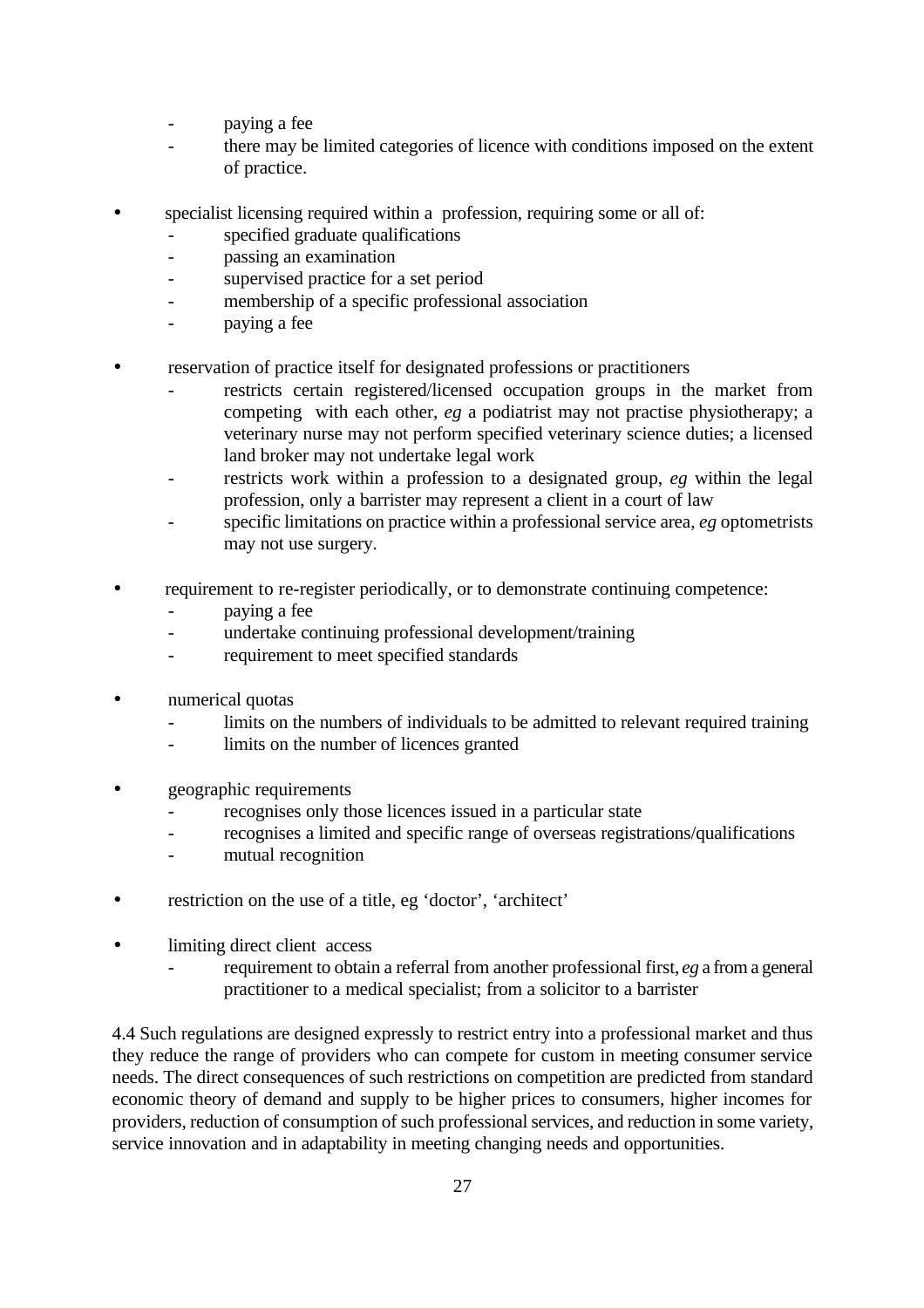#### **(ii) Ownership and Control of business**

4.5 In a number of professions, the ownership and business structure of professional practices are subject to legislated restriction. In particular, members may be required to practise as individuals or in partnerships, and in some professions members may be prevented from entering into partnerships with non-professionals. These restrictions are often supported on the grounds of preserving the confidentiality and trust of the client/professional relationship, and reducing commercial pressures on the practice of the profession and reducing potential for conflicts of interest. This may or may not be true and is a judgement to be made by a review in an overall benefit-cost assessment. Such assessment is considered separately below, and needs to be considered along with reviews of alternative means of achieving these ends. For example, advice that could impact significantly on the income and wealth of clients may be of concern. It could be considered important that this be provided competently, as poor advice could financially ruin the individuals affected. Yet legal advice from lawyers on such matters is highly regulated by law, while advice from accountants or financial planners is regulated by the professions themselves without supporting legislation. Careful comparative analyses of costs and consequences of these options could be expected in a good practice review.

4.6 The first and prior step is simply the objective one of establishing and describing the fact and nature of the identified ownership or business control restriction and its impact on competition in the professional market. In these terms, prohibition or limits on forms of business ownership and structure do self evidently reduce the capacity for excluded business entities to be used as a comparative vehicle. The 'degrees of freedom' by which providers in such a market can compete are reduced. Further evaluation in relation to broader conceptions of the public interest follow separately and are dealt with below. However, note that one competition-derived case for considering legislative restriction on ownership could be that removal of prohibitions could lead to the growth of professional 'chains' or even provision of professional services in supermarkets where the associated market conditions of such large chains are highly concentrated or oligopolistic and hence themselves could be potentially anti-competitive. It cannot necessarily be assumed that removal of a legislative restriction produces competition. This requires further review of particular market circumstances.

4.7 Reductions in competition through business restrictions can take the following common forms, which reviewers should seek to identify and describe:

- restrictions on forming companies or partnerships with other professionals and nonprofessionals, *eg*:
	- prohibition on barristers acting as other than sole practitioners;
	- prohibition on lawyers sharing profits from legal practice with non-lawyers;
	- only persons with formal qualifications in pharmacy being permitted to legally own or operate pharmacies, (and prohibited from incorporation);
	- ownership of optometry practices being restricted to optometrists;
	- registration of architectural practices, with a requirement that two-thirds of the principals be architects;
- barristers can practise only from chambers approved by the Bar;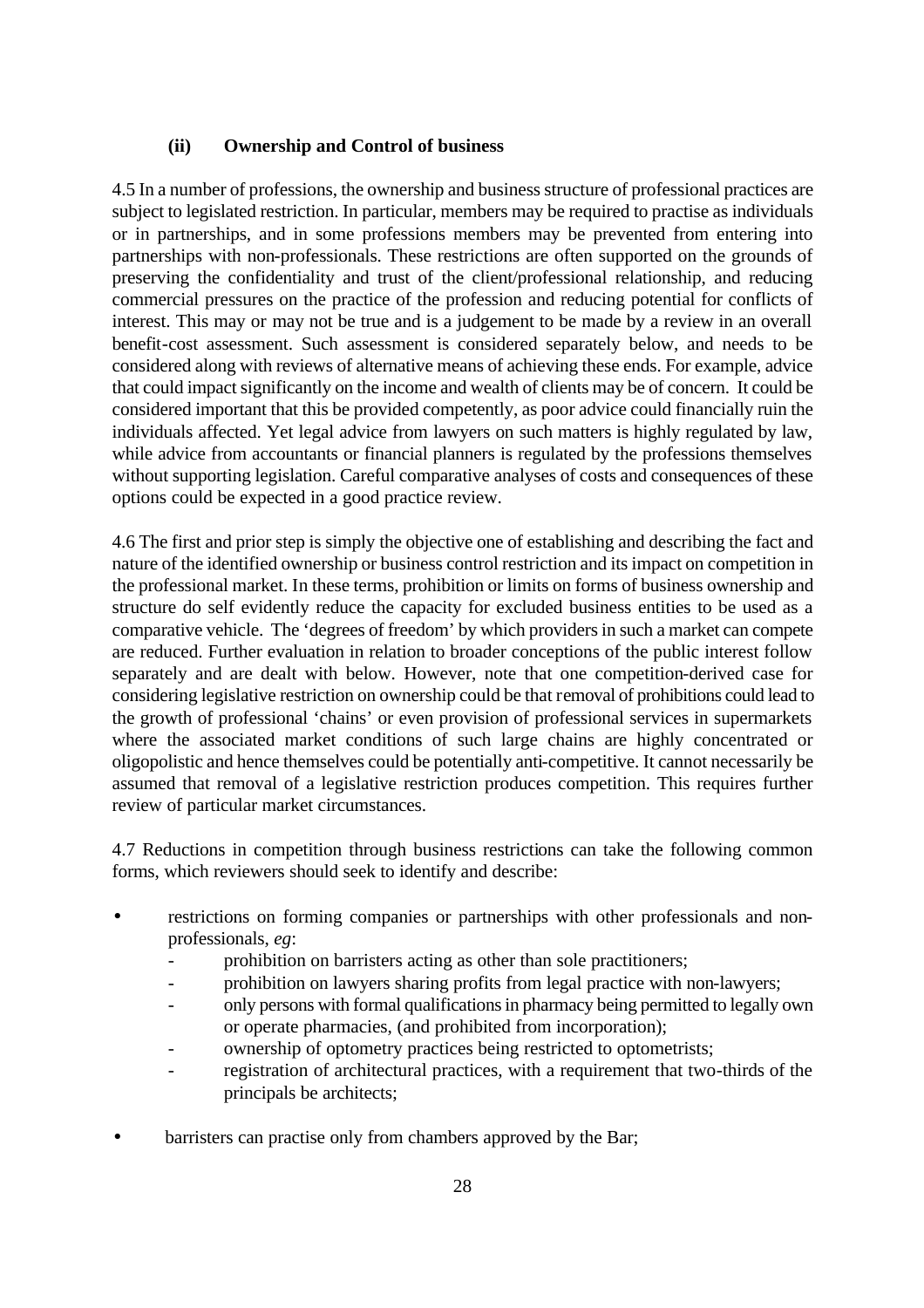- practice name (or company name) to be approved by the licensing authority, *eg* podiatrists, dentists;
- other professions/occupations in the practice to be approved by the registration authority (*eg* occupational therapists); and .
- licensing of the premises, *eg* veterinary hospitals required to meet specified construction, fitout and equipment standards.

4.8 Overall, such ownership and structural restrictions have the potential to impede practice entities from developing full efficiencies in their business, and to prevent the formation of practices with individuals who may provide services to both the practice and the public. In particular, they can restrict persons with managerial skills, but lacking in professional qualifications, from substantial involvement in running certain professional businesses. Nevertheless in some markets they could serve to maintain atomistic competition when oligopoly is the most likely free market alternative.

# **(iii) Restrictions on Personal Conduct of Professionals**

4.9 A second distinctive feature of professional occupations is the desire to be recognised as possessing a distinctively high level of individual personal conduct, especially in relation to ensuring:

- a high degree of detachment and integrity in exercising judgement on behalf of a client;
- honesty and propriety in fiduciary and personal relations with a client; and
- acceptance of collective responsibility for maintaining standards for the profession as a whole and for the community generally.

4.10 To protect the way a profession is viewed by the public, rules or codes of conduct may be established to govern the relevant behaviour of their members. Claimed breaches of these behavioural rules may be examined by a disciplinary mechanism (such as a tribunal) and findings of unprofessional conduct/malpractice can result in varying degrees of penalties being imposed. Penalties for breach can range from "warning letters' to the offending professional, fines, cancellation of the licence to practice for a specified period of time, restriction of practice to specified fields of the profession only, and permanent disbarment from the profession. Legislative review should identify the relationship between such rules of conduct and provisions of the legislation; for example, whether any code of conduct is contained in the subordinate legislation (eg the regulations), or whether a decision to suspend or cancel registration, a licence, practising certificate etc is legally enforceable.

4.11 Where legislated legal sanction does apply, there is then a need for such activities to be carefully assessed for their impact on competition. These activities include, but are not limited to:

- personal behaviour such as 'not being of good character', however defined;
- ethical guidelines/rules governing dealings with clients or other members of the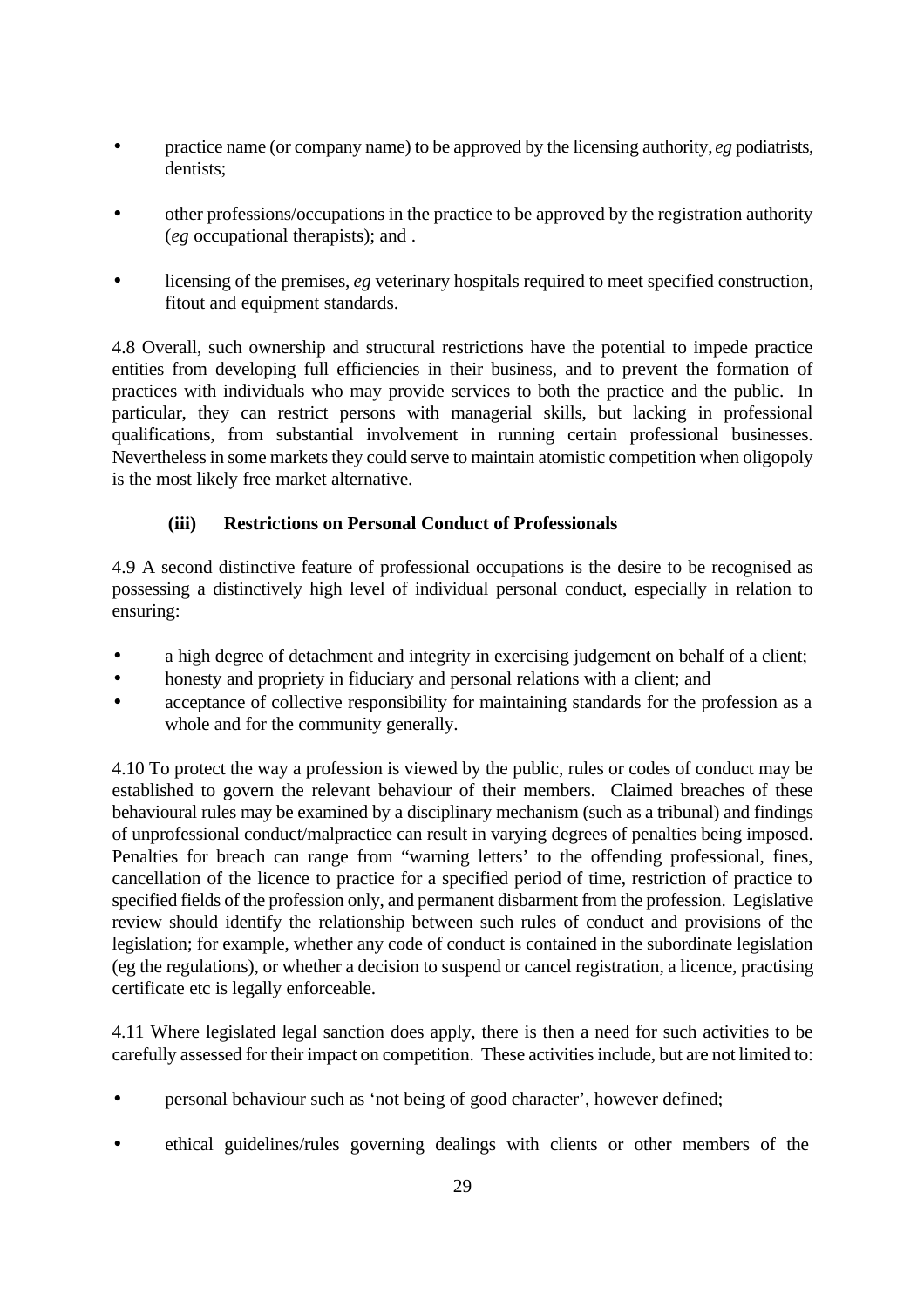profession:

- restrictions on 'touting', or approaching the client of another provider without the other provider's agreement;
- not publicly criticising the practice of another professional;
- requirements for the maintenance of trust accounts and professional indemnity insurance.

4.12 Such mechanisms can either reduce or limit the supply of competitive service providers (*eg*  licence cancellation) or limit the methods of competition by which providers compete. For example, rules enforcing 'no touting', or no public criticism of colleagues, mean that competition through providing information of this type to consumers is thereby limited to that extent.

4.13 Where restriction of conduct is not sanctioned by professional legislation but is adopted anyway within a profession, this may restrict competition. But that is not a matter for the legislative review process itself under the National Competition Principles Agreement. Rather it is a matter for separate consideration under trade practices law, just as if advertising is dishonest or misleading this too can be a matter for consumer protection law. Of course, if any such anticompetitive conduct could be shown to be better met by profession-specific legislative provision, it could be open to a review to recommend legislative amendment or new legislation for this purpose, where that also meets the objectives of the legislation and is not subject to other countervailing public interest offset.

4.14 The mechanisms available for handling consumer complaints and for hearing potential breaches of professional conduct under legislation should also be identified, and their composition and powers documented. It is particularly useful to able to list the extent to which consumers are represented on any of these mechanisms and the extent to which the profession itself controls the processes. Any redress available to consumers whose complaints are upheld should be listed. Consumer satisfaction with the process could also be considered where such evidence can be obtained. The number and types of complaints and issues which are handled by the disciplinary bodies can provide an indication of the extent to which they are addressing market failure through the competitive restriction, or not.

4.15 A professional disciplinary body may operate in such a way as to appear to put the collegiate interests of the profession ahead of the consumer and public interest, which might undermine the purpose of legislative restriction. For example, the ACT Medical Board is reported recently to have taken four years to make a finding of misconduct against a surgeon who had falsified medical records after becoming aware of likely litigation by a former patient. The Board then took disciplinary action in the form of a reprimand. As the *Canberra Times* (30/8/1998) commented in an editorial widely read in the ACT:

'Traditionally, professions regulated themselves. They acquired legal protections and privileges….. because they claimed that when they were doing so they were acting in the public interest and not in the protection of the doctors' private interests. After this case, however, it is almost impossible to resist the conclusion that lay participation, public interest, public information and public accountability need to be injected into the ACT medical registration system.'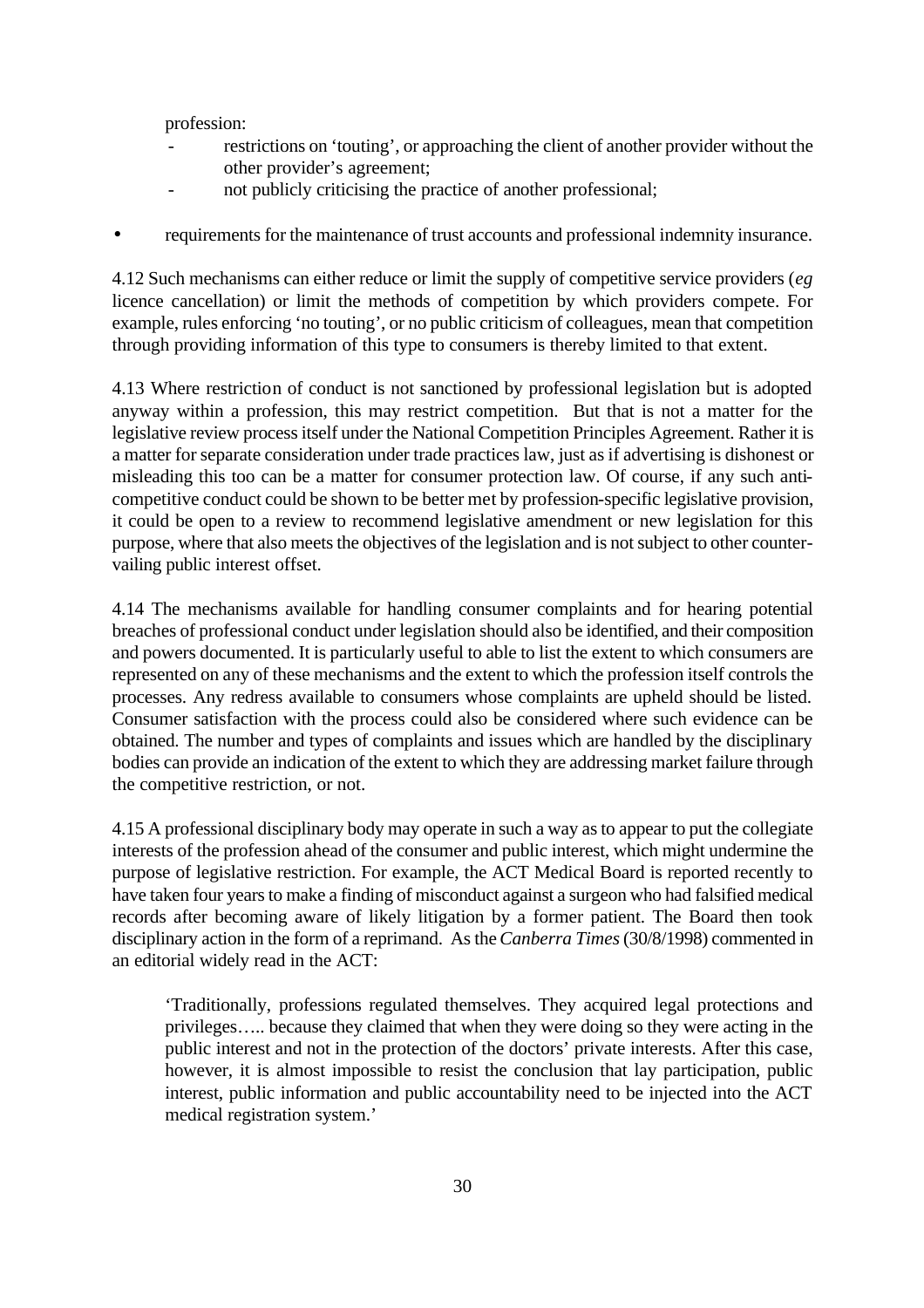Similarly, in South Australia, solicitors disciplined by the Legal Practitioners' Conduct Board are not named in the Board's annual report or elsewhere and are therefore able, unless struck off, to go on practising without clients having any knowledge that their solicitor has been charged and found guilty of misconduct.

4.16 It is also useful to identify the extent to which matters handled under these professional disciplinary mechanisms are duplicating provisions more generally available under State or Commonwealth laws governing consumer affairs, trade practices and fraud.

# **(iv) Restrictions on Advertising**

4.17 Controlling the market behaviour of professional groups through restrictions on advertising and service promotion are further common restrictions on competition to be found in regulation provisions for professions. These controls can be contained in the relevant registration acts, or in the rules of the professional body, as discussed above. Although there have been recent moves to reduce such controls in different professions, where they still exist they typically include requirements in relation to:

- the type of medium which can be used for advertising;
- the size, content and style of signs, nameplates, entries in newspapers, directories and stationery, including particularly any reference to fees and payment arrangements;
- the use of testimonials or endorsements:
- false, misleading or deceptive advertisements; and
- prior approval of proposed advertisements by the professional body.

4.18 Accurate and truthful information can assist consumers to make an informed choice when selecting a service provider from amongst those competing in the market. Restrictions on professional advertising can make it more difficult for clients to obtain relevant non-technical information about the availability, quality and price of services provided by competing practitioners. In particular, it is arguable that restrictions can especially reduce competition by new entrants and smaller practices who wish to inform potential clients about their existence, specialisation, fee scales and features of client service.

4.19 In another respect it could be that permitting unrestrained advertising could undermine competition. In many consumer markets firms use advertising to create barriers to new entry, *eg* where advertising creates consumer loyalty or where it enjoys economies of scale. However, such effects are typically found in highly concentrated (oligopolistic) industries and not in the small business context that characterises many professions. Nevertheless, a particular review might wish to consider conflicting possibilities in relation to the impact of advertising restriction on the state of competition, and judge their pertinence in the particular case. Reviews should note that, even if profession-specific advertising were to be removed, advertising would not be totally unregulated, as Part V of the Trade Practices Act continues to apply along with state-based Fair Trading Acts. This will also apply to the argument that advertising may induce unnecessary usage, *eg* would unrestricted advertising for surgery enhance demand for this including associated risks?

#### **(v) Restrictions on amounts of fees charged**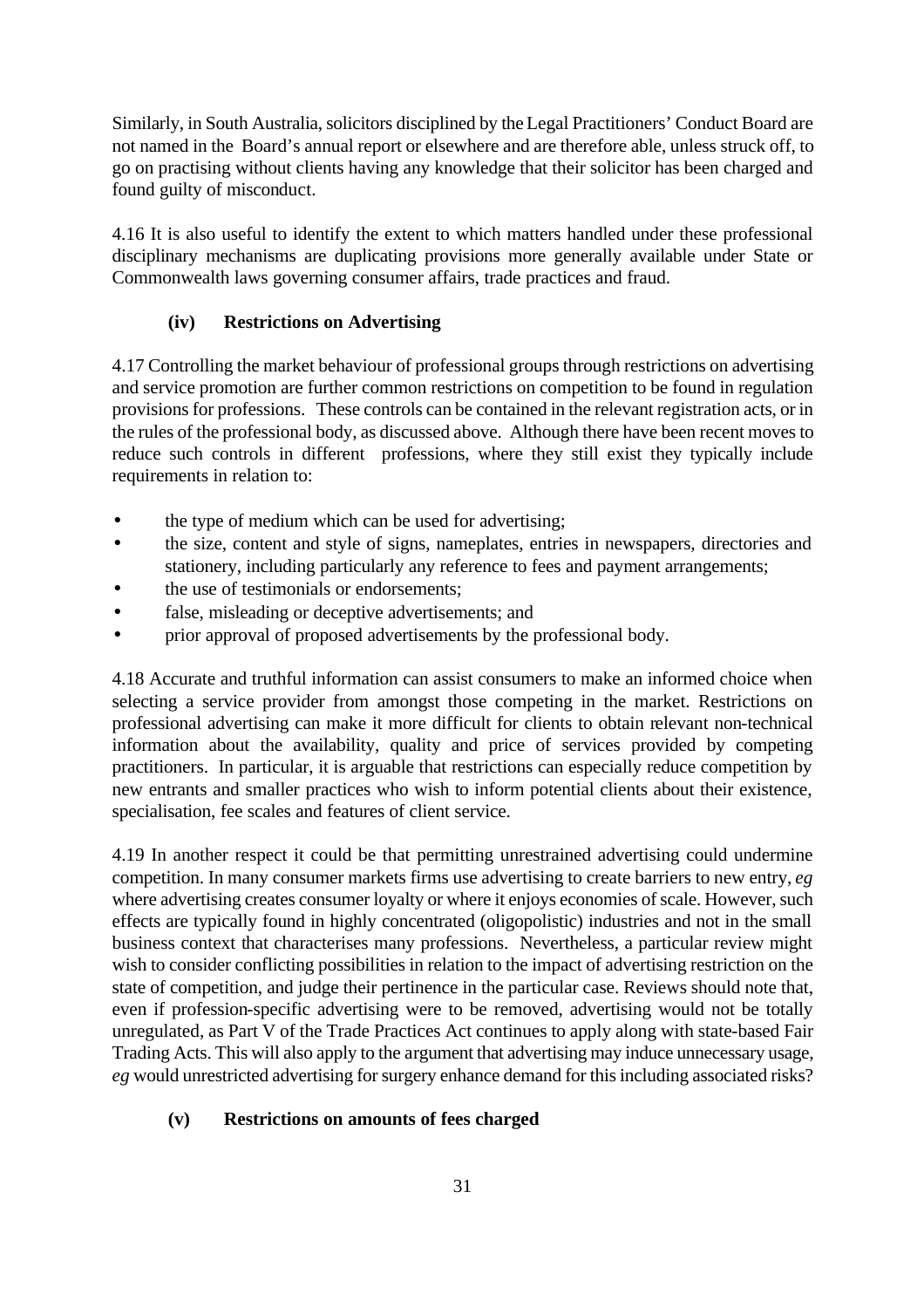4.20 Restrictions on the amounts of fees charged by the professions can take a number of forms, such as fixed minimum, maximum, or recommended fee scales. Some fee scales are subject to legislative sanction, *eg* court powers to review legal fees; others can be set by professional associations; fees for medical services are a combination of both, with the Commonwealth setting the amount of fee refundable to clients, and the AMA recommending the amounts to be charged by members.

4.21 Fixed fees provided for by legislation could provide the consumer with greater certainty about the costs of transactions (especially if these are disclosed through advertising or advance client notification), and could increase competition through perceived quality in the absence of price competition. However, in both of these cases the overall degree of competition remains reduced, as the capacity to fully vary price as a competitive instrument is removed from the array of competitive devices otherwise available. All other devices for competition remain available as before. This one has been limited. The 'degrees of freedom' are reduced.

4.22 Different professions have different rules in relation to pricing, with the legal profession typically having the most extensive and complex system for establishing and determining fees. Common methods of charging fees for professional services are:

- item based charging
	- a specified amount for each particular service (eg as in medical practitioners' charges)
- time based charging
	- an hourly rate is specified, and the amount paid is the rate multiplied by the actual number of hours of work done
- *ad valuer* charging,
	- the fee is a specified proportion of the value of the subject of the work, eg legal fees for property conveyancing; architectural fees as a proportion of the final cost of the building.

4.23 The review should establish the extent to which any fee scales apply and are restrictive, *eg* whether an individual practitioner is able to charge less or more than a specified scale without penalty, and whether they are prohibited from advertising the fact that they charge less or more than the recommended fee scale. It may be that few such arrangements remain in contemporary Australian legislation, though some are evident, *eg* surveyors.

4.24 Also, legislative review is only concerned with price restrictions sanctioned directly or indirectly by legislative provision. Price controls or 'stickiness' that arise from private professional conduct independently of legislative reinforcement are separate matters for trade practices law. Nevertheless a review could well consider how likely implicit price co-ordination in a free market will be, since such behaviour may fall short of effective trade practice sanctions (unless it is explicit and co-ordinated) so that the deregulated alternative could be less than fully competitive and hence not such as to reap full competitive benefits.

4.25 It may also be that with no restriction on fees, price undercutting could be used to drive out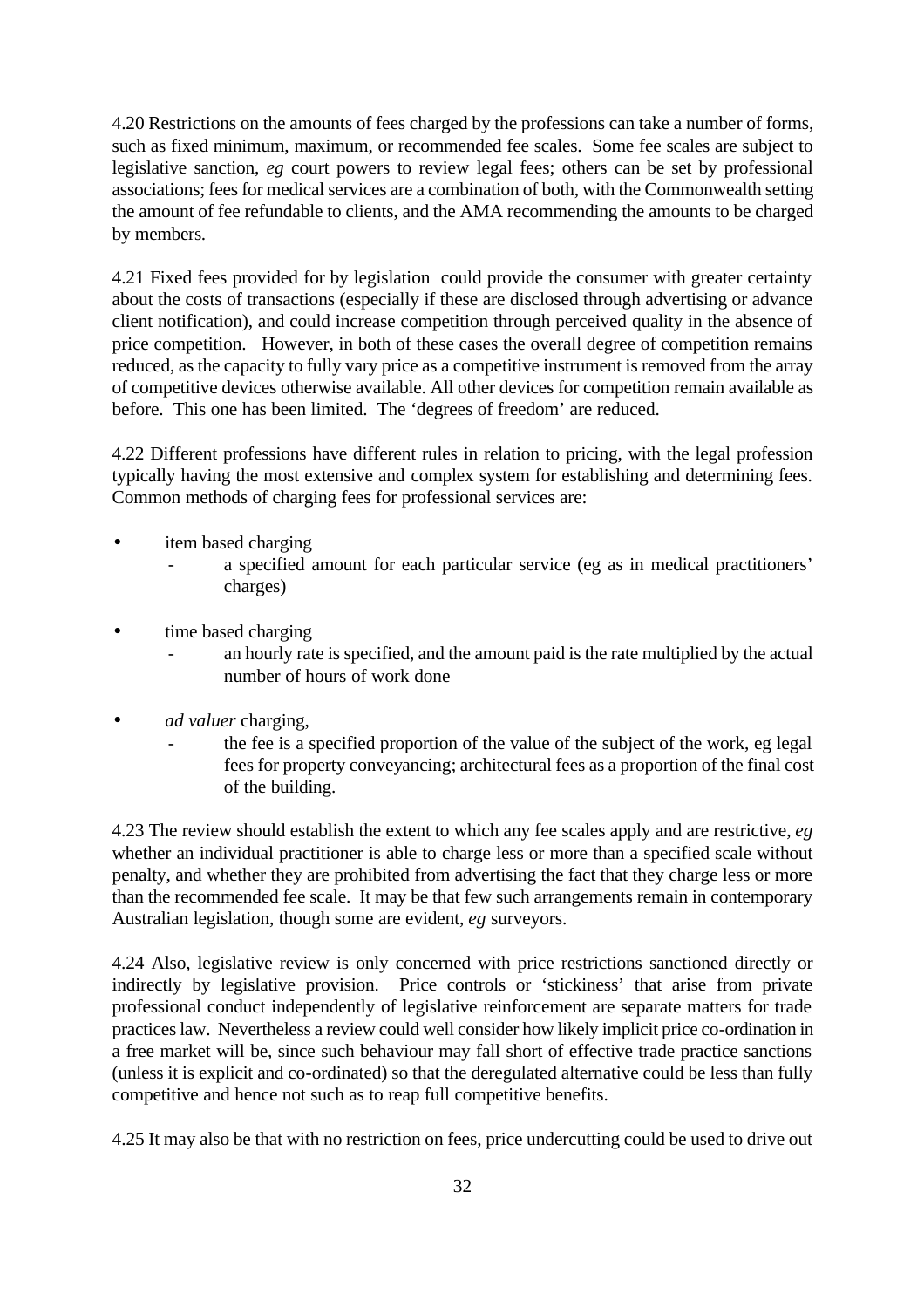new competitors (*eg* new entrants) and this price flexibility could therefore limit competition. But this would be a matter for trade practices law. The more general application of the principle of specifying the most effective mechanism for dealing with a problem is therefore set out further below. It should be recognised that a review may still show that a particular restriction is more beneficial in any one case than other alternatives including more generic provisions. In some cases, removal of fee restrictions may result in fee increases and others fee decreases. Generally, however, it is predicted that the most likely, though not inevitable, effects of this group of restrictions on the market would be higher prices, and maybe more homogeneous prices, and a possible under-use of services. It should also be noted that in arriving at conclusions, close examination may be required of other government interventions in the market. For example, income thresholds for eligibility for Legal Aid may be used as a quasi measure for determining minimum legal charges.

#### **(b) Summarising the General Effect of Legislative Restrictions on Competition**

4.26 The separate examinations of each of the identified legislative restrictions on competition may now be usefully brought together to provide an overview of the competition impact of the legislation. This will include any relevant impediments in the major classes identified, plus any other additional impediments..

4.27 The following table provides one format for consolidating the examination of the main impacts of the legislative restrictions on competition, and includes an assessment of the degree of severity of the restriction in relation to competition. As all the restrictions identified will not be of equal importance, it may, therefore, be inappropriate to undertake a detailed follow-on analysis and assessment of the public benefit of each restriction identified. A prior decision as to the potential broad significance of legislative restriction will have been made in the first place in commissioning reviews. To take the further step of classifying the individual restrictions within a body of legislation may therefore not be required or practical in many cases. However for particularly complex or wide-ranging legislation, for example, this additional classification could be useful.

4.28 In such cases, two key questions to ask in assisting a judgement as to whether or not an individual legislative restriction is major in its effects on competition are:

- Is having or not having this restriction likely to make a significant difference to stakeholders? (The answer would draw on the information produced in undertaking the assessment of the nature and significance of the market which is described in Section 3 above);
- Is a detailed analysis of costs and benefits needed in order to decide whether the restriction is in the public interest? (The answer would draw on the review's implicit balancing of the likely benefits and cost).

4.29 For further guidance on assessing the relative severity of legislative restrictions on competition, it is recommended that reviews consult the relevant sections of the more generic guidelines for undertaking legislative reviews produced by individual jurisdictions. Clearly, this issue involves careful judgement. Correspondingly, a good precautionary principle could apply: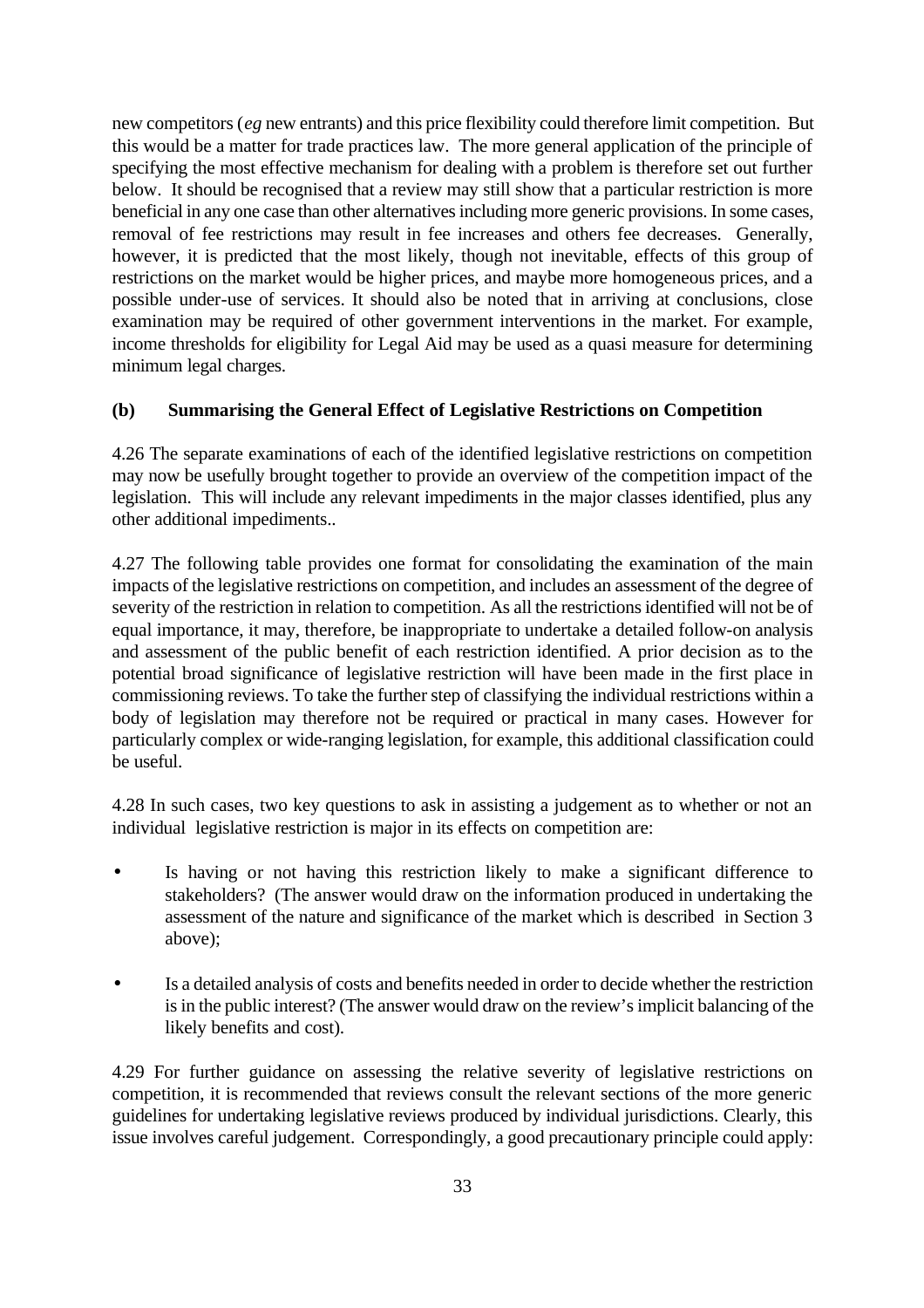when in doubt, err on the side of closer analysis. This would especially apply also where there is a possibility in the particular market that removal of a restriction could damage competition. Some instances of how this could occur have been advanced, although they are not listed in Table 1 – which focuses on the more common adverse effects of restriction on competition. Further consideration of such anti-competitive effects of removal of restrictions is considered best left to review of public interest concerns under the monopoly area in market failure, to be discussed in the next section.

| <b>TABLE 1 POTENTIAL COMPETITION EFFECTS OF LEGISLATIVE</b>   |
|---------------------------------------------------------------|
| <b>RESTRICTIONS IN RELATION TO COMPETITION CONSIDERATIONS</b> |

| <b>Type Of</b><br><b>Restriction</b>    | <b>Competition Effects</b>                                                                                                                                                                                                                                          | <b>Severity of Restriction</b>     |
|-----------------------------------------|---------------------------------------------------------------------------------------------------------------------------------------------------------------------------------------------------------------------------------------------------------------------|------------------------------------|
| <b>Barriers</b> to<br>entry             | Prevent entry into market by competing<br>$\bullet$<br>providers<br>Limit the number and availability of<br>providers<br>Keep prices high and reduce consumption<br>Limit choice of substitute providers for a<br>service                                           | Minor/moderate/major               |
| Controls on<br>business<br>ownership    | Limits potential economies of scale<br>$\bullet$<br>Inhibits introduction of wider management<br>$\bullet$<br>capabilities                                                                                                                                          | Minor/moderate/major<br>$\bullet$  |
| Personal<br>conduct of<br>professionals | Limit competition between providers<br>$\bullet$<br>Limit information base for consumer choice<br>$\bullet$<br>Inhibit innovation<br>$\bullet$                                                                                                                      | Minor/moderate/major               |
| Controls on<br>advertising              | Reduce information to potential consumers<br>$\bullet$<br>about the availability of services<br>Prevent consumers from making better<br>$\bullet$<br>informed choices about purchase of service<br>Inhibit new entrants from competing for<br>$\bullet$<br>business | Minor/moderate/major               |
| Fee scales                              | Prevent competition on the basis of price                                                                                                                                                                                                                           | Minor/moderate /major<br>$\bullet$ |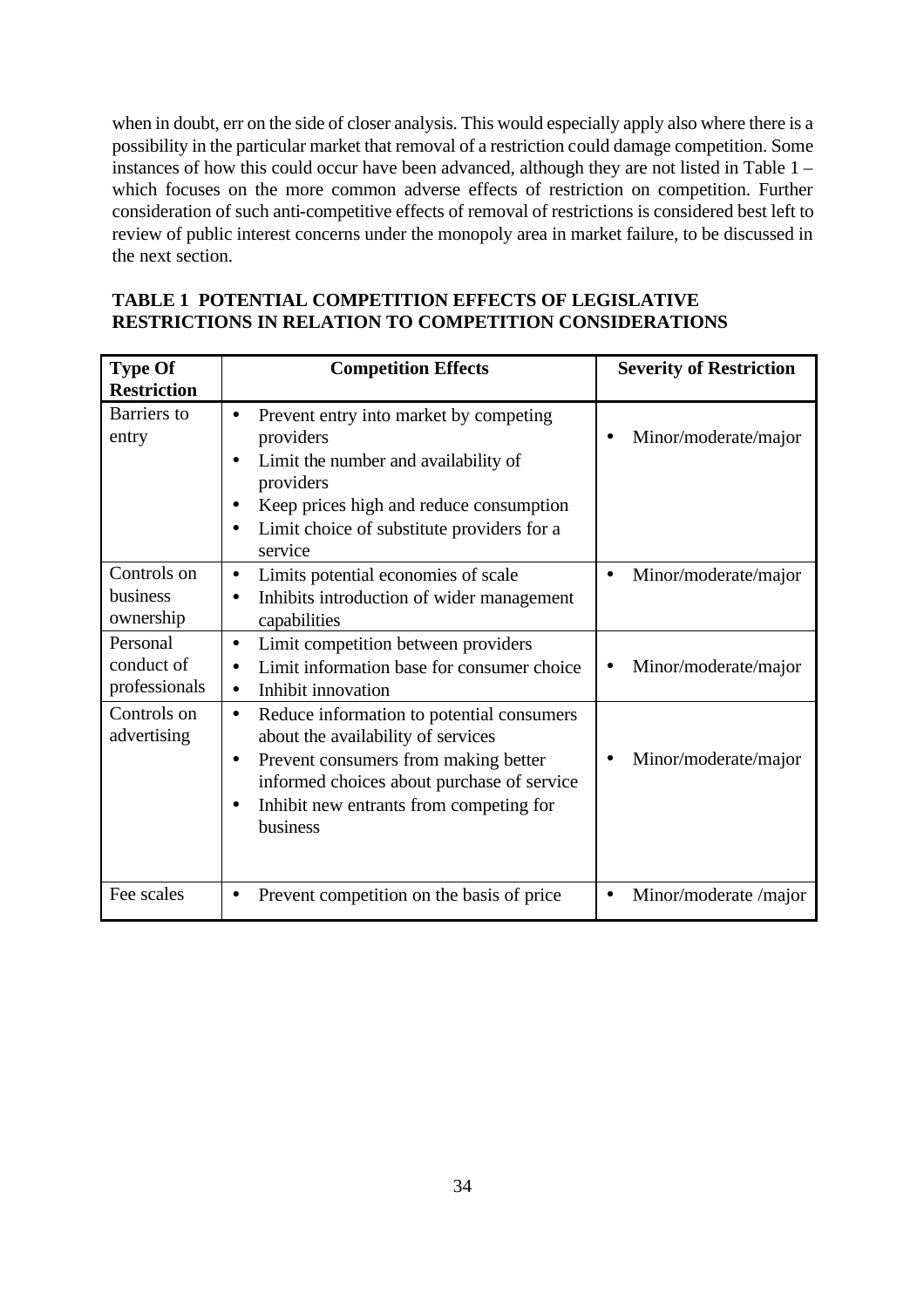## **5. ASSESS THE NATURE AND SIGNIFICANCE OF LEGISLATIVE RESTRICTIONS FOR MARKET FAILURE AND OTHER PUBLIC INTEREST CONCERNS**

## **(a) Competition, Market Failure and the Public Interest**

5.1 The starting point for National Competition Policy is the presumption that competitive markets can be expected to result in the provision of the quantity and quality of products and services that maximise net benefits for society. This is the contemporary reinstatement of Adam Smith's 'invisible hand' proposition, which first clearly demonstrated how competition through markets is a remarkable human invention for ensuring that people get what they want within their means at least possible resource cost to society.

5.2 However for the competitive claim to hold two key requirements must be met:

- competitive markets must actually work; and
- competitive markets must be fair.

If such markets do not actually work properly there is "market failure", and if they do not work fairly there is "distribution failure". In either situation there is a new presumptive case supporting collective intervention to remedy the market failure or distribution failure in the public interest. In that case government intervention is seeking to enhance efficiency or equity over the private provision approach. If the intervention does not succeed, then there is "collective failure".

5.3 In matters of review for purposes of National Competition Policy, what is required for appraisal of benefits and costs of a legislative provision which inhibits competition is to:

- examine the extent to which an actual industry or service area would be likely to diverge, when unconstrained, from the competitive market benchmark; and
- examine the extent to which there are other distributional or similar public interest concerns likely to operate in the area concerned.

The former examination is termed 'market failure audit' and the latter 'distributional audit'. Sometimes 'market failure' is used as an overall term for all problems with competitive market provision (including equity or distributional matters), but the distinction is retained here as the narrower market failure grouping has much more precise analytical content to guide its review.

5.4 Specifically 'market failure' in this narrower sense occurs where genuine competition does not apply or where complete markets do not exist for all relevant transactions. This can arise in four well-defined circumstances:

• significant market power, called 'monopoly' for short-hand purposes but referring to any capacity to raise price above competitive cost levels. This need not mean literally a single seller as the power to raise prices above competitive returns can occur in other highly concentrated circumstances such as 'oligopoly' or, indeed, in local monopoly circumstances *eg* favoured supplier to a market niche. The key test is the capacity for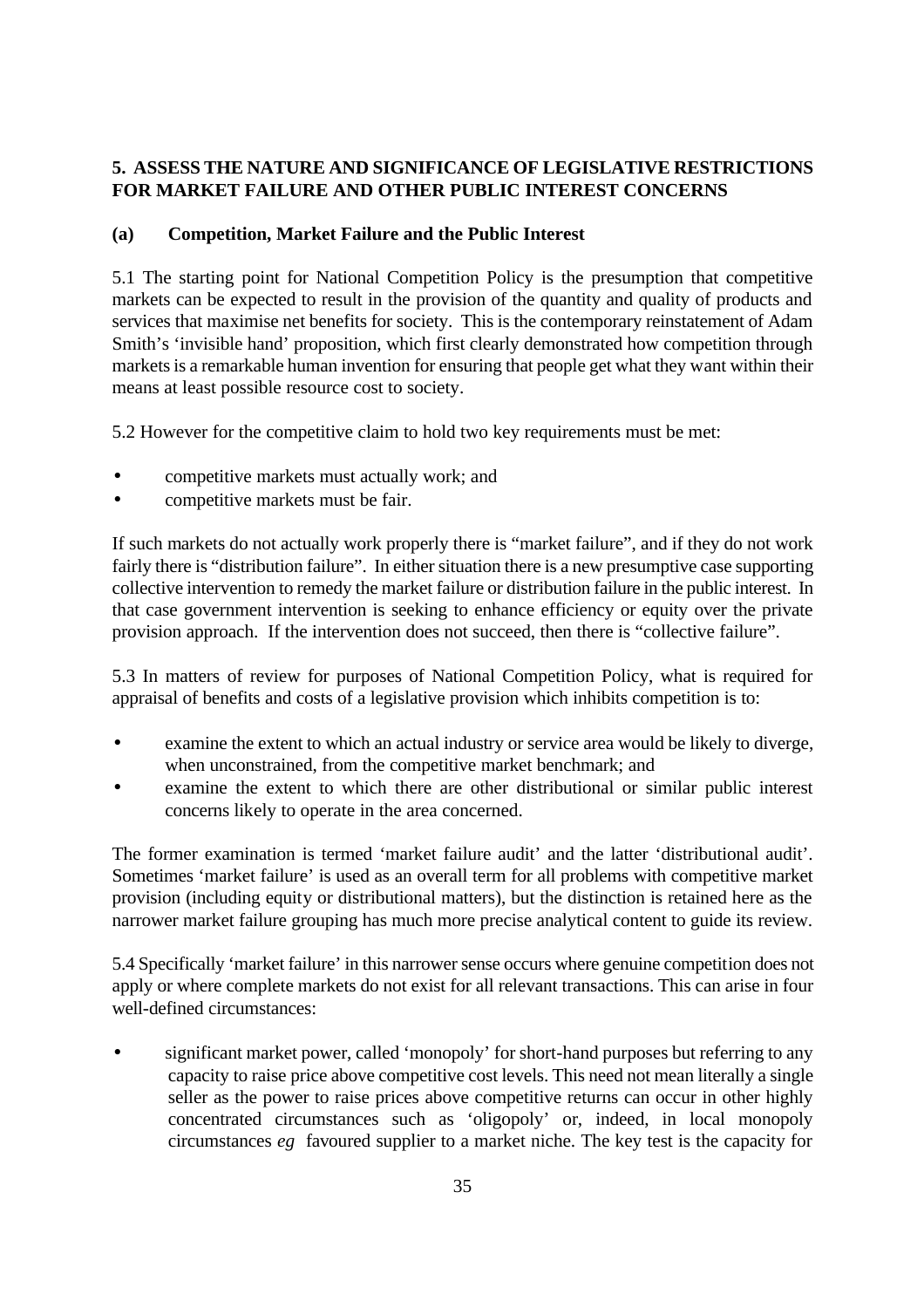sellers to obtain returns on a sustained basis in excess of those competitive rates of return to be found in markets more generally;

- spillovers, whereby social benefits and costs of an activity exist which are not reflected in the market transactions. These effects are sometimes also called 'externalities', meaning that important consequences take place for others who are not parties to the calculus of the market place arrangements being made *eg* pollution of a widespread area due to poor quality engineering in a particular firm. In some cases the effect on others is so pervasive that the supplier cannot exclude others from experiencing those effects and they become available to all. In these circumstances a 'public good' is said to exist and it will be poorly provided for by the market due to this boundary problem *eg* Australia's reputation as a disease-free meat exporter may be built by many responsible firms adopting good veterinary inspection practices. Were one firm to ignore this need and export diseased products, all exporters may then suffer a 'public bad' from loss of reputation for Australian produce;
- information asymmetry, whereby market participants systematically do not have the same knowledge about product or service quality. What this means is that there is inequality of bargaining power in transactions, because greater knowledge lies with one party **and** this gap is hard to eliminate by purchase of information itself in the market. Thus in highly skilled open heart surgery, say, it is difficult , if not impossible, for an individual patient to judge the technical merits of the alternative surgeons and surgical techniques;
- disequilibrium, where markets take some time for market signals to adjust to properly reflect competitive costs of provision. This means people can experience shortages as buyers or surpluses as suppliers. If this occurs over extended periods or, as sometimes happens, occurs in a cycle of 'boom' and 'bust', then the market is not adjusting effectively in meeting social needs. A classic example of this was when the 'Minerals Boom' of the early 1980s in Australia led to big increases in training for engineers. The collapse of that boom, just as new graduates were pouring into the market , led to prolonged underemployment and unemployment for engineers.

In any or all of these cases, competitive markets are not themselves operating efficiently and hence are not delivering the claimed superior benefits in price, quality, flexibility and innovation.

5.5 In terms of the public benefit test for National Competition Policy, market failure can be seen to directly compromise the achievement of the following objectives explicitly listed in Clause 1(3) of the CPA:

- the interests of consumers ('monopoly', 'information asymmetry', and 'disequilibrium')
- efficient allocation of resources (all sources of market failure)
- competitiveness of Australian business ('monopoly')
- ecologically sustainable development ('spillovers')

The other explicit public interest criteria of the National Competition Policy also listed in CPA Clause 1(3) relate to equity or distribution failure in markets, so that they are essentially concerned that the 'playing field' may not be a level one. These are: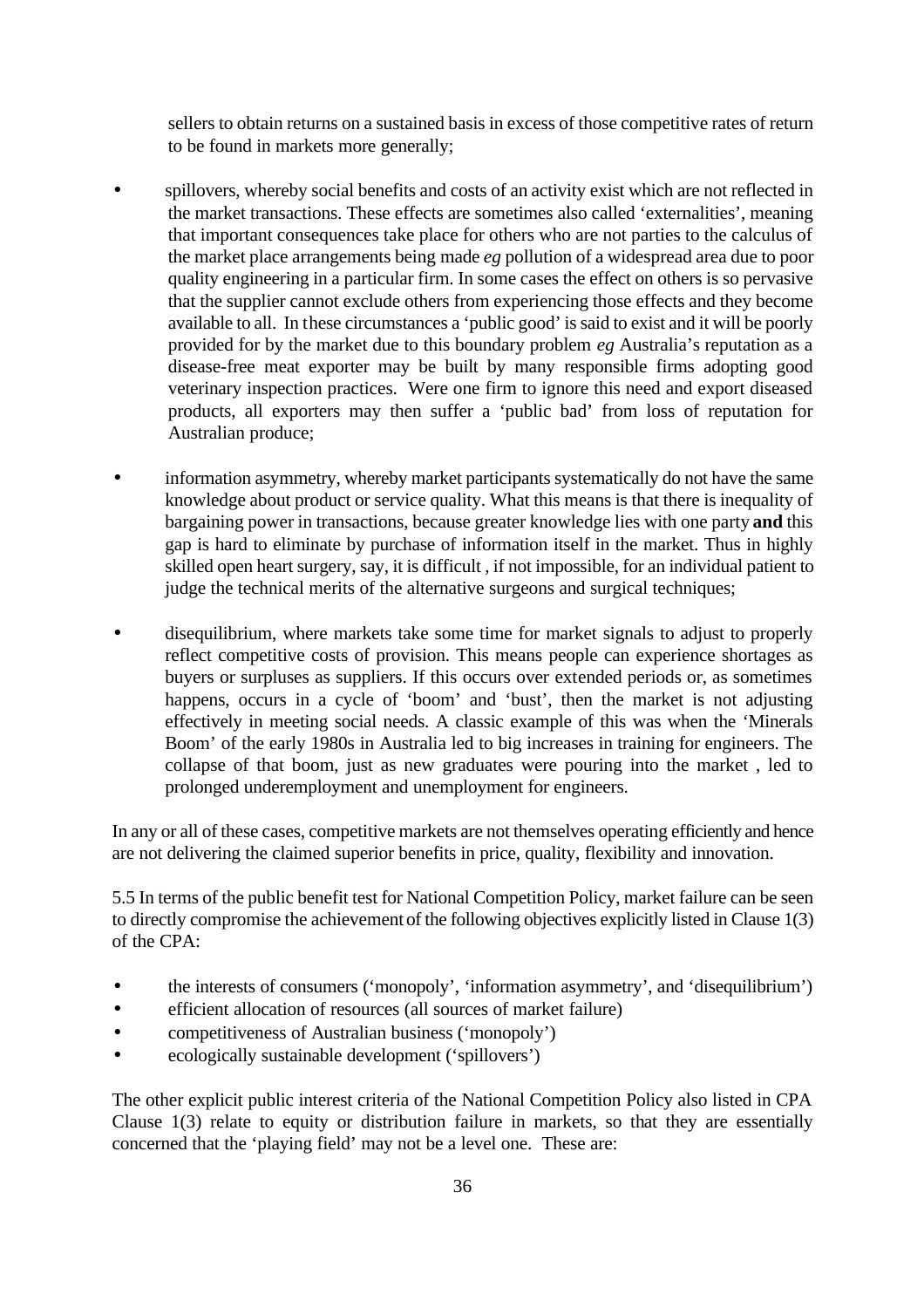- industrial relations, and occupational health and safety, which seeks to balance worker and employer interests;
- access and equity and employment, which seeks to ensure fair market involvement for individuals and groups in terms of their personal or socio-demographic characteristics;
- social welfare and equity considerations and classes of consumers which seeks to ensure fair outcomes in service provision especially for the more disadvantaged;
- regional development, which seeks to ensure equitable participation in market growth geographically across the nation; and
- economic and investment growth, which seeks to take account of future as well as present generations.

5.6 To these can also be added 'merit goods', whereby a social judgement is imposed that market decisions freely made are nevertheless intrinsically unacceptable to society because of the nature of the goods or services themselves *eg* drugs (a 'demerit' good), children's education (a 'positive merit' good) or the so-called oldest profession, prostitution (a 'demerit' good on grounds of morality). In such cases a legislative restriction is said to be justified by the inherent merit (or demerit) of the activity. Decisions which are risky, with potentially tragic consequences for the individual, may also enter this category, whereby society wishes to override the preferences of such individuals- though to the extent in this and other cases there is concern for effects on other persons, then the matter is one of spillovers to that extent.

 The true nature of a merit good then is that it represents a need to override the preferences or wishes of individuals freely operating in the market – not because the market is not working and not because of inequality, but because a higher social need or morality is being sought. A clear example might be that individual short-sightedness might lead to inadequate future provision for those individuals or for the needs of future generations. Compulsory superannuation and defined contribution superannuation schemes, imposed by Government, respond to such concerns. There are therefore legitimate reasons beyond market failure and distribution failure for governments choosing to legislate in the public interest.

But such 'merit' concerns need explicit articulation and justification and the value judgements involved must be made clear in what may be very few tricky areas. For example, a restriction on the practice of abortion by health professionals may be sought in legislation – as was the case in Western Australia in 1998. Such morally derived legislative restrictions on professional practice are a prerogative of government that goes beyond matters of markets or distribution. But they, and other less controversial variants of 'merit good' concerns, will remain valid considerations in some reviews of legislation.

5.7 Employment is not listed as a separate criterion in Clause 1(3) of the CPA documentation, but is embraced explicitly as a subsidiary part of 'economic and regional development' and can also be interpreted as implied by either resource allocation efficiency or social welfare criteria. Hence it should not be neglected as a possible 'public interest' criterion in legislative review. Moreover, both in relation to "merit" and "employment" concerns, it should be recognised that the CPA agreements are inclusive not exclusive as regards "public interest" criteria. Hence additional criteria can be incorporated where required and this may be significant for some professional services. There may be particular or special criteria in some cases not well articulated in more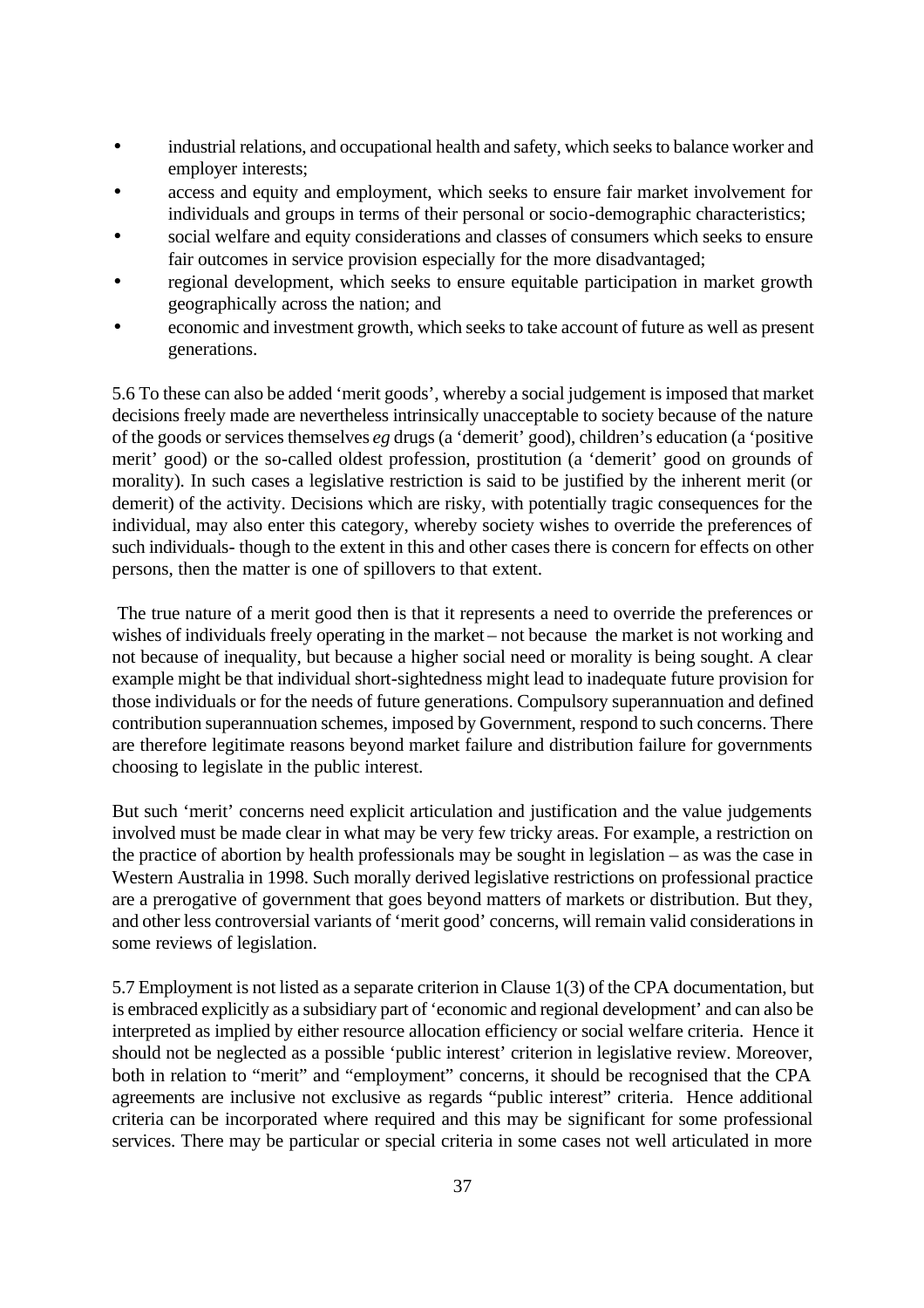general classifications or guidelines such as these.

5.8 When market failure or other public interest criteria establish a *prima facie* case for collective intervention, two remaining issues remain:

- recognition that intervention may itself be imperfect, due to implementation failure; and
- determination of the most appropriate form of intervention.

The former is a matter of social judgement and relates to issues such as political will, interest group influence, bureaucratic competence etc. It is not considered further here though NCP reviews may wish to offer judgements on such matters based especially upon comparative or past experience in the particular or like area. The economics literature on public choice (Mueller 1989) and the political science literature (Parsons 1995) offer systematic guidance to these concerns.

5.9 The issue of alternative means of intervention, however, is the subject of the next section of these Guidelines. But first the remainder of this section is devoted to the likely particular application of market failure analysis to the case of the professions.

## **(b) Market Failure in Professional Service Markets**

5.10 In this section the likely relevance of the various forms of market failure to professional services markets are considered, bearing in mind the particular characteristics of such markets as considered above.

5.11 In the case of **monopoly**, there is presently limited concern in professional service areas for market failure on natural monopoly grounds. The nature of embodied skills and customisation in professional services might seem to imply a wide range of suppliers (and also a wide range of buyers). This may be mitigated by the special skills of 'super-stars' where the talent required is extremely rare, but the consequences of this are arguably a matter for general taxation policy not competition policy. Monopoly could also be a problem where voluntary professional associations co-ordinate individual activities in an anti-competitive manner. This is collusive (as opposed to 'natural') monopoly and is a matter for trade practices policy. Other monopoly concerns that might arise from legislation itself are subject to review under the National Competition Policy Legislative Review process.

5.12 In this context, ownership restrictions may themselves be a source of competition in professional service markets. With their removal, large professional service firms could come to dominate markets. For instance, the legal profession might follow trends evident in accountancy or, indeed, they both might merge into multi-service corporates. In a globalised era it is possible that such oligopolistic developments may be in the public interest, to enhance international competitiveness, even if they compromise domestic competition in other respects. The point is, again, that this outcome can be judged under the public interest criteria available in trade practices law. For legislative review, sufficient reasons would need to given as to why it is better for such consequences to be assessed and determined in relation to particular professional legislation rather than through trade practices processes. In doing so, a forward-looking approach may be helpful, so that a fresh look, in light of modern needs and trends, can apply. Other ways in which removal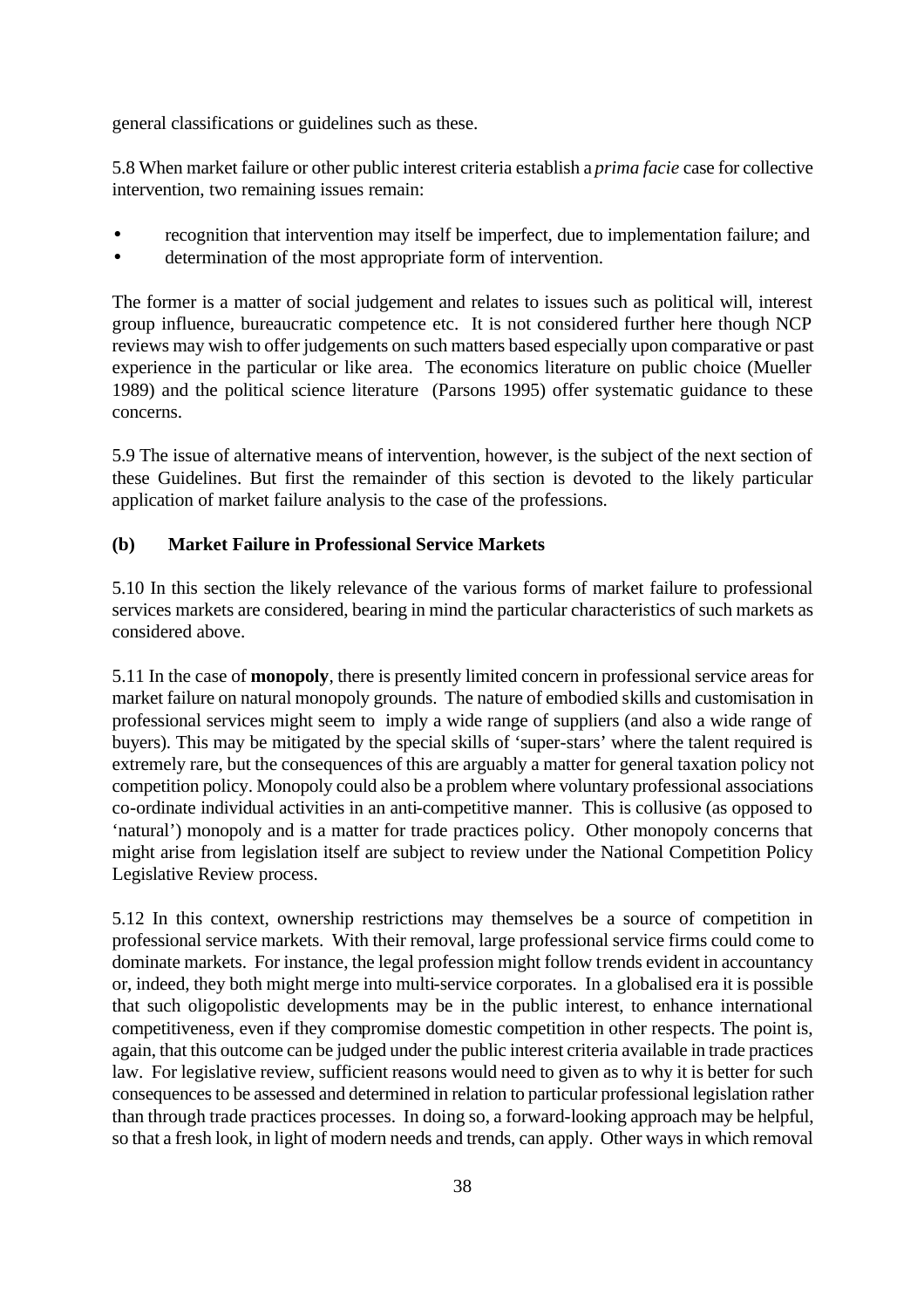of restrictions could also impede competition (*eg* creating advertising barriers to entry) have also been anticipated from time to time in the discussion in section 4 of effects of legislative restriction on competition. These and other such adverse impacts can be considered here under the public interest market failure criteria relating to monopoly.

5.13 Where monopoly is important for legislative review it is necessary to assess consequences. Conventional assumptions of price increase and quantity restriction, become less straightforward in service markets where quality is important (Mussa and Rosen 1978). In particular if professionals practice monopolistic price discrimination, the outcome may not be allocatively divergent from a competitive outcome - though distribution will be different. And, it is clear that price discrimination is commonly practised by professionals eg discounts for aged persons, students, concession card-holders. In such cases profit maximisation and social goals can nicely reinforce each other: a rare case of having your cake and eating it.

5.14 **Spillovers** may be a concern upon occasion in a number of professional areas. Public safety issues, infectious diseases or environmental spillovers are key triggers for concern that may relate to the skills, activities and expertise of a number of professions.

5.15 In some instances the spillover will be a negative one- as with a medical practitioner who is incompetent and fails to diagnose an infectious disease that becomes an epidemic. In other cases the spillover is positive - as with competent legal practitioners creating legal precedents and information of benefit for other practitioners and the community at large. In this latter case the spillover is close to being a 'public good' - a commodity from which it is too difficult to exclude new consumers and for which it is difficult to charge all users. This issue may arise most in relation to whether consumer information is not more usefully provided by government than through markets, since 'free-riding' means markets will underprovide such services.

5.16 But such issues and effects are not necessarily applicable to all professions, nor are they absent from many other occupations from plumbers and electricians to bus drivers. Where they occur for professions, they may apply more to some particular professions and, especially, to some areas of practice within professions. Response in legislation must be guided by the need to restrict competitive restriction to just those specific areas or practices within the conduct of professions requiring it on market failure grounds, and no more than that - and only then after reviewing alternative options to meet the need eg general liability, safety or environmental laws.

5.17 **Disequilibrium** has played little role in most competition policy analysis. Yet in the context of professions and of cost-benefit analysis it is potentially important. This is because the lengthy training periods of professionals when combined with changing demand patterns (including education budget and fee changes), produce substantial surges and collapses in entry to (and completion of) professional training and in entry/exits from the profession by experienced professionals. This phenomenon is known as a 'cobweb' or 'hog cycle' in economic literature and arises from long gestation periods. It is known to typify professions (Freeman 1971) and it is especially relevant to competition review because the time taken to adjust in a free market should explicitly be taken into account under cost-benefit analysis (which seeks to introduce serious boom and bust behaviour in the price, quality and quantity characteristics of professional markets, due to imperfect forecasting of professional market conditions). High levels of training mean that this matters more in professional occupations, than in most areas. The significance of this is that a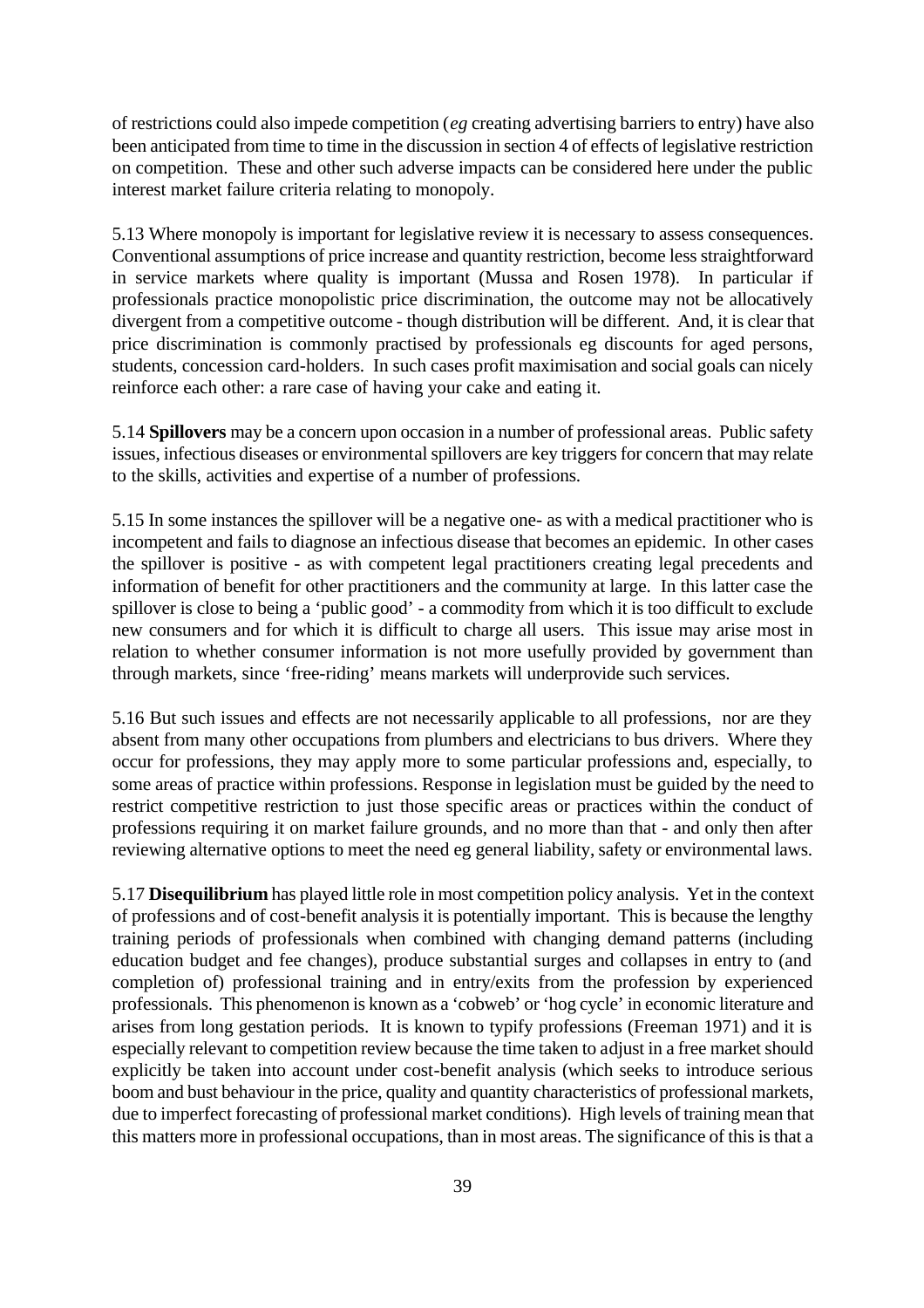natural tendency for professional markets to produce shortages or surpluses of practitioners over time may justify legislative intervention or restriction to smooth out the availability of professional services for the community.

5.18 Any such case for entry controls, to avoid cycles in professional services supply, is subject to the usual caveat of this being effective and the best instrument for the purpose. It is possible for instance that better forecasting of professional incomes and employment opportunities for prospective students may work to smooth out enrolments and graduations, with major social benefit (Freebairn and Withers 1979). But this requires belief in a superior forecasting capability by a public agency for this purpose The past record on this capability is not promising, *eg*  forecasting shortages as a basis for immigration selection.

5.19 The remaining market failure is **asymmetric information**. This is likely to be the market failure most relevant to markets for professional services. The asymmetry of information between supplier and client, arising from the asymmetry of knowledge and the non-storable and relatively non-predictable nature of the service provision itself, has been defined earlier. This will be even more the case where the professional service is complex, purchasing is infrequent and where clients may be suffering impairment or distress. The particular services may also be central to the health, wealth and well-being of the individual client. In these circumstances competence guarantees, ethical conduct assurance and/or service standards guarantees may be sought by customers or clients, but may require government intervention (including through legislation) to ensure that this happens.

5.20 There is a growing and rigorous body of economic analysis of information that supports these concerns and opens the case for improving community welfare by diverging from free market competitive provision. For example, asymmetric information can drive high quality from the market (Akerlof 1970) or produce reputational premia above cost (Shapiro 1983). Secondary information markets to solve this can be restricted by libel law and insurance markets to deal with such issues can incur 'moral hazard' (Arrow 1970). In these circumstances, legally enforceable minimum standards can reduce average cost and raise average quality, though at the expense of excluding low quality suppliers and customers. The issue becomes empirical and distributional, but not one of economic efficiency.

5.21 Issues of risk and uncertainty are a further dimension of information. Competitive markets can readily accommodate the absence of perfect information through the provision of insurance and futures markets, where it is important to allow for risk and uncertainty. But problems of particular relevance to professions may still arise in relation to:

- tragic risk
- catastrophic risk.

5.22 In the case of **tragic risk,** matters such as infectious disease or water supply contamination can lead to tragic loss of life. But these are spillovers, and so are readily discussed in these terms. More complicated is individual tragic risk *eg* open-heart surgery. To choose a poorly qualified practitioner is likely to prove tragic and irreversible. Liability law or insurance payout may be no compensation. Hence, there may seem to be a clear case for legislative entry barriers to protect consumers from quacks, charlatans and the incompetent in life-threatening circumstances.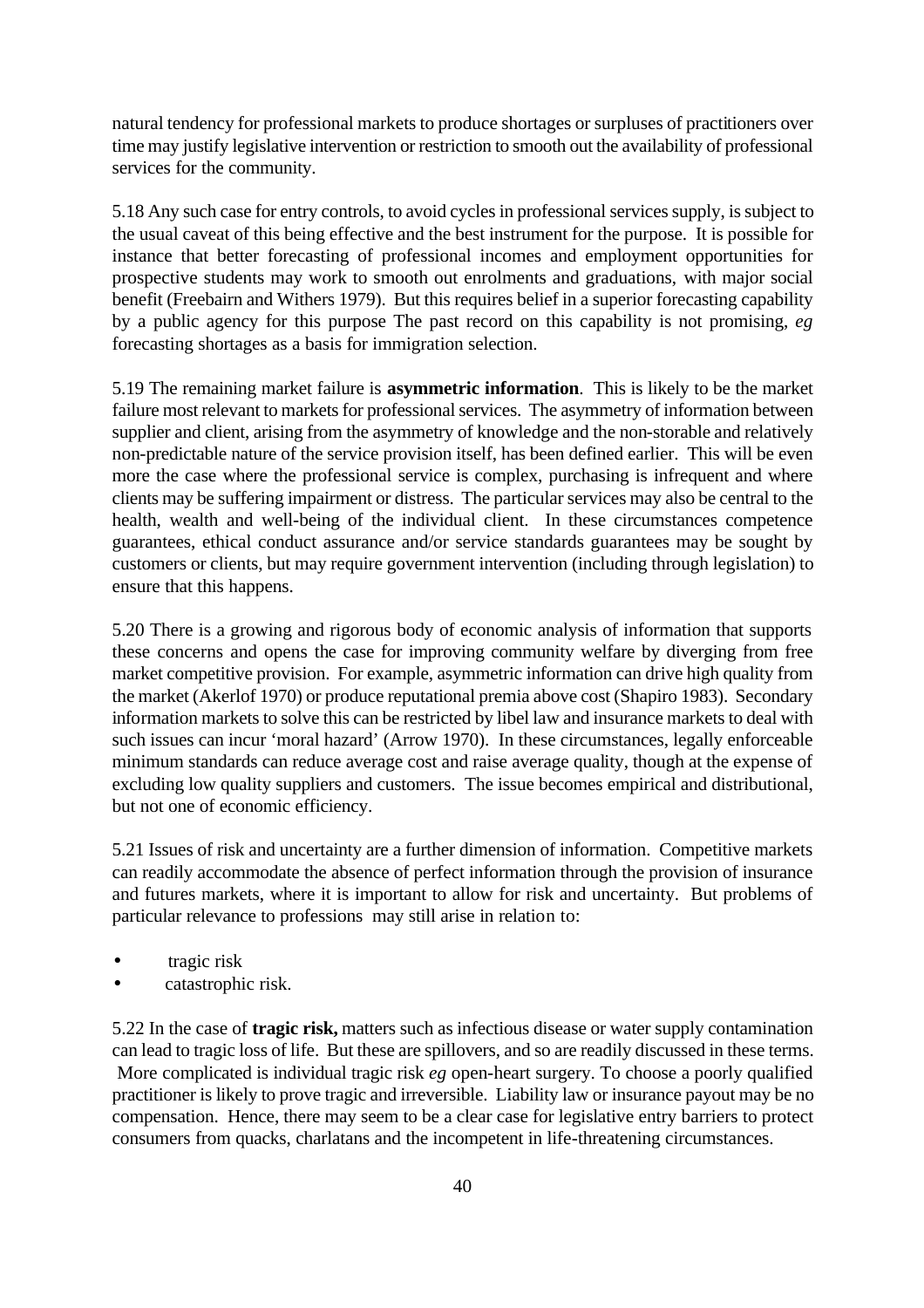5.23 In doing this, governments can be seen to be providing a merit good. A paternalistic decision is made to deny clients a wider array of choice than those deemed qualified under legislation. Many would see this as reasonable for tragic choices of the open-heart surgery kind. But what of home-birthing, or minor day surgery or house conveyancing, as further examples? At what point does a need for paternalism cut in, in these and other areas? Reviews will need to provide clear threshold guidance on their recommendations in this area. The issue of fatal tradeoffs is raised (Viscusi 1992) and discussed further below.

5.24 The other risk and uncertainty area singled out above was **catastrophic risk.** Catastrophic risk refers to choices with broader serious consequences for others. In part this can be seen as a spillover issue and considered in that context. However it need not be only that. A bridge that collapses with considerable loss of life or a nuclear reactor that explodes are catastrophes where the possible consequences were known and allowed for in the market transaction, *eg* in engineering design. But a low probability, high impact event of this kind may be impossible to insure, indicating capital market failure. And, anyway, society may judge any such market level of risk management as unacceptable even if insurance were possible – for merit good reasons of the tragic risk kind. It may also have subjective risk assessment divergent from objective probabilities, that need to be taken into account.

5.25 Thus catastrophic risk collapses formally to either a spillover or merit good concern – but either way it may be of major relevance for significant areas of professional practice, and review will be necessary to determine if such problems exist and, if so, are best dealt with by legislative restriction or conduct of professional service markets. These matters are discussed on more detail below.

### **(c) Other Public Interest Issues**

5.26 Beyond market failure as a basis for legislative restriction in the public interest, the National Competition Agreement singled out a number of other explicit criteria deemed appropriate for a public interest defence of a legislative restriction. Little guidance on their content is offered in the guidelines, so some further comment is offered here. It is even more suggestive only, not prescriptive, than for competition and market failure issues – as the precise content of the criteria become increasingly subjective.

5.27 The first of these referred to **industrial relations and occupational health and safety concerns**. The industrial relations issue can arise in those professions where significant employeremployee workplace relations exist. This is clearly the case for professions such as engineers, surveyors, nurses, teachers etc. The point to be established under review will be whether there are any matters requiring selective professional legislative impediments upon competition, that go beyond what can efficiently be provided for under general industrial legislation. As industrial legislation increasingly allows for tailored agreements it is difficult to see scope for such a case, except in most unusual circumstances.

5.28 There is a more evident base for occupational health and safety issues, because of the health and safety risks of important areas of professional practice, *eg* radiography, infectious diseases. The task is to find the most effective instrument that deals with such legitimate concerns – and no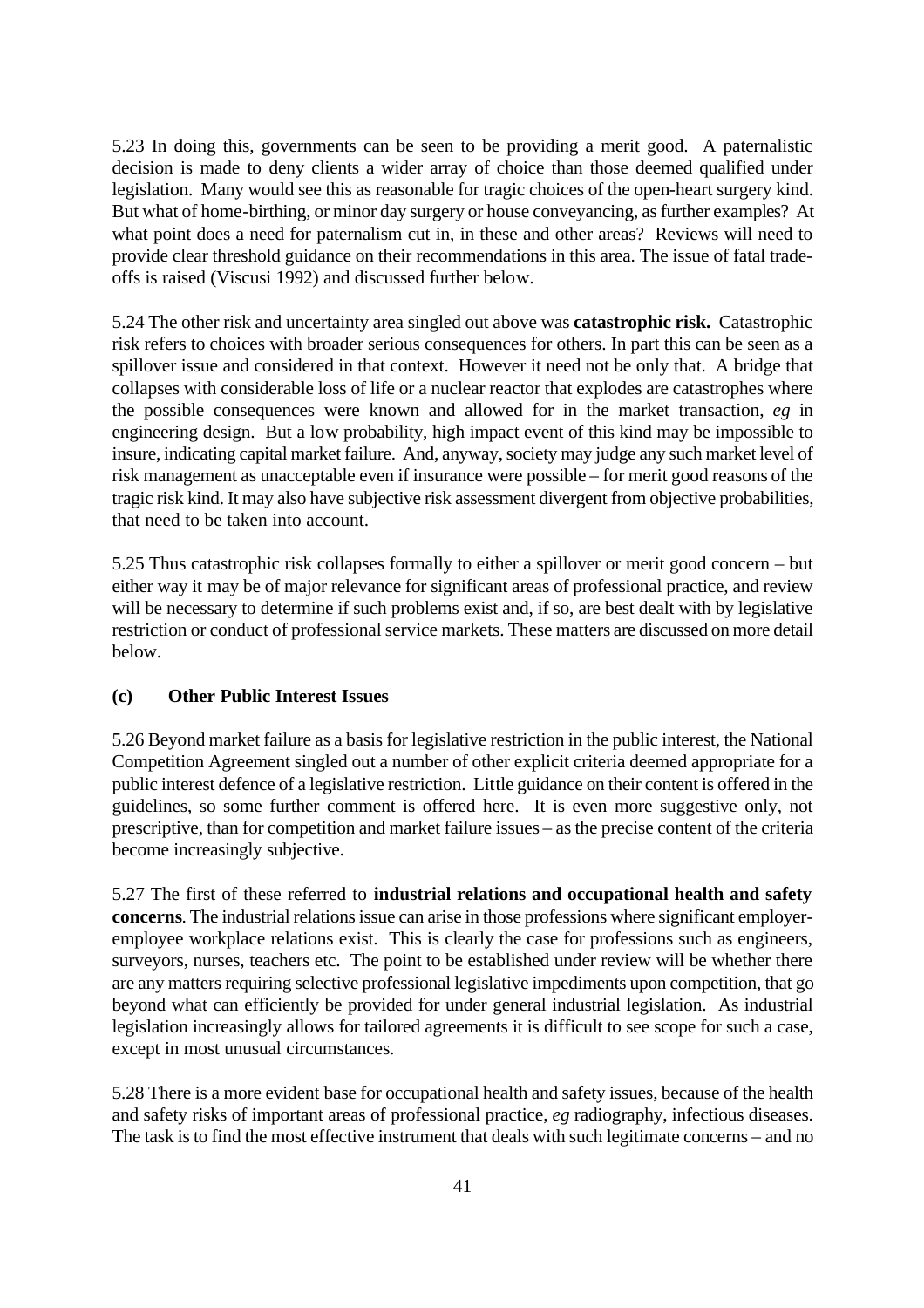more. This may or may not be legislative restriction or, where it is, it may be very narrowly targeted restriction.

5.29 Matters of **access and equity** can be a very important public interest concern**.** Clear definition of equity criteria will be needed and for this a considerable body of knowledge exists (Burton 1988). The focus is upon fairness in opportunities for individuals, especially, but not exclusively individuals from commonly identified disadvantaged socio-demographic groups to

- enter and practice a profession; and/or
- receive suitable service delivery by a profession.

5.30 It is arguable that the free competitive market operates to eliminate discrimination, because suppliers who discriminate raise costs or lose business. However social customs and widelyshared values within occupations can mute this competitive pressure. In such circumstances a presumptive case could be developed for intervention – but with particular attention to judging the most effective instrument for this, including on the basis of evidence of performance in terms of the access and equity objective. In this respect there is a body of opinion that maintains that it is legislative restriction itself that denies more socially diverse involvement in professional practice *eg* overseas born, (Iredale 1997). With such counter-posed views, careful review of market *versus* non-market processes is required for the particular professional field.

5.31 **Social welfare and equity considerations and the interests of classes of consumers** are an extension of the access and equity concerns. There is a subtle shift in emphasis from process to outcomes, from individual to group concerns and from professional occupational participation to service delivery to consumers – but the criteria do overlap,

5.32 And certainly it is clear that competitive market services are provided primarily on the basis of capacity to pay. Political markets are one vote one person. Competitive markets are one vote one dollar. Given the often highly important services provided by many professionals, services frequently central to the health and welfare of individual consumers, society may wish to adjust market outcomes to ensure fairer availability of services than income basis alone would deliver.

5.33 In this respect many professions argue that their codes of conduct are in substantial part a vehicle for provision of services on the basis of need as well as capacity to pay. *Pro bono* work, discount fees etc are illustrations of this and as such are commendable. But whether this fully meets the needs of the disadvantaged and adequately avoids discrimination does, in all fairness, remain a matter for assessment on the evidence, just as does the question of whether other forms of public intervention might not be more effective, *eg* social security and tax arrangements, vouchers, direct targeted service provision, anti-discrimination legislation.

5.34 **Regional development and economic and investment growth** public interest criteria have also been put forward as relevant for legislative review. It is commonly recognised that the competitive market process can bring decline to some regional areas (*eg* rural, regional, suburban) and that where mobility is slow or difficult, this can correlate with social issues of considerable concern.

5.35 The question is how relevant are such issues to professional service markets? And will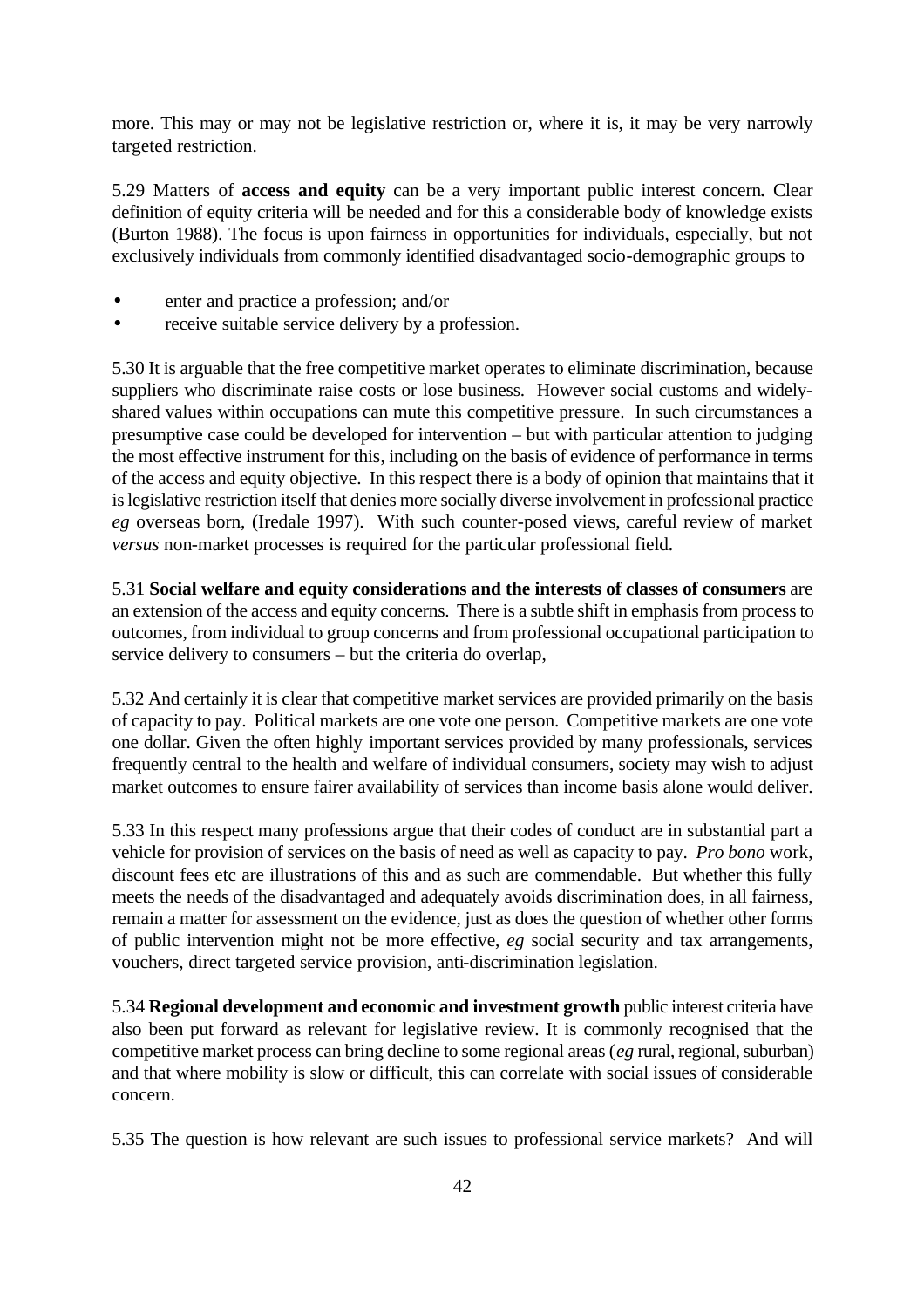legislative restriction on professional structure and conduct enhance pertinent outcomes, and do so ahead of other alternatives? Professionals themselves are typically 'far-sighted' This is meant here in the technical sense that persons entering professional training are required often to forgo the immediate incomes possible in other employment in order to gain later access to professional employment, including the deferred incomes that go with that. The implicit discount rates required to undertake long periods of training prior to receiving professional incomes are demonstrably much higher than the discount rates evident in choice of less skilled occupations. However to the extent legislative restrictions impose entry barriers, they impede this 'longtermism' from being pursued by all those who are willing to undertake the necessary training, rather than assist it.

5.36 Assistance to growth and investment by professionals can come in other ways – but this is taken fully into account in the market transactions for professional services, unless there are externalities which are fully considered separately. It may be for instance that mistakes by poorly qualified veterinarians in certifying Australian meat exports could cast a shadow over a whole export sector. This effect is an externality and an important one. But once established as significant, the usual review issues follow: is this addressed effectively by legislative restriction? What restriction is needed – all or some veterinarians and all or some areas of practice? Are there other mechanisms?

5.37 Assistance on regional development may be important too, but it does not seem to be an issue much canvassed in regulation of professions. The McKinsey (1995) report on creative regional development for Australia does not obviously point to any distinctive professional role that that would support legislative restriction. A competitive market may lead to declining service in declining areas. But unless innovative restrictions are imposed, it is difficult to see how professional regulation alters this favourably. Entry barriers can actually prevent newcomers who would establish themselves in less attractive practice areas, or quasi-professionals can be prevented form limited service provision entitlements. Countervailing arguments or new approaches (eg Medicare provider numbers for outback nurses or foreign doctors or recent graduates) are required for this element of public interest to be used as a basis for legislative restriction.

### **(d) Linking Market Failure and other Public Interest Concerns to Legislative Restrictions**

5.38 Legislation review of professional markets will seek to identify the arguments used to justify each of the key legislative impediments. These arguments can then be mapped to assess correspondence to the various forms of market failure, with especial attention to any which may be thought to be quite likely or even common in professional service markets. The arguments should also be mapped, as applicable, to the other public interest criteria, with especial attention to those predicted to be particularly relevant for professional service markets.

5.39 The main objective for the group of **restrictions on entry** to a profession is likely to be to address the issue of information asymmetry in the professional services market. These restrictions are aimed at overcoming difficulty in making an informed choice where consumers are relatively poorly informed about the nature and quality of service compared to the supplier, and in ensuring public confidence in the quality of the professional service. In relation to market failure from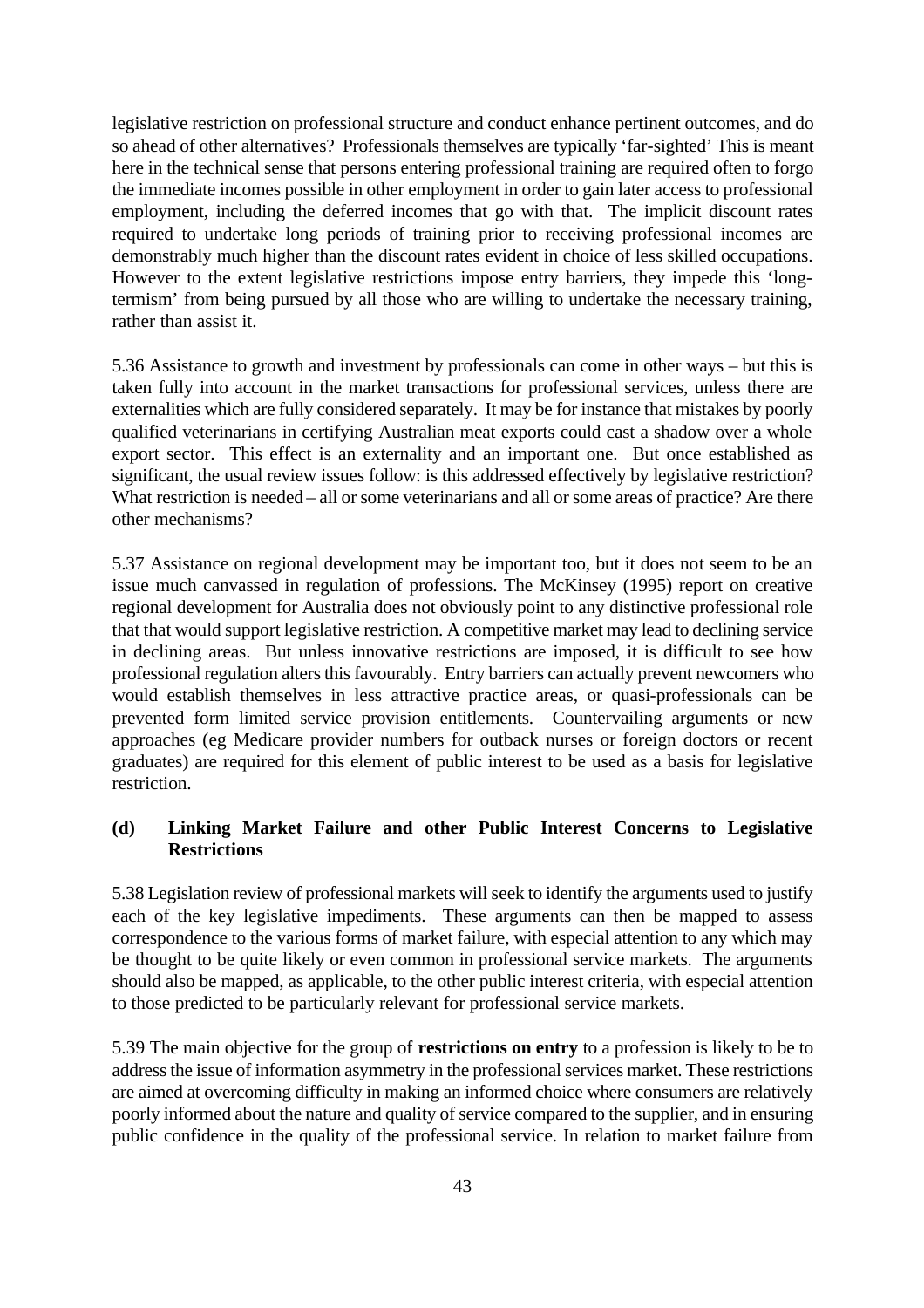information asymmetry - the most commonly occurring type in professional markets - it is essential for reviews to make a realistic assessment of its extent and significance in the particular professional market. Reviews should distinguish between situations where there are only simple transaction costs from becoming informed about a product from situations where consumers lack technical expertise or there is an absence of secondary markets in product information, so that even with a willingness to acquire or pay for information it is difficult to do so effectively.

5.40 There may be several objectives for **legislative restrictions on the ownership and control of professional businesses.** A frequently stated purpose is to reduce the potential focus of the practice on commercial relations, as opposed to professional matters, which is likely to arise where third parties are involved in a practice. It is argued, these restrictions also assist in maintaining the integrity of the professional relationship, inducing trust between the professional and the client, promoting the personalised nature of the service and ensuring that the professional has direct liability for the service provided

5.41 The group of **restrictions on professional conduct and standards** is also aimed especially at addressing the problem of information asymmetry in the market, by providing mechanisms for enabling quality control of professional services. It is argued that consumers are particularly exposed to potential risks arising from inadequate information where they are purchasers of 'oneoff', complex services from a single provider. In the professional services market these risks can be the inappropriate selection of the type of service as well as the possibility of exploitation by the service provider. Complaints handling and discipline processes are aimed at providing both consumer redress in the event of incompetence or malpractice, as well as maintaining public confidence in the integrity of the profession itself.

5.42 The main objectives for the group of **restrictions on advertising** are to ensure that consumers choose a professional service on the basis of quality, and not on price. It is argued that advertising could be misleading to consumers as the services can be complex and consumers lack sufficiently detailed knowledge to make an informed comparison between providers.

5.43 The main market failure objective which could be encouraged with any **restrictions on fees charged** is to remove the potential risk to consumers that price-cutting will lead to a lower quality of service and a reduced range of services available. Restrictions on fee charging could also have the aim of reducing transaction costs for consumers.

5.44 The possibility may need to be entertained that there will be trade-offs between different economic or efficiency objectives from time to time, in addressing market failure. For example, regulations for law firms may seek to protect clients form improper dealings by introducing a compulsory regime for retainer agreements with clients and for cost agreements on individual matters. But these can be a deterrent to large international and local clients who can turn to merchant banks, accounting firms and corporate advisers, where such regulations do not apply. This reduces the competitiveness of the law profession. The remedy may be improved regulatory drafting, like regulations in other markets, replacement of regulation by other mechanisms *etc* **but** the sometime need to balance diverse impacts in a holistic way should be recognised.

5.45 Table 2 summarises potential effects for each of the identified major restrictions for professional service markets and the associated market failure or other public interest categories.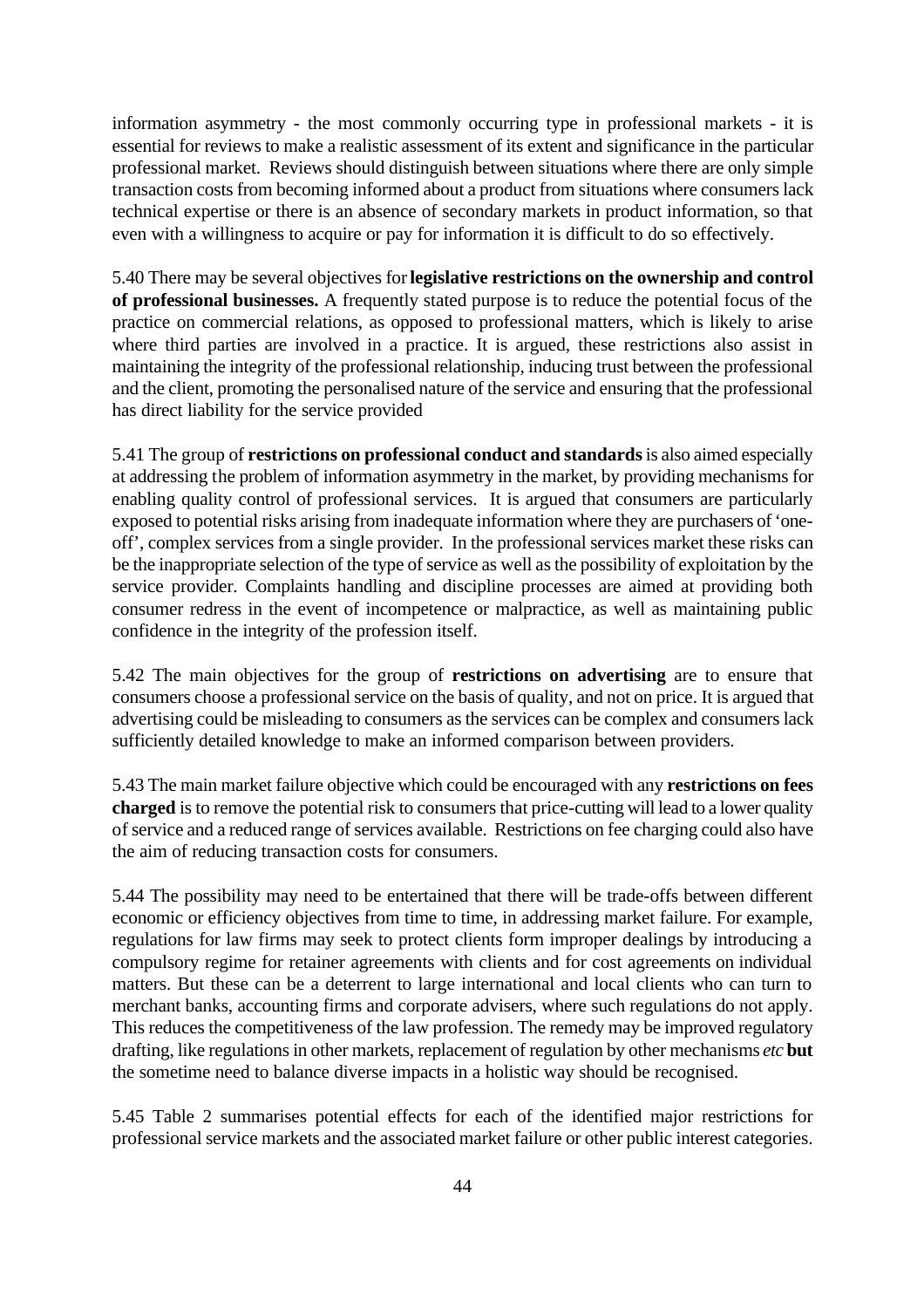## **TABLE 2 POTENTIAL EFFECTS OF LEGISLATIVE RESTRICTIONS IN RELATION TO MARKET FAILURE OR OTHER PUBLIC INTEREST CONSIDERATIONS**

| <b>Type of</b>                                      | <b>Effects of Restriction</b>                                                                                                                                                                         | <b>Market Failure/</b>                                                                                                                                                                                              |
|-----------------------------------------------------|-------------------------------------------------------------------------------------------------------------------------------------------------------------------------------------------------------|---------------------------------------------------------------------------------------------------------------------------------------------------------------------------------------------------------------------|
| <b>Restriction</b>                                  |                                                                                                                                                                                                       | <b>Public Interest</b>                                                                                                                                                                                              |
| Barriers to entry                                   | Excludes persons lacking in<br>$\bullet$<br>knowledge/skills to provide a service<br>where an unqualified provider could cause<br>serious problems – reduces risk of 'harm'                           | Public goods<br>$\bullet$<br>Externalities<br>$\bullet$<br>Information<br>$\bullet$<br>asymmetry<br>Disequilibrium<br>٠<br>Competitiveness<br>$\bullet$<br><b>Consumer</b> interests<br>$\bullet$<br>Social welfare |
| Controls on<br>business ownership                   | Confidence that all partners /associates are<br>$\bullet$<br>suitably qualified<br>Providers can pursue the interests of<br>$\bullet$<br>clients to the exclusion of commercial<br>interests          | Public goods<br>$\bullet$<br>Externalities<br>$\bullet$<br><b>Consumer</b> interests                                                                                                                                |
| Personal conduct<br>of professionals<br>Controls on | Minimises likelihood of malpractice<br>$\bullet$<br>Removes incompetent practitioners<br>$\bullet$<br>Redress for consumer complaints<br>$\bullet$<br>Minimise likelihood of inaccurate,<br>$\bullet$ | Public goods<br>$\bullet$<br><b>Consumer</b> interests<br>$\bullet$<br>Externalities<br>$\bullet$<br>Information<br>$\bullet$                                                                                       |
| advertising                                         | misleading or dishonest claims                                                                                                                                                                        | inadequacy<br><b>Consumer</b> interests<br>٠                                                                                                                                                                        |
| Fee scales                                          | Removes risk that price-cutting would<br>$\bullet$<br>reduce service quality<br>Price stabilisation and financial certainty<br>about cost of service                                                  | <b>Consumer</b> interests<br>$\bullet$<br>Disequilibrium                                                                                                                                                            |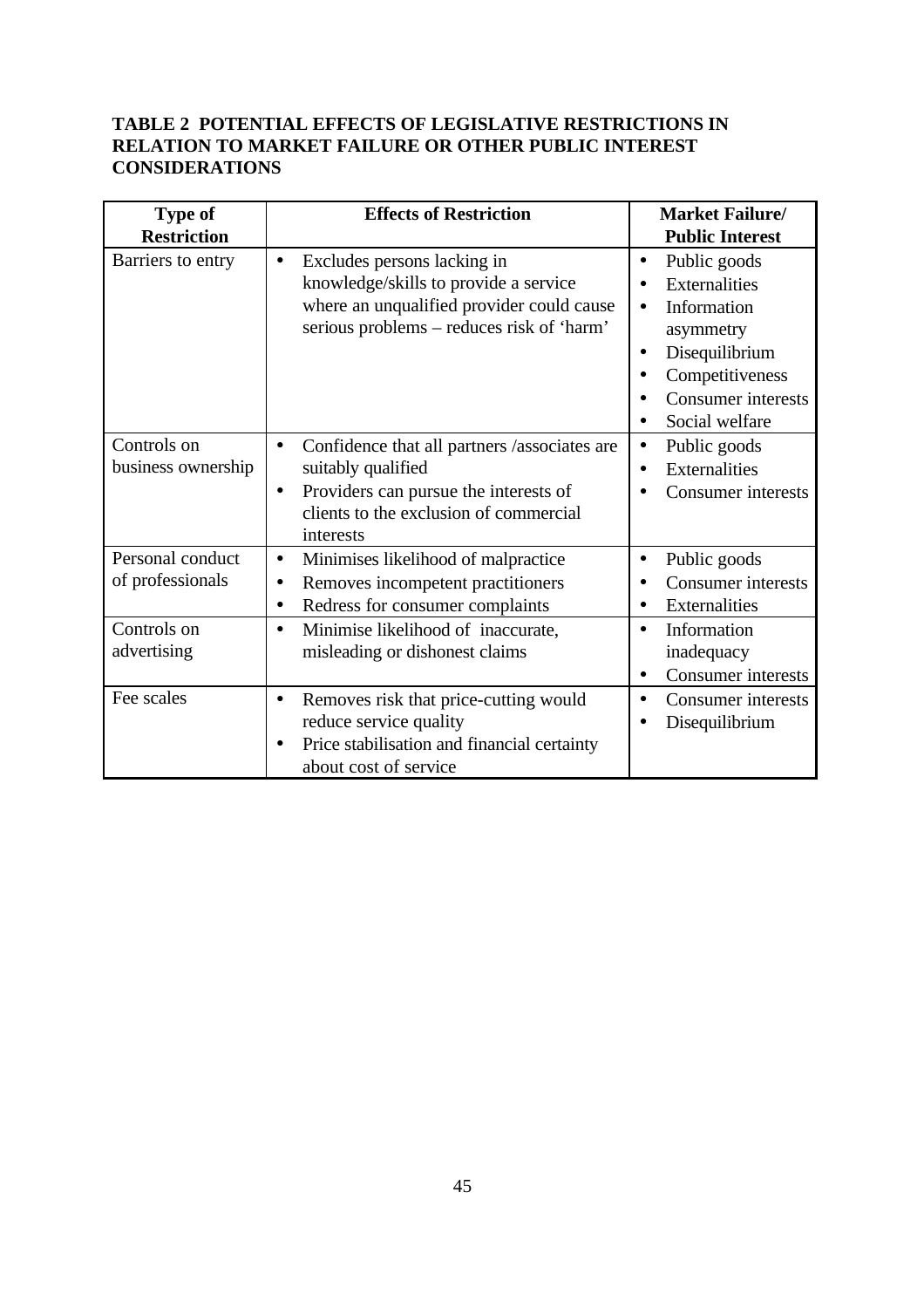## **6. ANALYSE THE COSTS AND BENEFITS OF THE LEGISLATION**

### **(a) Criteria for Benefit-Cost Analysis for Professional Services**

6.1 The objectives of the legislation have provided the rationale for regulating the market and imposing restrictions on competition. They are a guide to determining the extent to which the restrictions are intended to be of public benefit. This section provides the analytical framework to assist the reviewer to assess the extent to which the restrictions on competition address market failure and other public interest criteria effectively, and thereby improve on the outcomes of an unfettered market. It describes how to assess the net public benefit of the major restrictive provisions in the legislation.

6.2 The analytic framework is essentially that of benefit-cost analysis. This refers here to the systematic documentation of the flow of all relevant costs and benefits over time that are associated with each regulatory provision that restricts competition. Ideally all costs and benefits can be assessed quantitatively in dollar terms. Discounting of these flows by an appropriate time preference allows the time profiles to be summarised as a single benefit-cost ratio. If costs equal benefits the ratio is equal to one.

6.3 If the legislative restriction produces a benefit-cost ratio greater than one, a necessary condition for the restriction is met. If the ratio is greater than one and greater than for all alternative options, then a sufficient condition for the restriction to be retained is met.

6.4 The measurement of benefits and costs in the analysis should reflect all social effects and not merely those of the immediate parties in the relevant market for professional services. The test is not a narrow financial one, but one of community benefit.

6.5 In implementing such an analysis for professional legislation, the major relevant elements for inclusion have been outlined in sections 4 and 5. These should be fed into the general benefit-cost framework outlined in the various State and Territory general Guidelines for competition policy legislative review. In implementing this framework a standard range of analytic factors will need consideration: measurement of market distortions *eg* shadow planning, measurement of nonmarket or social effects *eg* spillovers, community service objectives, choice of discount or time preference rate *eg* cost of capital, social time preference rate. These matters are discussed in the general guidelines available *eg* Western Australia, and in standard sources on benefit-cost analysis *eg* Department of Finance (1990).

6.6 There are some benefit-cost matters particularly pertinent to application to professional service markets:

- it is likely that many benefits and costs are difficult to quantify where quality is uppermost and service dimensions are multi-faceted. Valuation methods to accommodate this include recent developments in contingent valuation, originally applied to environmental goods but useable more widely (Withers, Throsby and Johnston, 1994);
- where quantification is still not feasible or cost-effective, it is not possible to complete a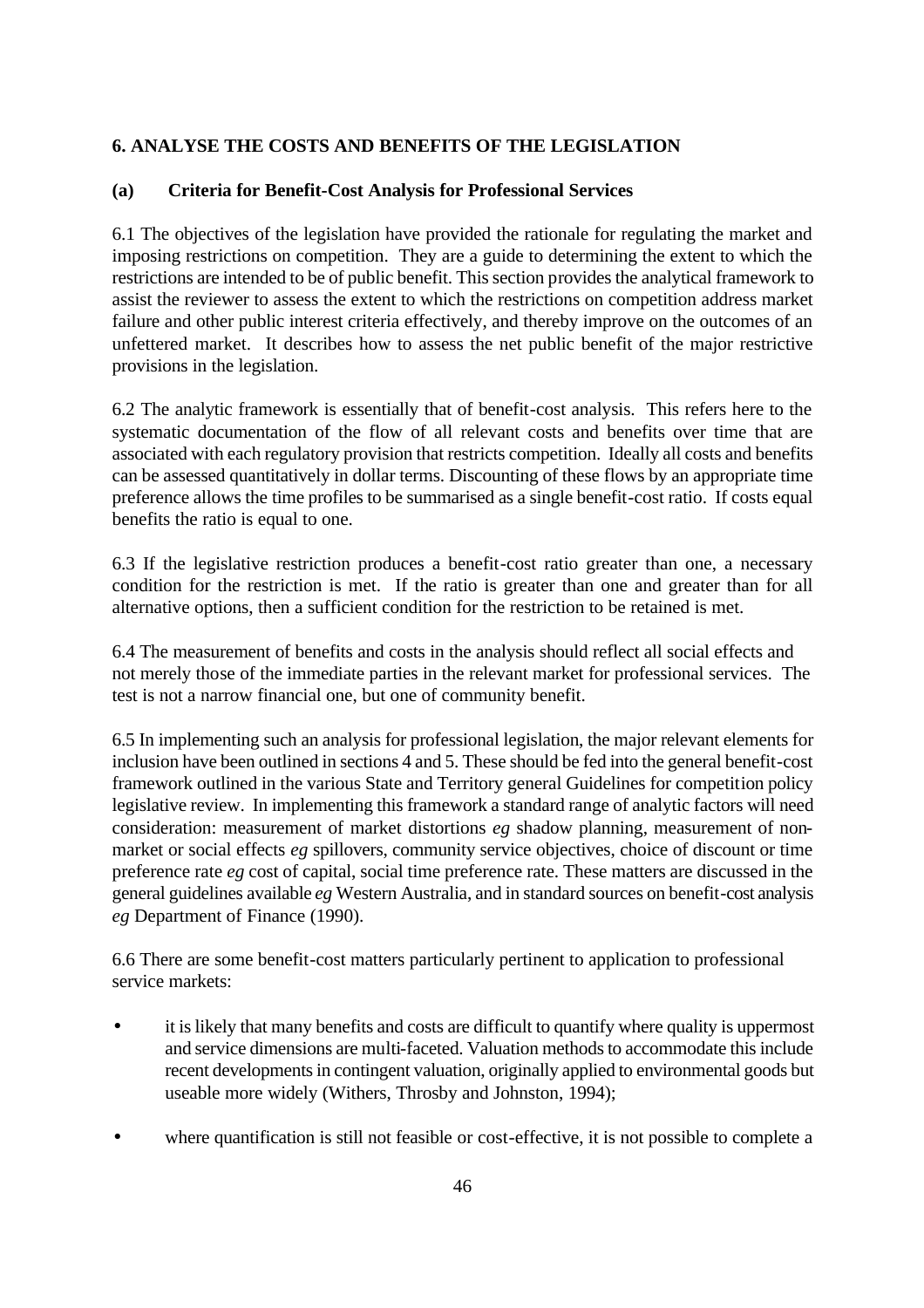full benefit-cost computation. This will not be uncommon. The general benefit-cost approach still remains essential since, quantification apart, it provides a systematic framework for the assembly of all relevant review material. Where the benefits cannot be quantified but costs can be, cost-effectiveness analysis is possible. Also separate cost assessment, benefit assessment, discounting, risk assessment and risk-risk analysis can be undertaken. These are all separable components of the more comprehensive notion of benefit-cost analysis. (Viscusi 1992b) Where gaps in quantification are pervasive then a threshold analysis or planning balance sheet is appropriate (Williams 1967);

- there is limited guidance available in the literature on assessing matters of disequilibrium. Yet these are of some potential importance to professional service markets and relevant techniques based on consumer surplus measurement are available and have been developed in Australia specifically for the professions (Freebairn and Withers 1979);
- where uncertainty exists as to the correct value of quantified components of the benefitcost analysis as will be the case for much professional review, it is good practice to employ sensitivity analysis in order to make clear which factors make the most difference to the outcome (Williams 1967);
- historical and comparative analysis, whereby the effects of different degrees or forms of legislative restriction can be contrasted, can be an essential tool to discover the effects of the presence or absence of different legislative provision. Changes in provision over time and differences between jurisdictions provide the social experiments needed for assessment.

6.7 Benefit-cost analysis is most comfortable with the efficiency dimensions of review, albeit including a healthy range of non-market aspects *eg* environmental, community service obligations, unemployment improvements. But it does mostly operate on the presumption that 'a dollar is a dollar'. Where this calculus is accepted and distribution is considered, it is still very important to recognise that a gain to consumers at the expense of providers is, for the most part, a redistributional transfer. The actual efficiency gain can be much smaller. A large gross gain to one group may be only a small net gain for the whole community (Withers 1981).

6.8 If an alternative distributional judgement is made, the benefit-costs can accordingly vary *eg* a dollar to a rich person might be valued less than a dollar for a poor person. If such alternative valuations are made they should be made very openly and explicitly. Willingness to specify such quantitative value judgements is rare. Easier is balance sheet information on the major distributional effects, at the expense of transparency. Even this is a major improvement over total neglect of distributional matters or *ad hoc* specification.

6.9 For a review in which the major distributional consequences relate to the balance between practitioner, consumer and community as a whole, a simple illustrative balance sheet approach is indicated in Tables 3 and 4 – which present benefit information and cost information, respectively. Naturally these distributional valuations may be much greater than efficiency valuations since they involve transfers to winners and losers. Efficiency gains net out these transfers, but make no judgement about the winners and losers in the process. The efficiency process however points out the potential for net gains (and hence, in principle, for compensating losers and still coming out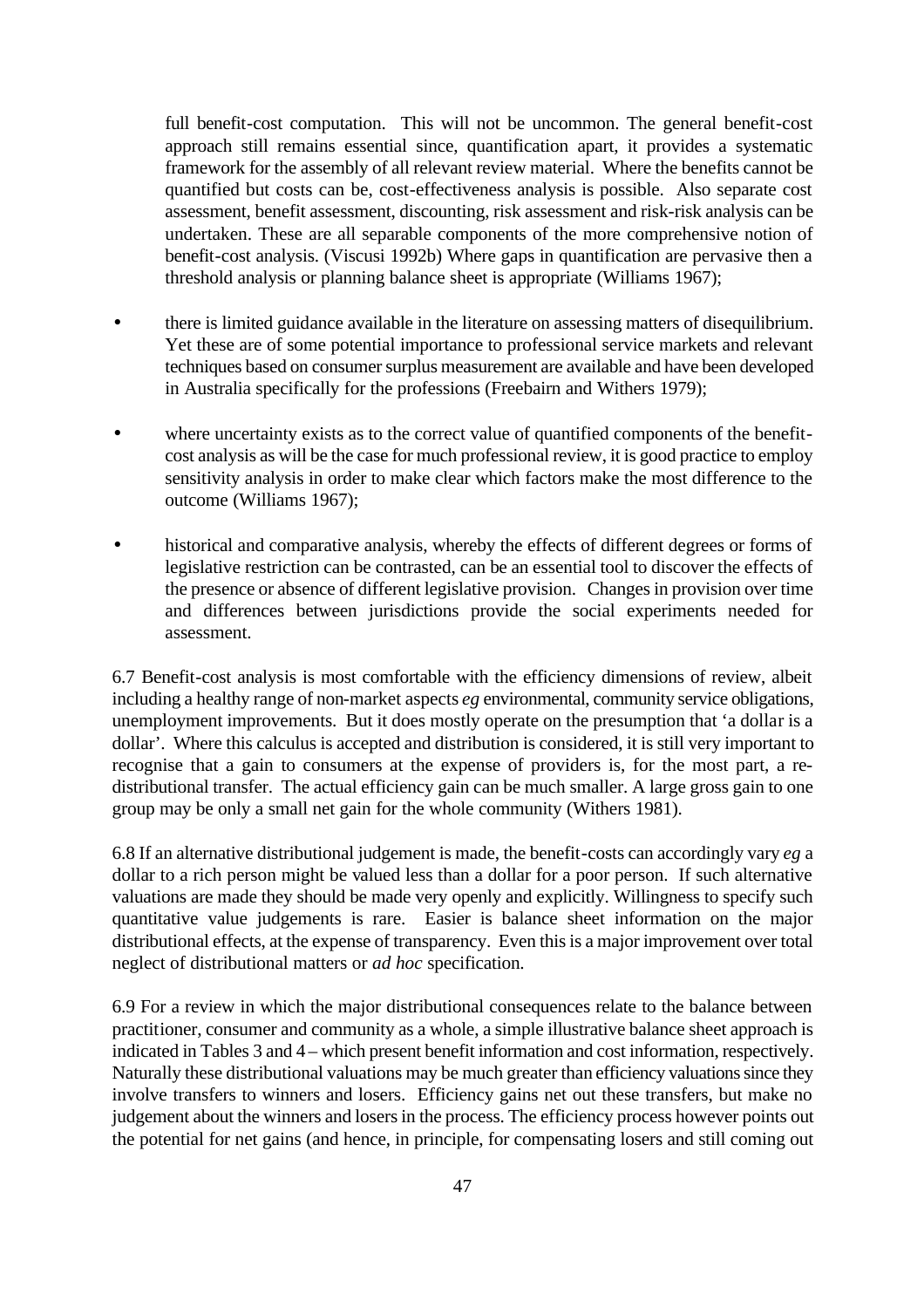ahead).

6.10 It is worth noting, in relation to Table 4, that reviewers should be careful of the potential for double counting of administrative costs, particularly if those costs listed, for example, under 'Entry restrictions' cannot be separated from those listed under 'Personal conduct of professional'.

| <b>Type of restriction</b>        | Who benefits            | <b>Value of benefit</b>                                                                                                                                                                                                                                                                                                           |
|-----------------------------------|-------------------------|-----------------------------------------------------------------------------------------------------------------------------------------------------------------------------------------------------------------------------------------------------------------------------------------------------------------------------------|
| Entry restrictions                | Practitioner            | Reduced competition, due to<br>$\bullet$<br>fewer suppliers, resulting in higher<br>fees able to be charged                                                                                                                                                                                                                       |
|                                   | Consumer                | Knowledge that provider has met<br>a competent standard – value of<br>benefit depends on nature and<br>frequency of service provided;<br>(the more significant the service to<br>the consumer, the higher the<br>value placed on competence)                                                                                      |
|                                   | Community as a<br>whole | Minimises flow-on effects of<br>malpractice (value depends on<br>nature of market and potential<br>impact of externality effects)                                                                                                                                                                                                 |
| Controls on business<br>ownership | Practitioner            | Maintains existence of individual<br>$\bullet$<br>professional practice<br>Reduced competition through<br>$\bullet$<br>monopoly control over service<br>delivery<br>Maintains higher fees                                                                                                                                         |
|                                   | Consumer                | Maintains professional service<br>$\bullet$<br>standards by minimising<br>distractions due to running a<br>business corporation<br>Minimises any potential conflicts<br>of interest between professional<br>service provider and business<br>priorities<br>Maintains confidentiality and trust<br>between client and professional |

# **TABLE 3 INCIDENCE OF BENEFITS OF RESTRICTIONS**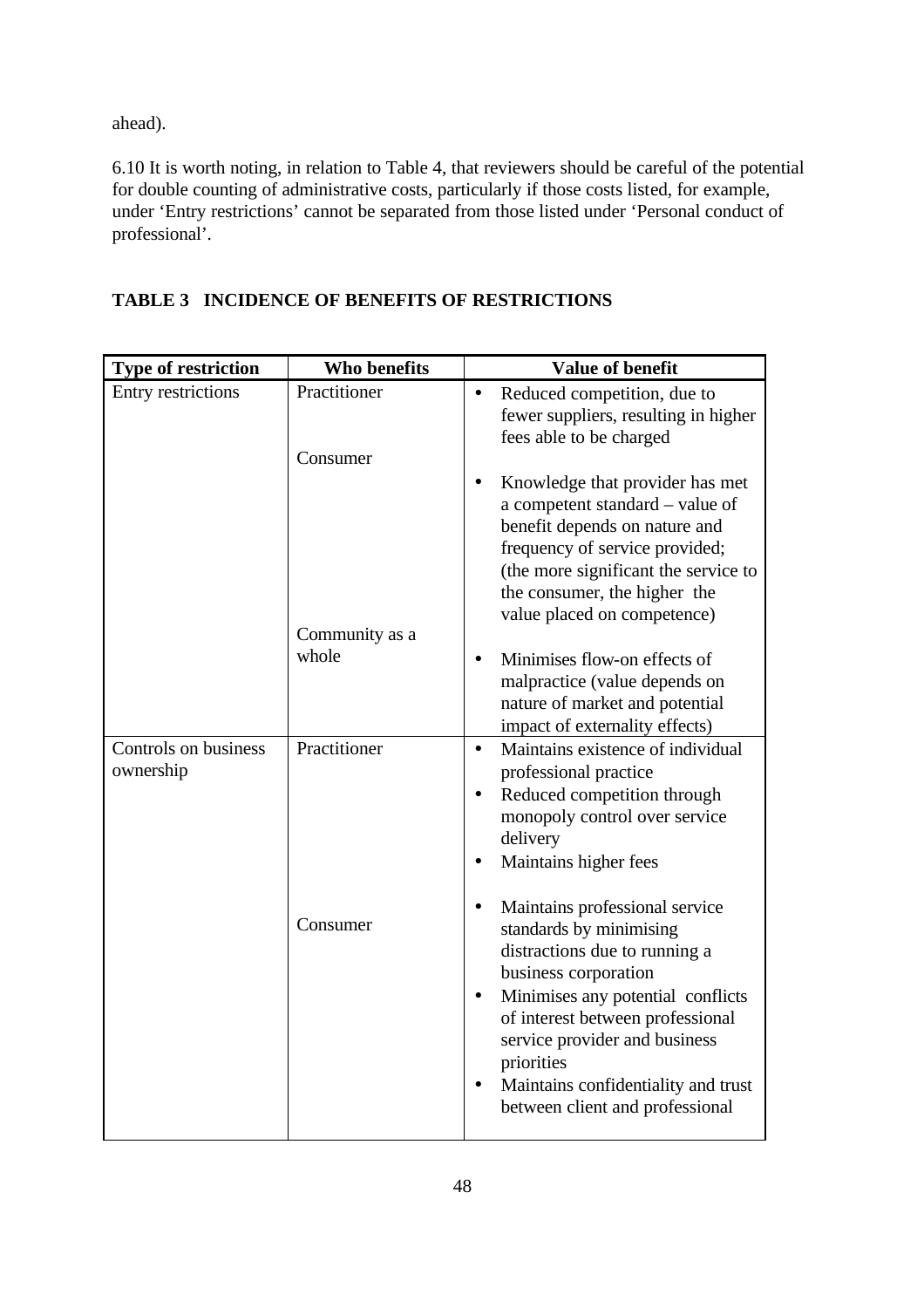|                                     | Community as a<br>whole | Confidence in the integrity of the<br>$\bullet$<br>profession as not only business<br>motivated                                                                                                                            |
|-------------------------------------|-------------------------|----------------------------------------------------------------------------------------------------------------------------------------------------------------------------------------------------------------------------|
| Personal conduct of<br>professional | Practitioner            | Maintains integrity of profession<br>$\bullet$<br>as a whole, by penalising/weeding<br>out incompetent and/or corrupt<br>practitioners (value depends on<br>numbers of complaints and<br>outcomes of discipline processes) |
|                                     | Consumer                | Redress for complaints about<br>$\bullet$<br>service quality and price (depends<br>on volume of complaints and<br>types of redress available)                                                                              |
|                                     | Community as a<br>whole | Minimises flow-on effects of<br>$\bullet$<br>malpractice (extent depends on<br>nature of market and potential<br>impact of externality effects)                                                                            |
| Controls on<br>advertising          | Practitioner            | Reduces competition by limiting<br>$\bullet$<br>the information available about the<br>cost and quality of other<br>professionals and substitute<br>providers<br>Maintains high fees and reduces<br>$\bullet$<br>costs     |
|                                     | Consumer                | Protection against false or<br>$\bullet$<br>misleading advertising<br>Assists choice of provider on basis<br>of quality<br>Reduces professional costs<br>$\bullet$                                                         |
|                                     | Community as a<br>whole | Reduces volume of resources<br>devoted to persuasive advertising                                                                                                                                                           |

|            | Practitioner | Maintains higher fees<br>Avoids commercialisation of<br>profession through 'price wars' |
|------------|--------------|-----------------------------------------------------------------------------------------|
| Fee scales | .`onsumer    | Certainty about fee rates<br>Reduces transaction costs in                               |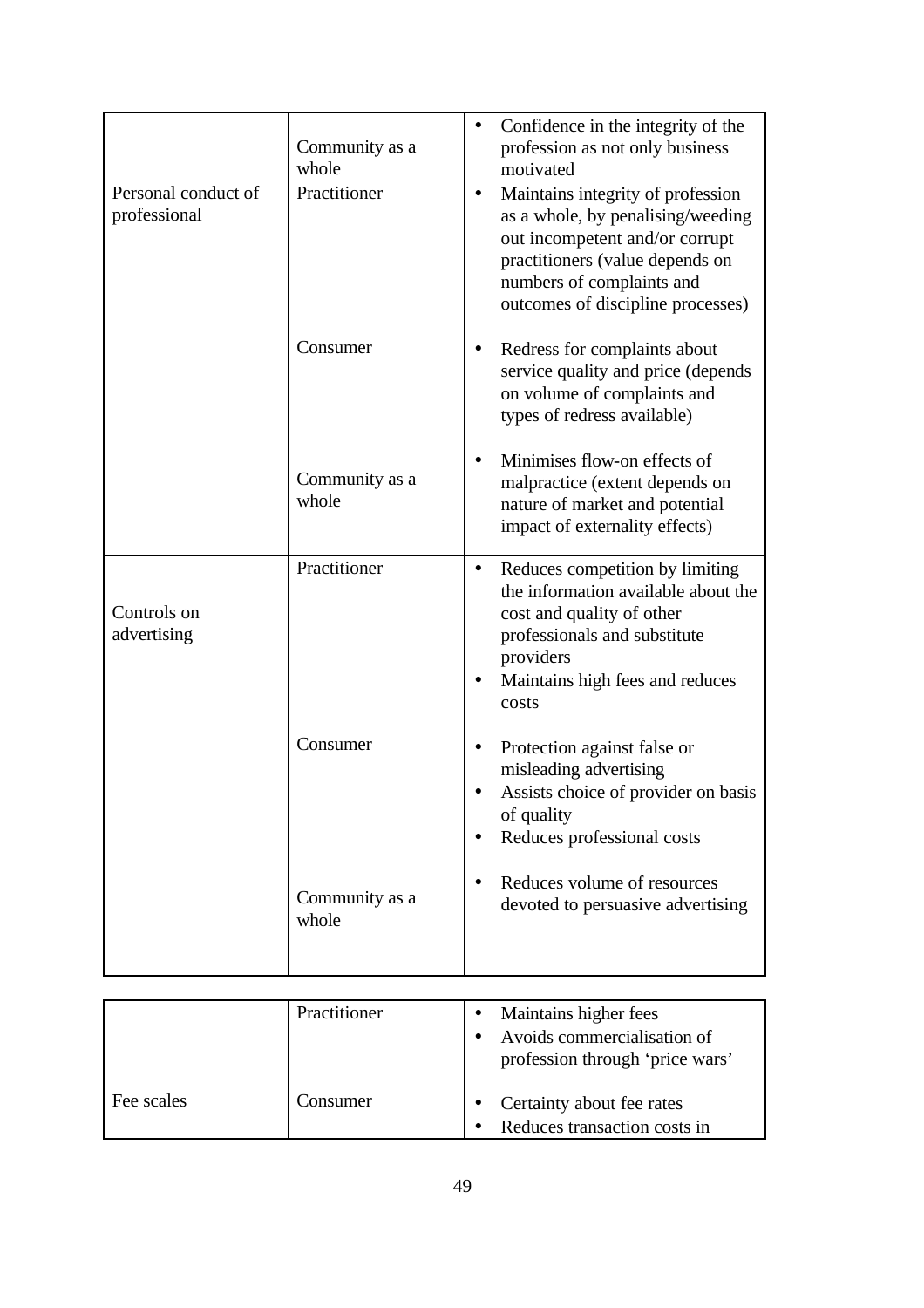|                         | finding out about fee differences           |
|-------------------------|---------------------------------------------|
| Community as a<br>whole | Reduces flow-ons to other<br>incomes/prices |

# **TABLE 4 INCIDENCE OF COSTS OF RESTRICTIONS**

| <b>Type of restriction</b> | Who bears cost                                                                                          | <b>What costs</b>                                                                                                                                                                                                                                                                                                                                                          |
|----------------------------|---------------------------------------------------------------------------------------------------------|----------------------------------------------------------------------------------------------------------------------------------------------------------------------------------------------------------------------------------------------------------------------------------------------------------------------------------------------------------------------------|
| Entry restrictions         | Practitioner                                                                                            | Licence fees<br>$\bullet$<br>Obtaining qualifications<br>$\bullet$<br>Professional association fees<br>$\bullet$<br>Annual re-registration fees<br>$\bullet$<br>Continuing education fees                                                                                                                                                                                  |
|                            | Potential<br>practitioners                                                                              | Deterred from entering profession<br>$\bullet$<br>because of high costs (may be<br>studies or surveys estimating<br>numbers deterred)                                                                                                                                                                                                                                      |
|                            | Consumers                                                                                               | Higher prices, as providers recoup<br>$\bullet$<br>their costs in fees charged (actual<br>cost depends on frequency of use<br>of service, price of service items<br>etc)<br>Limited choice of provider<br>$\bullet$<br>because of a) deterrence effect<br>and b) inability to substitute an<br>alternative non-licensed provider -<br>b) also contributes to higher prices |
|                            | Government (and<br>community<br>indirectly, through<br>taxes or alternative<br>expenditure<br>foregone) | Administration costs (net of any<br>offsetting registration fees) : a)<br>registration board sitting fees and<br>expenses b) staff support c)<br>administration                                                                                                                                                                                                            |

| Controls on business<br>ownership | Practitioners |  | Higher taxes than would be<br>payable as an incorporated body<br>Higher practice costs as denied<br>the choice of more efficient<br>business structure $-$ no economies<br>of scale |
|-----------------------------------|---------------|--|-------------------------------------------------------------------------------------------------------------------------------------------------------------------------------------|
|-----------------------------------|---------------|--|-------------------------------------------------------------------------------------------------------------------------------------------------------------------------------------|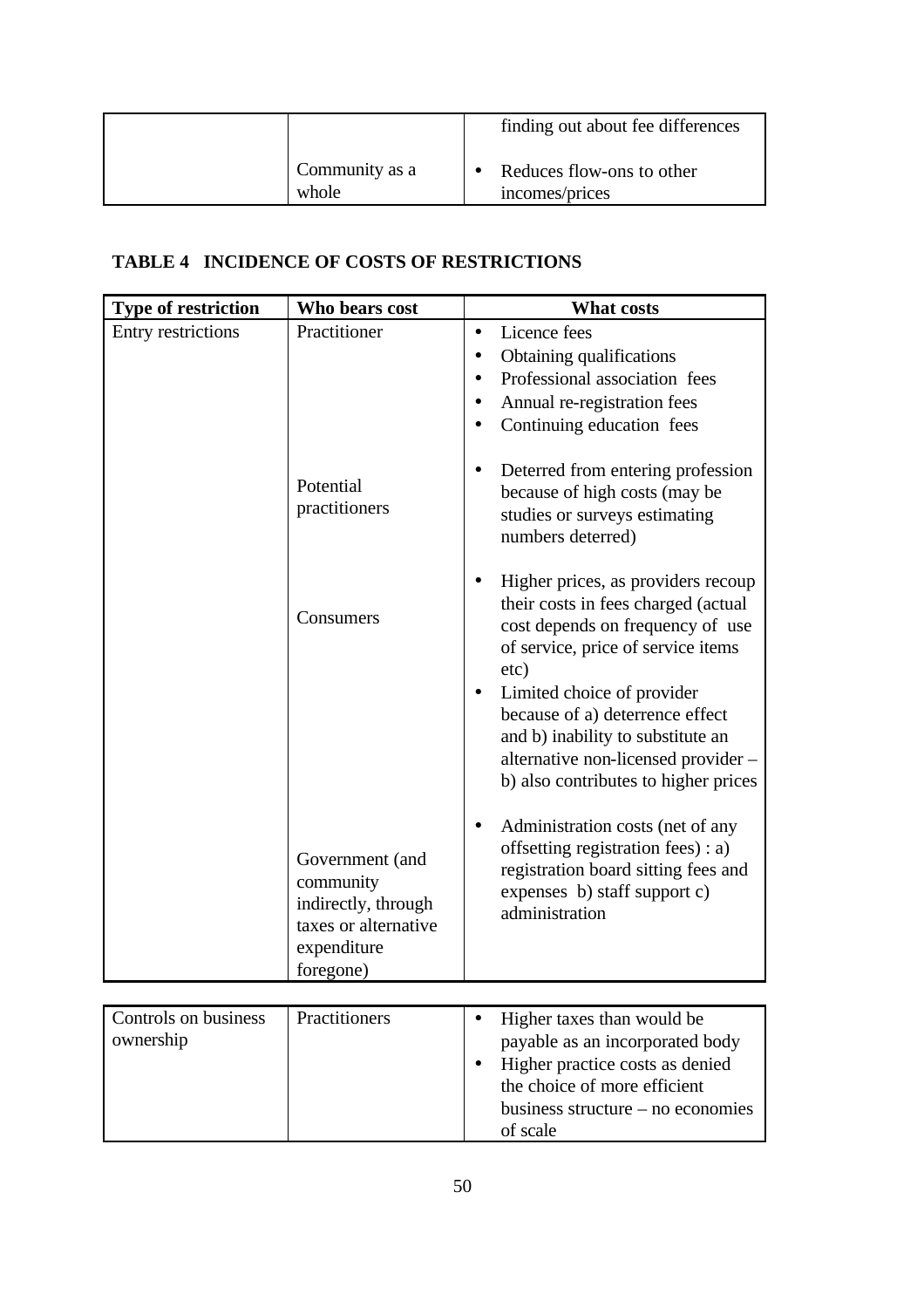|                                     | Consumers                |                                                                                                                                                                                                                                                                                                                                          |
|-------------------------------------|--------------------------|------------------------------------------------------------------------------------------------------------------------------------------------------------------------------------------------------------------------------------------------------------------------------------------------------------------------------------------|
|                                     | Community                | Higher prices due to higher<br>practice costs incurred by<br>professional providers                                                                                                                                                                                                                                                      |
|                                     |                          | Inhibits innovation by restricting<br>entry of capital and<br>entrepreneurial expertise<br>Maintains inefficient businesses                                                                                                                                                                                                              |
| Personal conduct of<br>professional | Practitioners            | Contribution to complaints<br>$\bullet$<br>handling and discipline process is<br>included in registration fee above                                                                                                                                                                                                                      |
|                                     | Consumers                | Administration costs of discipline<br>bodies incorporated in higher fees<br>charged for services<br>Transaction costs of accessing<br>complaints process, especially if it<br>duplicates other (including State)<br>consumer complaints mechanisms<br>May have limited or no capacity<br>to obtain financial redress (such as<br>refund) |
|                                     | Government/commu<br>nity | Net administration costs for a)<br>Tribunal members and hearings b)<br>support staff c) administration                                                                                                                                                                                                                                   |
| Controls on<br>advertising          | Practitioners            | Barrier to new providers entering<br>٠<br>the market as have limited<br>capacity to inform potential<br>consumers of the availability of<br>their services<br>Limited capacity for innovators to<br>obtain greater market share of<br>custom                                                                                             |
|                                     | Consumers                | Lack of information inhibits<br>capacity of consumers to make<br>informed choice about provider<br>based on availability, quality and<br>price<br>Higher prices for services<br>Lack of information about poor<br>quality professional services                                                                                          |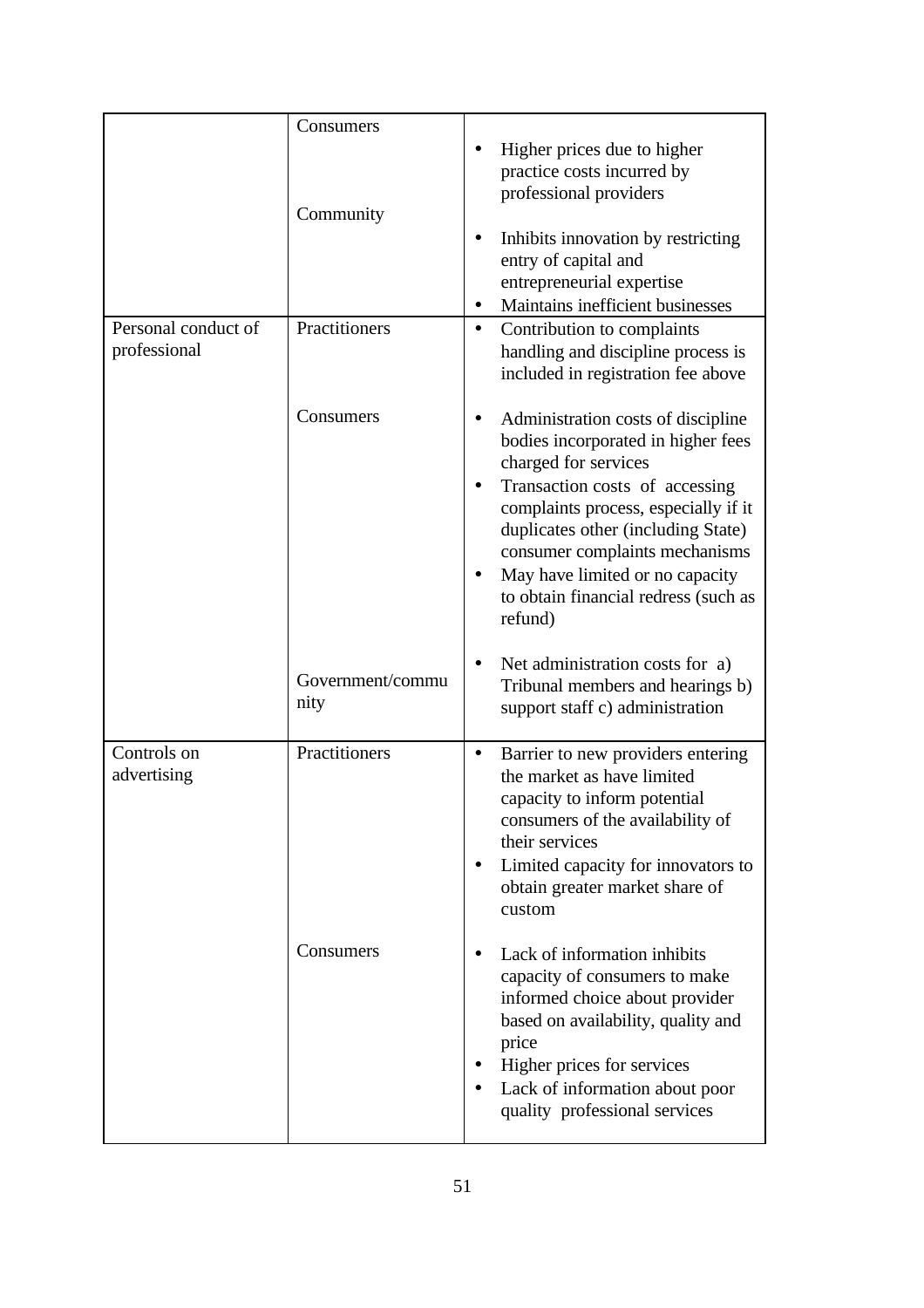|            | Community     | Potential oversupply of services<br>$\bullet$<br>without commensurate reduction<br>in cost<br>Contributes to maintenance of<br>inefficient and incompetent<br>providers |
|------------|---------------|-------------------------------------------------------------------------------------------------------------------------------------------------------------------------|
| Fee scales | Practitioners | Efficient practitioners inhibited in<br>gaining more clients due to<br>inability to reduce fees                                                                         |
|            | Consumers     | Higher prices                                                                                                                                                           |
|            | Community     | More homogenised services as<br>innovation is not able to be<br>rewarded                                                                                                |

### **(b) Criteria for Risk Analysis**

6.11 Risk can be defined as the exposure to the possibility of such things as economic or financial loss or gain, physical damage, injury or delay, as a consequence of pursuing a particular course of action. The concept has two elements:

- the likelihood of something happening; and
- the consequences if it does happen.

Risk is an inherent part of everyday life, but when averaged over the entire population the odds of an adverse event are often relatively small. Where these small probabilities are coupled with catastrophic consequences, the risk cannot be ignored. According to Viscusi (1992), the task for the individual as well as for society at large is to choose which risks will be incurred. As risk cannot be eliminated, it is inevitable that there must be some trade-off - some offsetting advantage of the risky activity - that leads to the choice to engage in an activity despite its risks. The fact that government can sometimes legislate the means for improving safety or reducing the likelihood of loss or damage, does not mean that it invariably should. The key issue for reviews is to consider whether the merits of doing so would be in society's best interests. The fundamental issue is not the level of risk *per se*, but whether the risks can be reduced, and whether the cost of these efforts is warranted by risk reduction.

6.12 Risk analysis is useful in many professional service markets as an explicit element in addressing the threshold issue of whether or not to regulate or whether existing regulation is appropriate. In making such an assessment the analysis would involve:

- an appraisal of the current level of risk to the exposed population due to the identified problem in the absence of regulation;
- the reduction in risk from the regulation;
- whether the regulation is the most effective tool available to deal with the risk; and
- whether there is an alternative use of available resources which would result in greater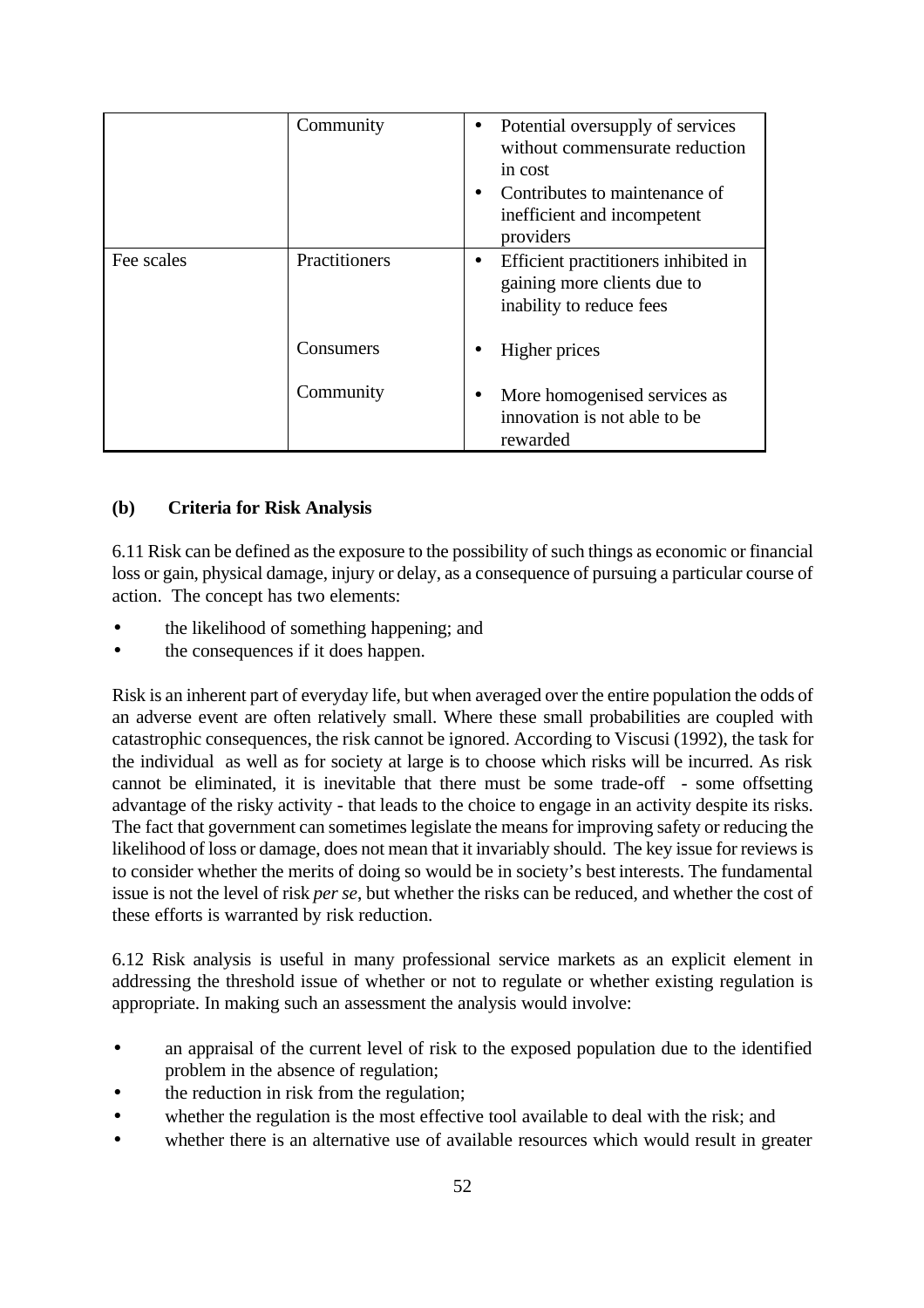overall benefit to the community.

6.13 Risk analysis would involve the following steps:

- identifying the risks
- analysing the risks
- assessing the risks
- prioritising the risks
- managing the risks

6.14 **Identify the risks** against the existing restrictions, by documenting the possible sources of risk (*eg* health and safety, professional liability, commercial relationships, legal relationships, financial matters, property etc) and possible areas of risk impact (*eg* individuals, community, cost, environment, economy etc);

| Key questions in identifying the risks in aspects of a particular profession are:       |
|-----------------------------------------------------------------------------------------|
| What is the process or activity?                                                        |
| What are its strengths and weaknesses?                                                  |
| Who are the stakeholders?                                                               |
| What problems have been identified ( $eg$ in reviews, discipline tribunals, the media?) |
| What are the risks?                                                                     |
| When, where, why and how are the risks likely to happen?                                |
| Who might be involved?                                                                  |
| Who bear the risks?                                                                     |
| What are the existing legislative controls and accountability mechanisms?               |

6.15 **Analyse the risks** in terms of the likelihood of problems happening (*eg* frequency or probability) and the possible consequences if they do happen (*eg* impact or magnitude of the effect). This can be done in two basic ways:

• qualitatively – using the experience, judgement and intuition of the review team. This type of analysis is commonly used where the level of risk does not justify the time and resources needed to do a full analysis, or where the data are inadequate for a more quantitative analysis. It is also useful in performing an initial screening of those risks which may require further, more detailed analysis. In this approach, the level of risk is determined from the relationship between the likelihood and the consequence, and can be set out in a table, as shown below:

| Likelihood               | Consequences<br>extreme l | high | medium | Low | negligible |
|--------------------------|---------------------------|------|--------|-----|------------|
| <b>Almost</b><br>certain | H                         | H    | Н      | M   | M          |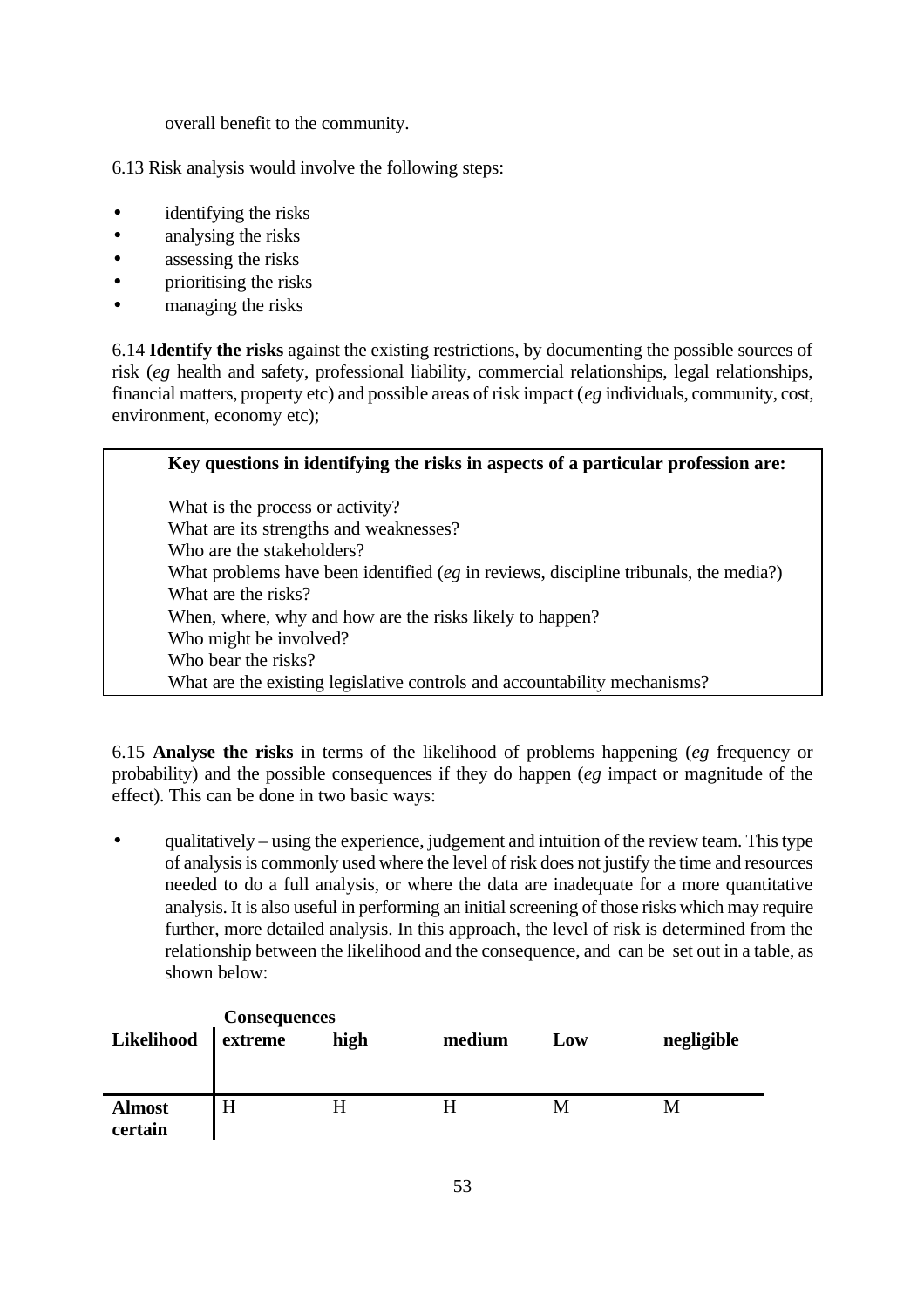| <b>Likely</b><br>Moderate |  |  |  |
|---------------------------|--|--|--|
| <b>Unlikely</b>           |  |  |  |
| Rare                      |  |  |  |

 $H = high$ risk  $M =$  major risk  $S =$  significant risk

 $L =$ low risk

Reviews must decide how much weight to place on risks of low probability but high impact, particularly where a situation or circumstances may be a focus of media attention (*eg* the collapse of part of the Westgate Bridge construction). Studies have shown (Viscusi 1992) that people tend to over-estimate the likely impact of low probability events (*eg* a terrorist attack), and underestimate the larger risks (*eg* exceeding the speed limit).

- quantitatively where there are readily available data on the likelihood of occurrence and the consequences (*eg* mortality and morbidity data for certain medical procedures; epidemiological data on the spread of infectious diseases). Some commonly used quantitative methods include probability analysis, statistical analysis, fault tree and event tree analysis and simulation/computer modelling. Rather than focusing on worst-case scenarios, reviews could obtain a more accurate measurement by using the mean of the probability distribution.
- 6.16 **Assess the risks** in relation to the following key questions:

What are the current legislative and other controls which may detect or prevent potential or undesirable risks/events? What is the potential likelihood of the risks happening with/without legislative restrictions? What are the potential consequences of the risks if they do occur? What is the acceptable level of risk?

Documentation of the assessment comprises:

- stating the rationale for initial screening of very low risks; and
- for all other risks, stating the existing controls, the likelihood of occurrence with/without the legislative controls, and the resulting level of risk.

6.17 **Prioritise the risks,** by comparing the level of each risk, as calculated above, against the level of acceptable risk. The major risks are then ranked to identify the priorities for treatment. Decisions about the acceptability of risk must take into account the wider public interest matters already discussed in section 5 above, as well as:

- the degree of control over each risk;
- the cost impact;
- the benefits and opportunities presented by the risks;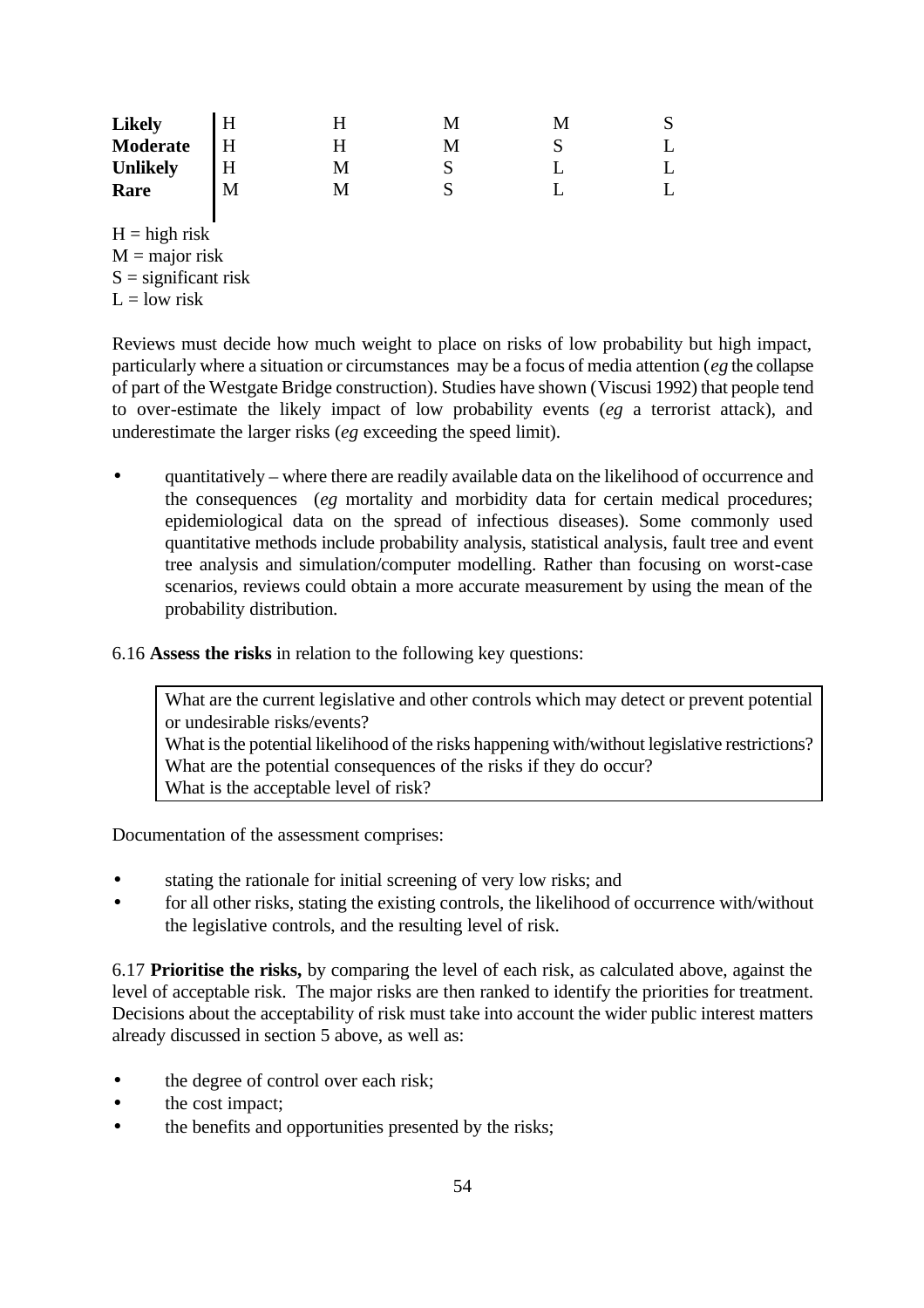• the risks borne by other stakeholders who benefit from the risk.

Note that this assessment is simply an extension of the methods outlined in Tables 3 and 4 above, for the assessment of the potential benefits and costs of legislative restrictions on competition. It adjusts those for key risk elements of the review, in this context. In assessing these costs and benefits, what matters is the value of the **expected** gains, or payoffs, that will accrue to society, where this expectation refers to statistical probability.

## **Level of risk to public health and safety in the professions:**

To what extent does the practice of the profession involve the use of materials and processes which could cause a serious threat to public health and safety?

To what extent does the failure of a practitioner to practise in particular ways (*eg* follow certain procedures, observe certain standards) result in a serious threat to public health and safety?

Are intrusive techniques used in the practice of the occupation, with particular emphasis on pharmacological compounds, dangerous chemicals or radioactive substances?

Is there significant potential for practitioners to cause damage to the environment through air, water, soil or noise pollution?

To what extent does a small error in the practice of a profession have the potential to cause substantial public health and safety risk?

How could regulation be harmful to the public? (*eg* by controlling the availability of practitioners if standards are more restrictive than necessary or by increasing the cost of goods and services to consumers if administrative costs are excessive)

If a high degree of independent judgement is not required, is it necessary to regulate both the provider and the supervisor? (this especially relates to the situation where like professions [and occupations] are in group practice, and there is reservation of work or one profession may legally be responsible for the practice of others – lawyers are in the former and health practitioners in the latter.)

6.18 **Management of the risks** needs to be appropriate to the significance of the risk and the importance of the activity or process. As a general guide, the following recommendations might apply:

low levels of risk for the profession as a whole can be accepted and legislative restrictions are considered to be unnecessary;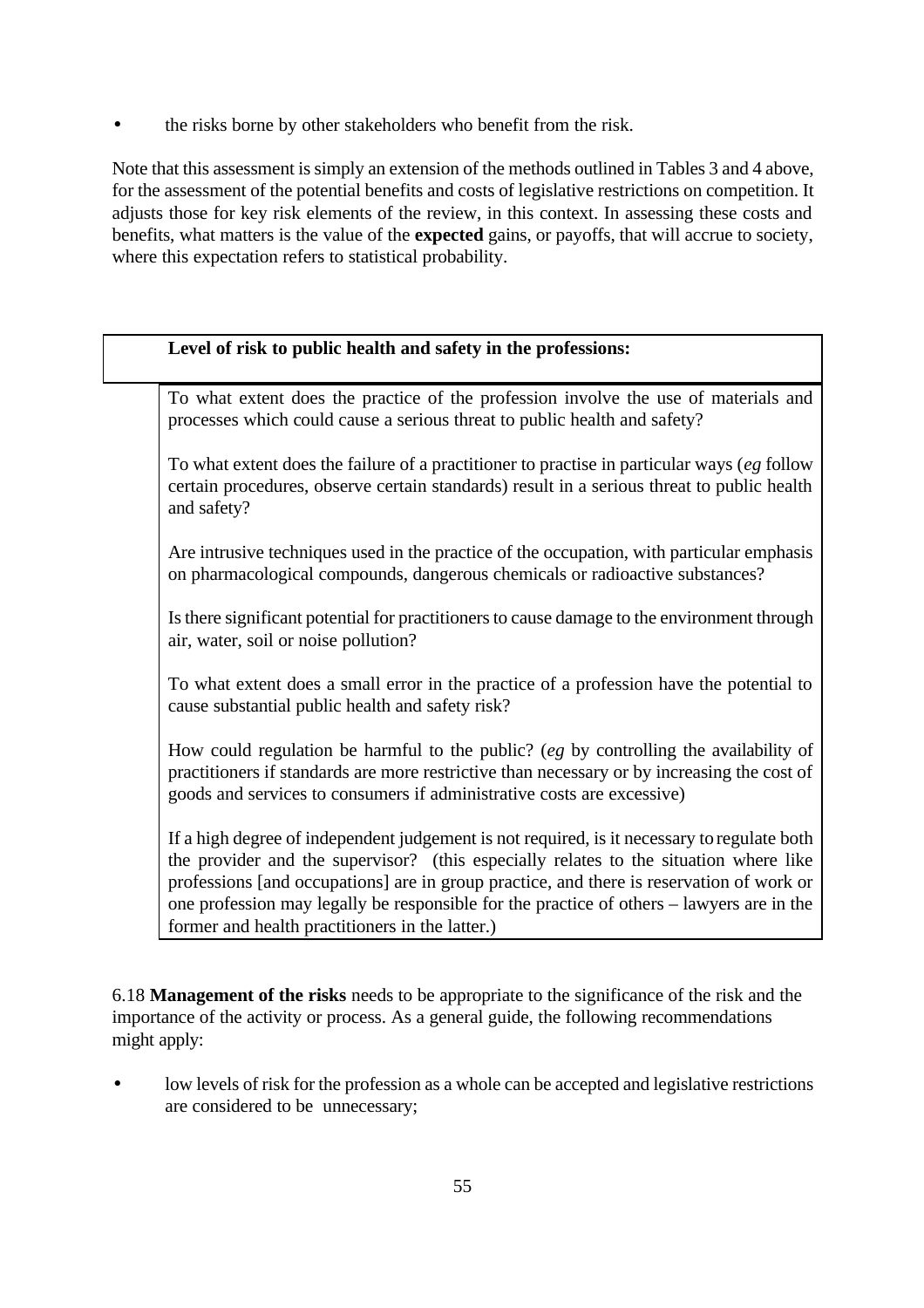- major or significant levels of risk should be treated, but less restrictive means of treatment than the current legislative restrictions should be considered; and
- high levels of risk may require continuation or strengthening of existing legislative provisions.

6.19 The options for managing the identified risks can be summarised as:

- avoiding or reducing the risk, by legislative provisions, where that is effective;
- reducing the level of risk, by reducing the likelihood of occurrence or consequences, or both, without resort to legislative restrictions. This could include self-regulatory mechanisms such as accreditation, and continuing professional development, as well as documented risk management procedures (*eg* infection control procedures) and explicit contract conditions, including penalties, (*eg* for major building works);
- transferring the risk, by shifting responsibility for all or part of a risk to a third party, such as an insurer, who ultimately bears the costs if the event occurs. To be effective, the risk should be allocated to the party which can exercise the most effective control over the risks;
- accepting the risk, particularly where the cost to avoid or transfer the risk is not justified because the likelihood and consequences are low.

6.20 The costs of managing risks needs to be commensurate with the benefits obtained from removing restrictions on the operation of the market, the significance of the activity and the risks involved. The total cost impact of the risks, and the cost of managing those risks, should be determined. The selection of the most appropriate option(s) involves balancing the cost of implementing each option against the benefits obtained.

6.21 Methodologically, these matters are not always easy to determine, and explicit and open judgement by reviewers will be necessary. However, focus groups, surveys and contingent valuation procedure can help for significant cases. A systematic, informed and disciplined survey of consumers as to their choice between, say, higher fees from entry barriers and higher resultant quality of service *eg* reduced risk, can help form that judgement. In the form of contingent valuation, it can provide a quantitative estimate of the risk trade-off, including in dollar terms. Of course, just as surgery should not be for amateurs, nor should surveys. A high degree of expertise is needed to go beyond simplistic and potentially misleading polling of superficial opinion (Withers, Throsby & Johnston 1994).

6.22 'Contingent valuation' refers to a specific form of survey or experiment that elicits willingness-to-pay or willingness-to-be-compensated valuations in circumstances where the market itself provides no clear guidance *eg* for particular components of a service which is offered only as a 'bundle' or for aspects of a service that have no market *eg* spillovers. There are related techniques that can also sometimes assist *eg* 'hedonic pricing' whereby the varying characteristics of services can be statistically related to the fees paid. A useful review of the available techniques is given in Viscusi (1992) and Executive Office of the President (1993).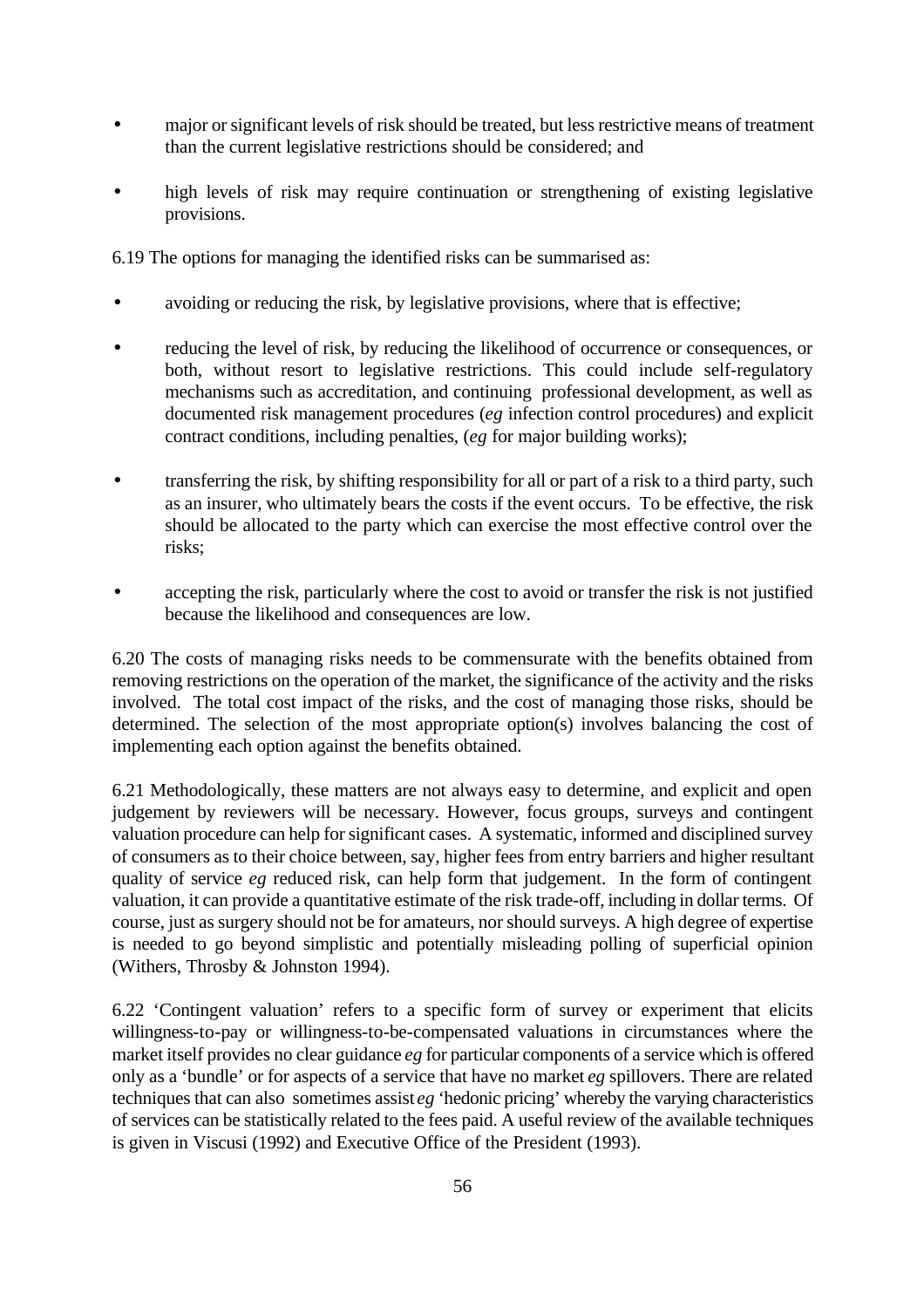## **7. IDENTIFY ALTERNATIVE MEANS OF ACHIEVING PUBLIC BENEFITS**

7.1 Professional regulation to control entry and to control conduct have arisen as responses to market failures, especially in the area of asymmetric information, as well as for the other public benefits. However there is a range of options to achieve objectives which need to be considered for such markets.

7.2 Where a problem has been identified in a particular professional service market, the response which involves least intervention and cost to achieve is preferred. Thus, in the first instance, the following question should initially be asked:

- Will the existing general laws be adequate to deal with the problem? *eg*
	- trade practices legislation
	- planning and environmental law
	- consumer protection legislation
	- torts law
	- business licensing
	- regulations governing the use of drugs, poisons, and dangerous substances
	- regulations prohibiting cruelty to animals.
- Will private responses be adequate to deal with the problem? *eg*
	- secondary markets in information provision provided through consumer associations, media reports, Internet listings etc (such as for health promotion, and for housing designs and extensions);
	- insurance schemes to cover risks and uncertainties (such as are available for some health services);
	- professional associations providing certification of standards or accreditation of services (such as the accountancy profession); and
	- warranties or guarantees of quality performance (as provided by some manufacturers, retailers and trades).

7.3 In many cases these responses may meet the need. In other cases problems can persist. For example, libel laws can limit information markets, warranties and insurance can lead to over-use ('moral hazard'), associations can re-introduce reputational premia above costs etc. There should be no automatic assumption that torts law works efficiently or consistently in each jurisdiction. Much depends on the form of liability adopted and the efficacy of the court and legal system itself. The provisions for financial compensation under consumer protection legislation vary between jurisdictions, and may not always be adequate or cost-effective, or be sufficient to prevent a particular professional from repeating an offence, even though it is sometimes argued that certification, combined with free flow of information, should be able to address any residual problems of practice quality. Clearly, the nature of risk and its incidence will become a crucial consideration in reaching a judgement here.

7.4 If, after careful consideration, the response is that none of these options meets the public interest objective, then reviews should consider selective government intervention again, in the order of least disturbance to the market and least cost of provision, consistent with meeting the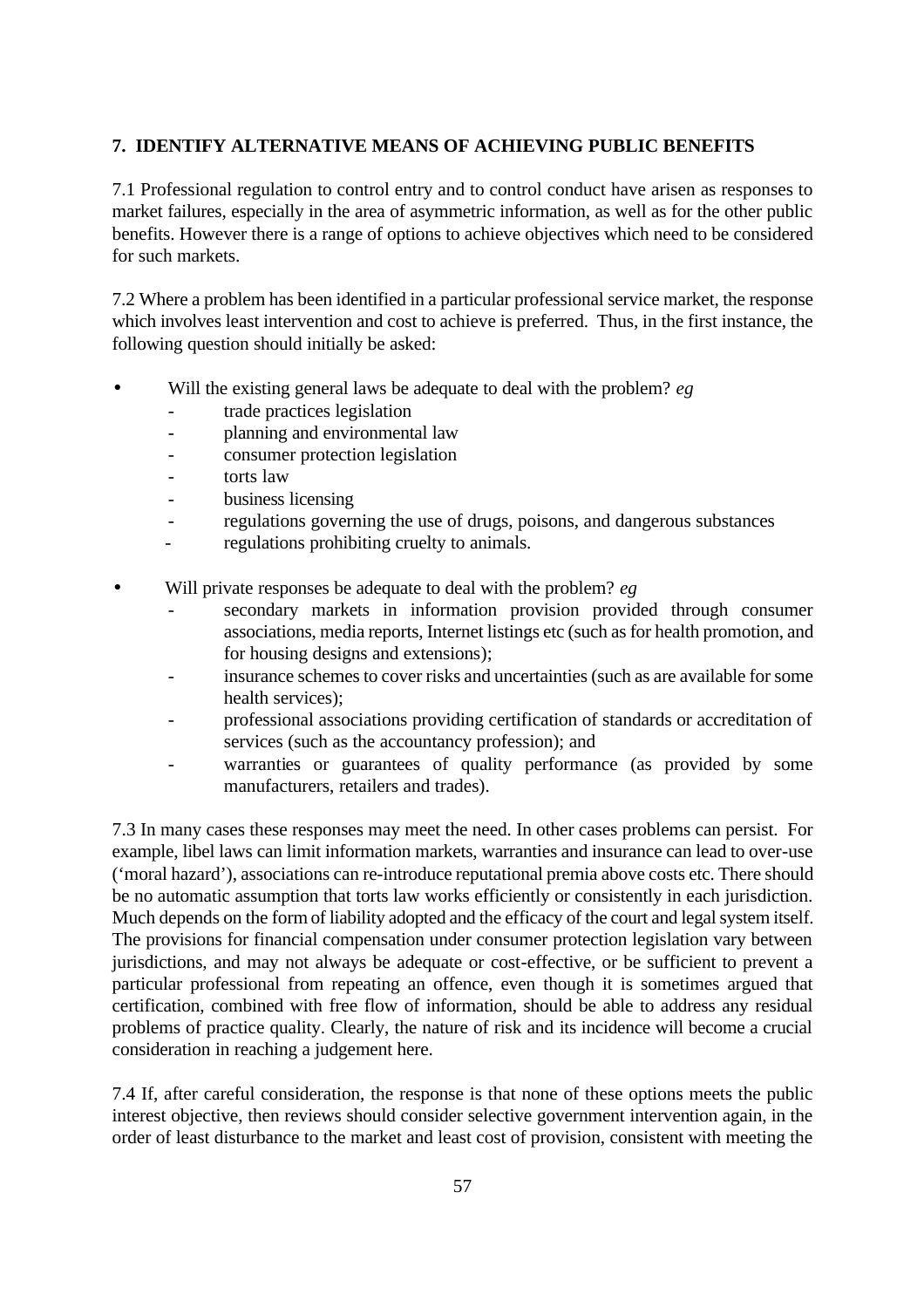need. Three broad categories of selective response can be recognised, each being more usually associated with some market failure or other public interest concerns than others. The categories, types of options in each, and relevant source of problems with the free market are as follows:

- persuasion and information disclosure especially for information asymmetry and disequilibrium
- incentives such as taxes and subsidies especially for externalities, redistribution/social welfare and regional development; and
- compulsory regulations/laws, using alternative, less restrictive designs especially for monopoly, access and equity, investment.

## 7.5 In relation to **persuasion and information:**

- some of the larger companies which provide chemical engineering, mining engineering or construction engineering services voluntarily publish statistical information on occupational health and safety (including site safety) and environmental impact of their activities in their annual reports;
- the peak body for the migration advice industry, the Migration Institute of Australia, publishes the details of individuals who have been found in breach of the migration agents' code of conduct;
- Governments themselves can sponsor enhanced information strategies for consumers, including warnings on official forms, advertising campaigns, publication of pamphlets about specific professions/occupations, *eg*
	- the Victorian Department of Health and Community Services compiled and published morbidity rates for selected procedures performed in different hospitals.

7.6 It is quite common in some professional areas for registration rather than licensing to be required. While this still restricts competition when compulsory and further connected to reservation of title, it is less restrictive than licensing and may be seen to have a primary information objective for clients or consumers. A lesser requirement may simply be information disclosure *eg* information registers obliging service providers to register or disclose certain information.

## 7.7 Examples of **incentives based upon tax or subsidy provisions include:**

- Subsidies for professional update education programs, professional re-entry and migrant vocational language programs for professionals;
- Awards and prizes for professional excellence funded by government;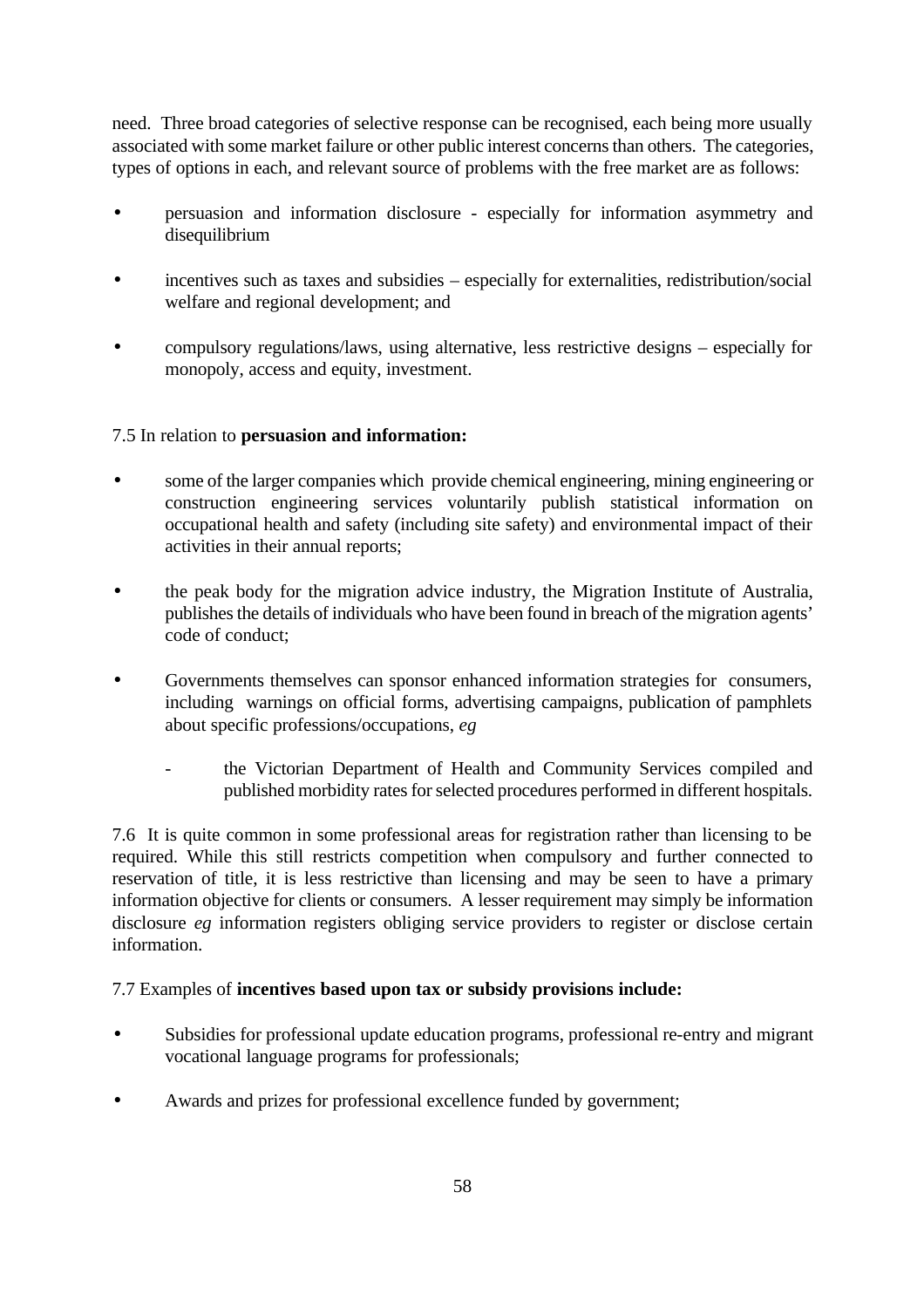- Tax concessions for practice in unattractive areas *eg* health professionals in remote locations, military reservists;
- Public funding of access to professional services in addition to professional charitable or *pro bono* work *eg* legal aid and medical service bulk-billing, pensioner and school dental subsidies or services , animal welfare subsidies

7.8 **Less restrictive regulatory options** can encompass a range of possibilities, with the least restrictive being negative licensing, where intending practitioners are not screened before starting to practise, but only prohibited from practising if shortcomings in their operations are identified, such as a violation of general consumer protection legislation. Co-regulation, an arrangement which comprises elements of self-regulation along with some legislated restrictions, is a common feature of much current professional legislation. There is no single 'model' or 'best practice' available. Rather, co-regulation has the potential to be tailored to an individual professional area, combining a flexible balance between the minimum necessary legislative restrictions designed to achieve public interest objectives, together with voluntary restrictions administered by the professional association itself. Typically, governments administer those processes where it is considered that conflicts of interest may distort decisions made by the particular professional association. For example:

- in the insurance area, practitioners are licensed under legislation administered by the Superannuation Commission, while a code of ethics and complaints resolution scheme is administered by the industry association itself;
- similarly, under the South Australian occupational licensing legislation, the Office of Consumer Affairs administers the licensing, registration and disciplinary processes, while the individual associations are responsible for setting professional standards and running the complaints resolution processes;
- by contrast, in NSW the legal profession is responsible for setting entry standards, and administering disciplinary mechanisms, while a statutory authority (the NSW Legal Services Commission) undertakes complaints handling against lawyers.

7.9 In the context of co-regulation, components may be principle based, performance based or describe how the outcome will be achieved. Typically, rules are more costly than standards to create, whereas standards tend to be more costly for individuals to interpret, as it is simpler to check a provider's qualifications than to check his or her outputs. Codes of conduct are useful alternatives to statutory regulation, and transfer the administrative costs from the public sector regulators to industry participants. It is important to ensure that the administration of such codes is transparent, that there be effective incentives for providers to participate, and that there is effective policing. Disputes between clients and providers can be handled through mechanisms such as industry specific tribunals, industry ombudsmen or mediation. There are a number of different models, and industry based schemes funded on a 'user pays' basis are becoming more prevalent. For consumers to maintain confidence in these arrangements, it is important that they be direct participants in the formulation and enforcement of these procedures. It is also proposed that any current co-regulatory arrangements be examined with a view to adopting the least restrictive combination of legislative and self-regulatory provisions.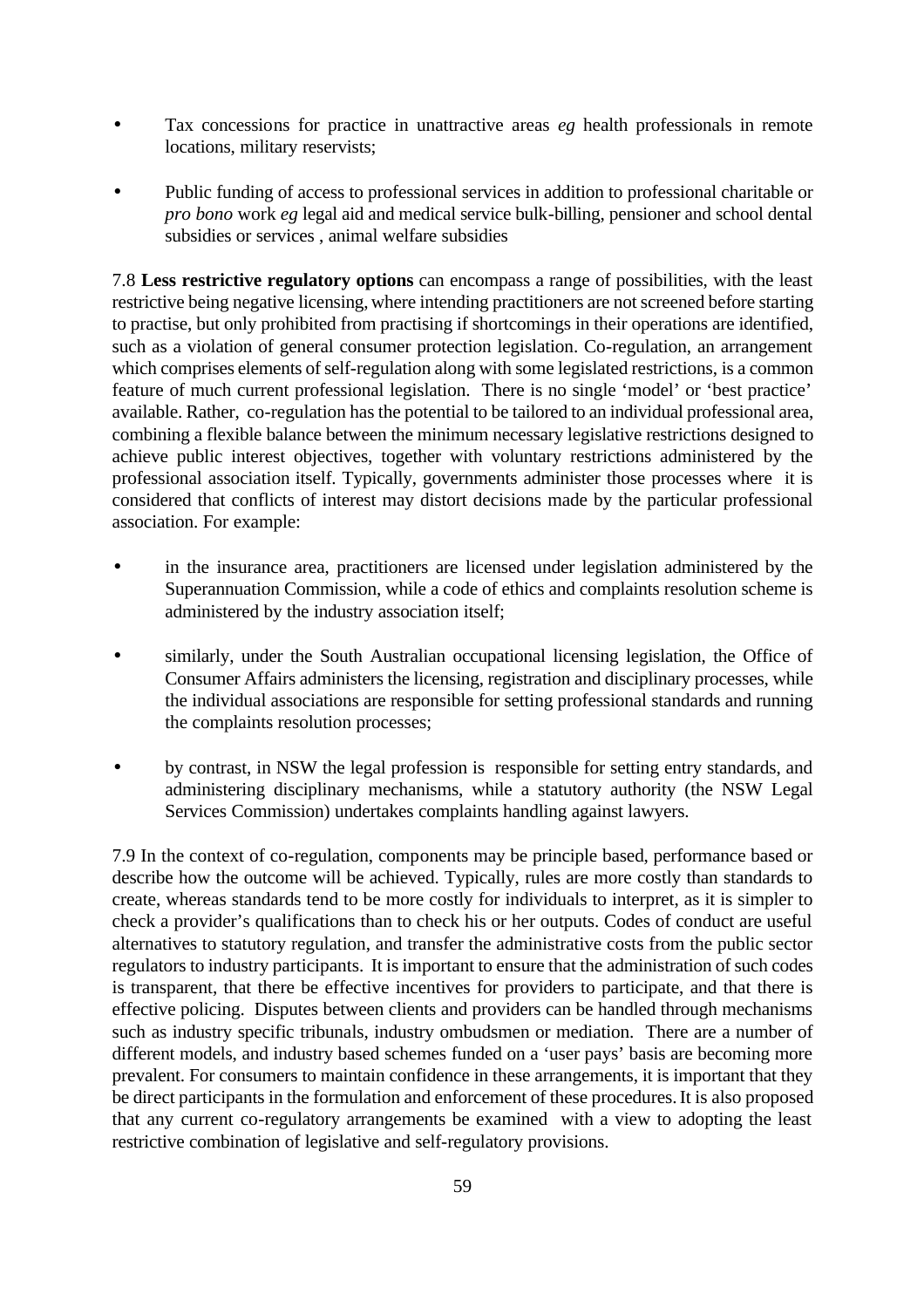7.10 One relatively minimalist form of regulation is that of title restriction. The use of a particular title is legally restricted to those meeting prescribed qualifications and conditions. But practice is otherwise unregulated and is open to contestation by other providers.

7.11 Where there are no strong public interest arguments for retaining legislative restrictions for a profession as a whole, but the analysis has shown that there are some specific areas of practice where there is an unacceptably high risk of market failure, then reviews could consider retaining regulation only for those specific areas within the profession. For example, in the predominantly unregulated profession of accountancy, there are some areas of accounting practice where it has been considered necessary in the public interest to maintain legislative restrictions on competition. These are insolvency practice (*ie* liquidators, receivers and administrators), company auditing and taxation advice. The main rationale for maintaining legislative restrictions on those areas was to overcome the problems associated with information asymmetry and externalities, which were considered to be greater in those areas than for the majority of accounting practice, as well as the need for a high degree of professional independence and integrity. In line with the rationale set out above, the aim should be to maintain the least legislative restriction on competition, consistent with protecting the public interest.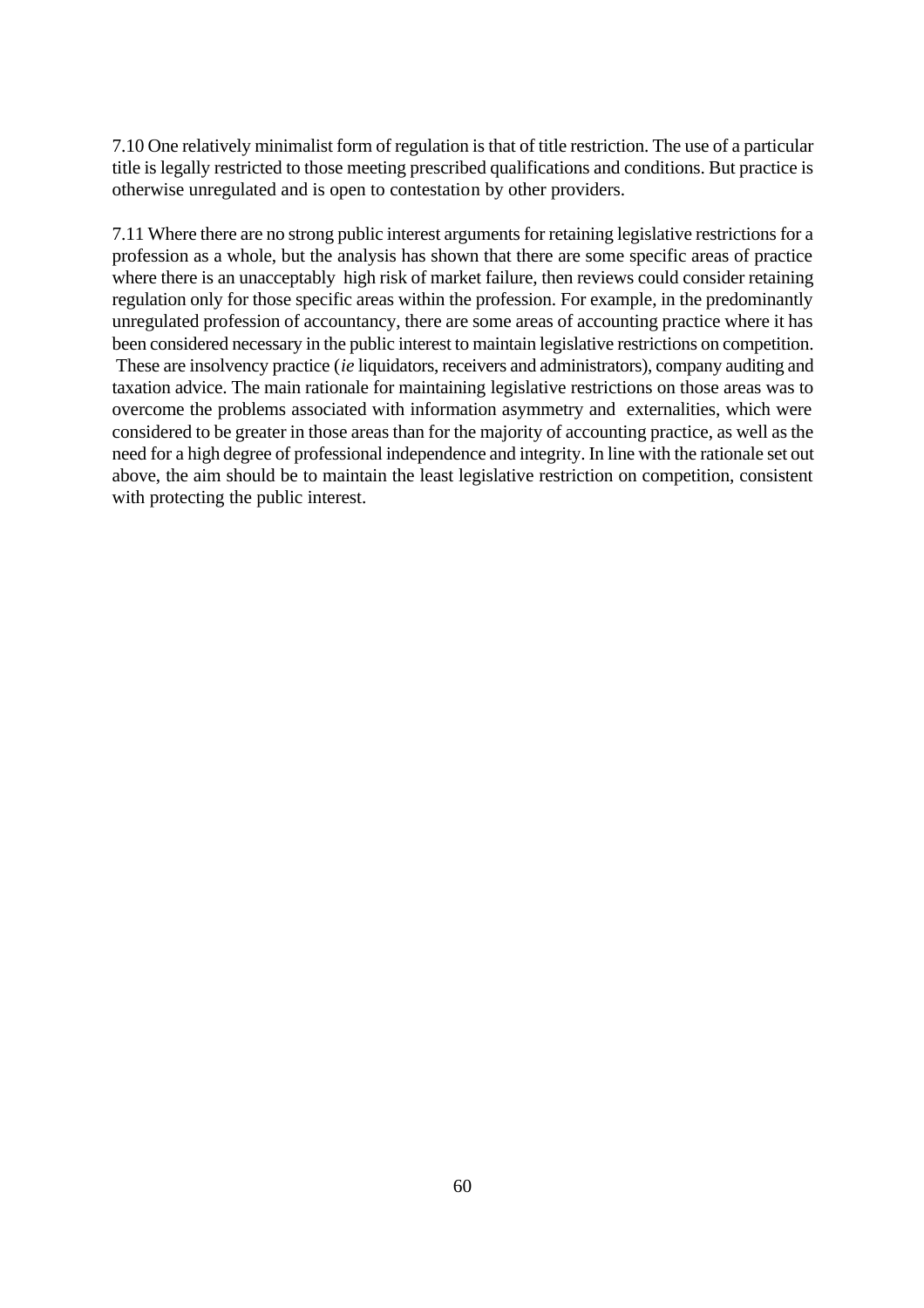## **8. RECOMMEND ON RESTRICTIONS ON COMPETITION FOR PROFESSIONS**

8.1 In summarising the results of the benefit-cost analysis, or its planning balance sheet analogue, an assessment might be along the following lines:

'Although the benefit to the community as a whole of the (legislation) is not considered to be greater than the costs, it is considered that (these specified restrictions) should be retained because the service is predominantly and frequently used by a particularly vulnerable sector of the community who would not otherwise be able to inform themselves about the relative capabilities of practitioners, and are likely to suffer serious (financial) consequences if they used an unqualified provider.'

Or it might be:

"The overall cost of (the restriction) is judged to be marginally greater than the benefits, and the restrictions on competition should generally be removed; however, due to some remaining (specified) failures in the market, those regulations which restrict (specify broad category such as " business ownership") should be should be maintained for a further period of three years, and reviewed again at that time."

8.2 Where the net public benefit test indicates that deregulation is warranted, the review should:

- identify all those legislative restraints on competition which do not directly deal with the market problems originally identified as giving cause for concern, and
- make recommendations in relation to the provisions which could be repealed.

8.3 Where the net public benefit test indicated that market intervention is necessary to correct market failure, and government regulation should continue, it does not automatically follow that all the existing legislative provisions should be retained. An examination of the information provided in the cost/benefit analysis will assist in determining those provisions which should be retained unchanged, and those where there is scope for replacing them with less restrictive means of dealing with the identified market problems.

8.4 Each completed review should conclude with a series of recommendations for reform which achieve the economic and broader public interest objectives of the legislation with the least restriction on competition. These recommendations could be expressed as:

- repeal the entire Act and subordinate legislation;
- amend the legislation as follows:
	- repeal specified provisions (list the relevant clauses in the principal and subordinate legislation)
	- amend specific provisions (list the relevant clauses and indicate the nature of amendment proposed)
	- specify what clauses would be retained.
- adopt new alternatives to legislation; specify alternative measures required**.**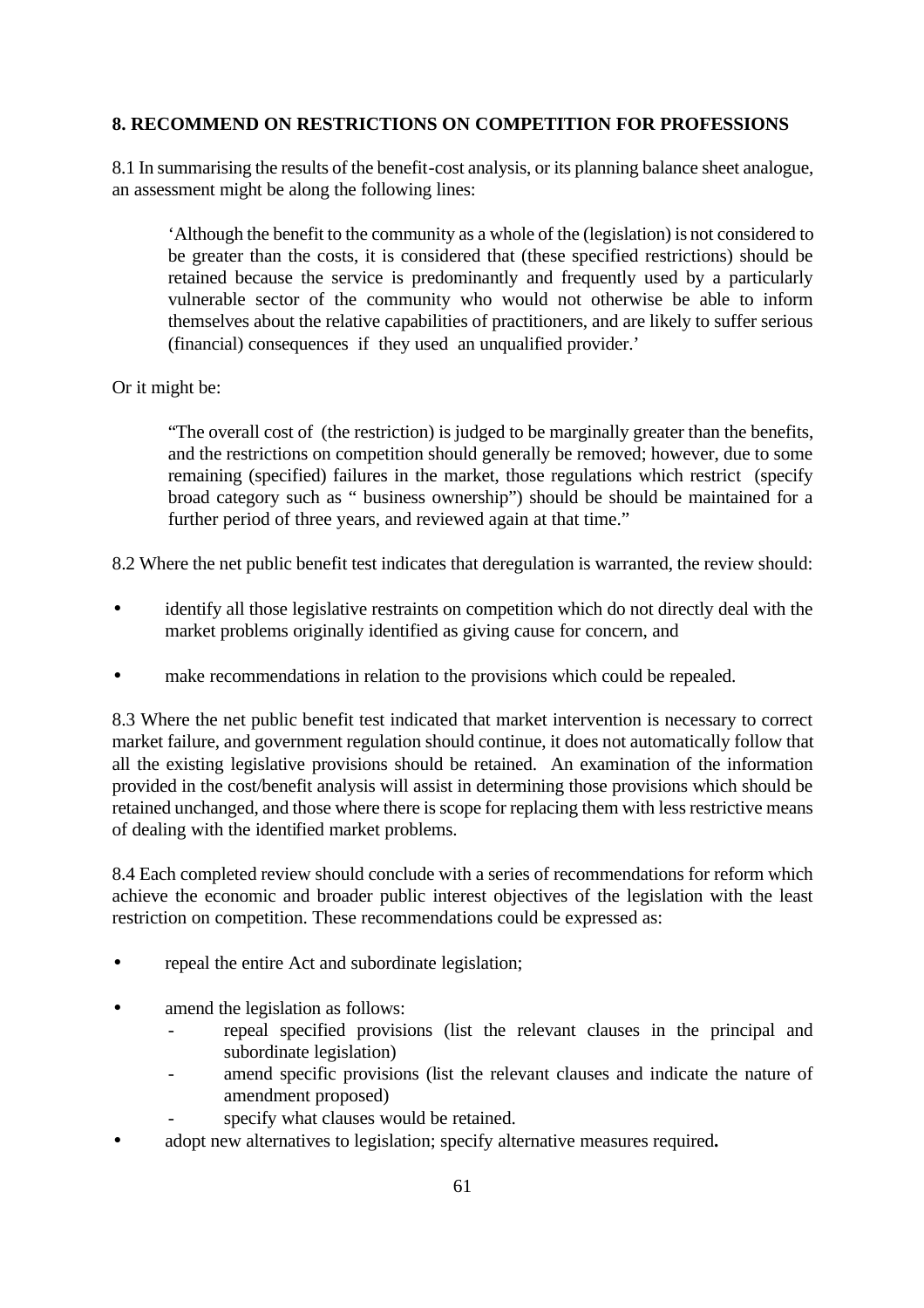### **LIST OF CONTACTS**

### **Australian Capital Territory**

Mr Ian Primrose Department of the Chief Minister GPO Box 158 CANBERRA CITY ACT 2601 Tel: 02 6207 5904 Fax::02 6207 0267

#### **New South Wales**

Mr Jim Booth Manager, Intergovernmental and Regulatory Reform Branch The Cabinet Office Governor Macquarie Tower 1 Farrer Place SYDNEY NSW 2000 Tel: 02 9228 5414 Fax: 02 9228 4408

#### **Northern Territory**

Mr Stephen Taaffe Policy and Coordination Division Department of the Chief Minister GPO Box 4396 DARWIN NT 0801 Tel: 08 8999 5164 Fax: 08 8999 7402

#### **Queensland**

Mr Chris Goodreid Intergovernmental Relations branch Cabinet Office Department of Premier and Cabinet 100 George Street BRISBANE QLD 4000 Tel: 07 3224 4082 Fax: 07 3224 4958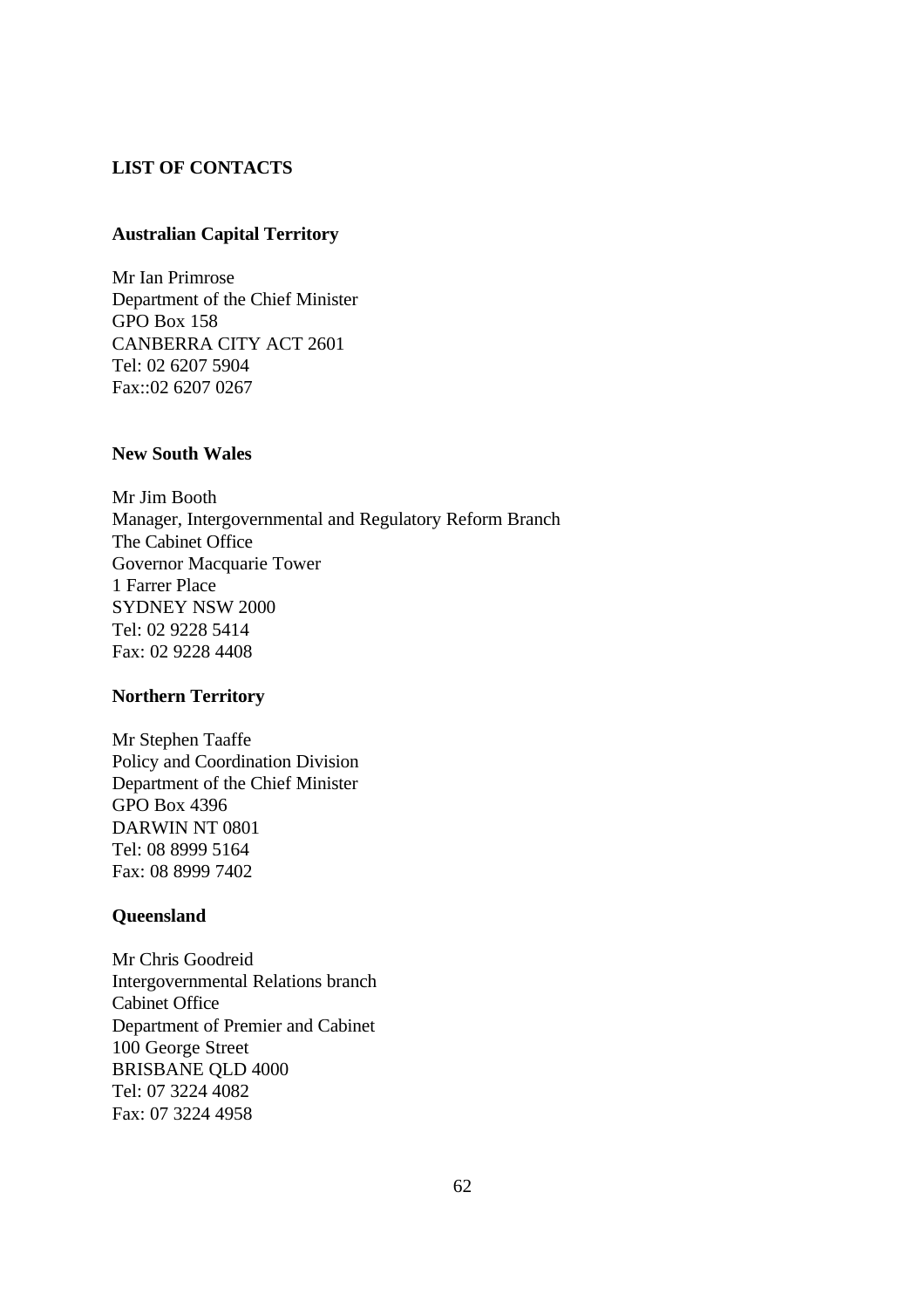#### **CONTACTS (cont):**

Mr Laurie Trueman Manager, Legislation Review National Competition Policy Unit Department of Treasury 100 George Street BRISBANE QLD 4000 Tel: 07 3224 5676 Fax: 07 3221 4071

#### **South Australia**

Dr Rosemary Ince Micro-economic Reform Branch Department of Premier and Cabinet GPO Box 2343 ADELAIDE SA 5001 Tel: 08 8226 0903 Fax: 08 8226 1111

### **Tasmania**

Mr Chris Lock Department of Treasury GPO Box 147B HOBART TAS 7001 Tel: 03 6223 2646 Fax: 03 6223 5690

#### **Victoria**

Mr Paul Myers Economic Policy Branch Cabinet Office Department of Premier and Cabinet Level 2, 1 Treasury Place MELBOURNE VIC 3002 Tel 03 9651 0158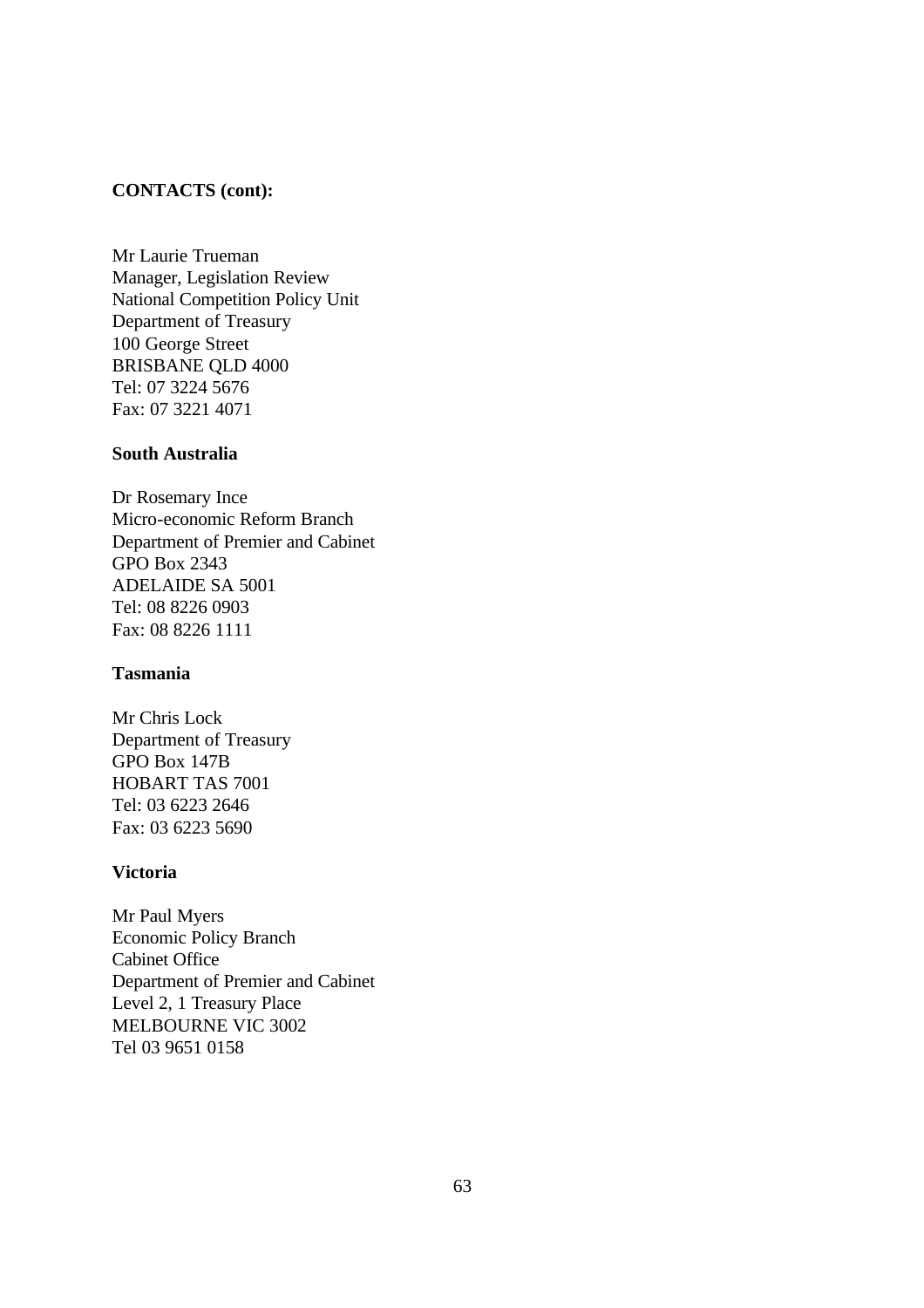## **CONTACTS (cont):**

## **Western Australia**

Dr David Morrison Director Competition Policy Unit Treasury Department Level 12, 197 St George's Terrace PERTH WA 6000 Tel: 08 9222 9914

### **Commonwealth**

Mr Peter Greagg Assistant Secretary, Structural Policy Division Department of Treasury Parkes Place PARKES ACT 2600 Tel: 02 6263 3872 Fax: 02 6271 5540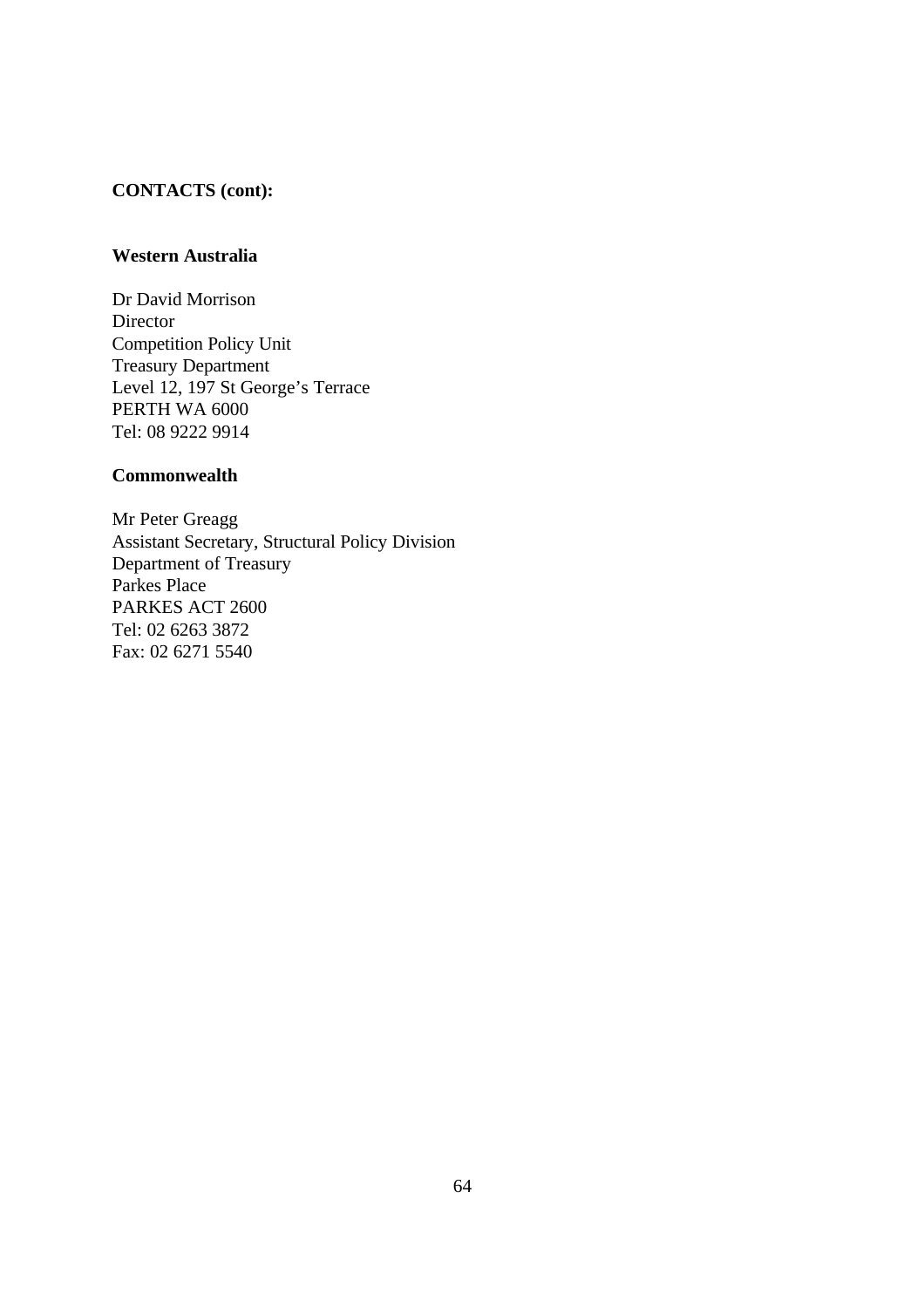### **GLOSSARY OF TERMS**

### **OFFICIAL TERMS**

- **Australian Competition and Consumer Commission (ACCC) –** a Commonwealth Government statutory authority responsible for ensuring compliance with major parts of the Trade Practices Act (plus the Conduct Code and Prices Surveillance Act)
- **Australian Competition Tribunal (ACT) a quasi-judicial appeal body constituted under** the Trade Practices Act
- **Committee on Regulatory Reform (CRR) a committee of senior state and territory** officials which advises responsible ministers as to co-ordination of regulatory reform across states and territories
- **Competition Principles Agreement (CPA) –** a component of National Competition Policy defining agreed principles for six areas of competition reform, including legislation review
- **Council of Australian Governments (COAG)** regular meetings of the heads of state, territory and Commonwealth governments in Australia, formed in 1995 for purposes of non-budget discussions of matters of mutual governmental interest
- **Legislation Review –** the process under National Competition Policy by which existing and proposed legislation is reviewed for consistency with the principles agreed in the Competition Principles Agreement
- **Mutual Recognition Agreement (MRA)** an agreement amongst Australian state, territory and Commonwealth governments to, *inter alia*, provide that a person registered to practise an occupation in one Australian jurisdiction should be able to do so also in the other jurisdictions
- **National Competition Policy (NCP)** a package of three agreements to promote competition adopted by all state and territory governments and the Commonwealth in April 1995.
- **Public Benefit Test** the balancing of public benefits and public costs during Legislation Review in order to determine if a legislated restriction on competition is in the public interest

#### **COMPETITION TERMS**

**Asymmetric information** – a systematic difference in information behaviour between buyers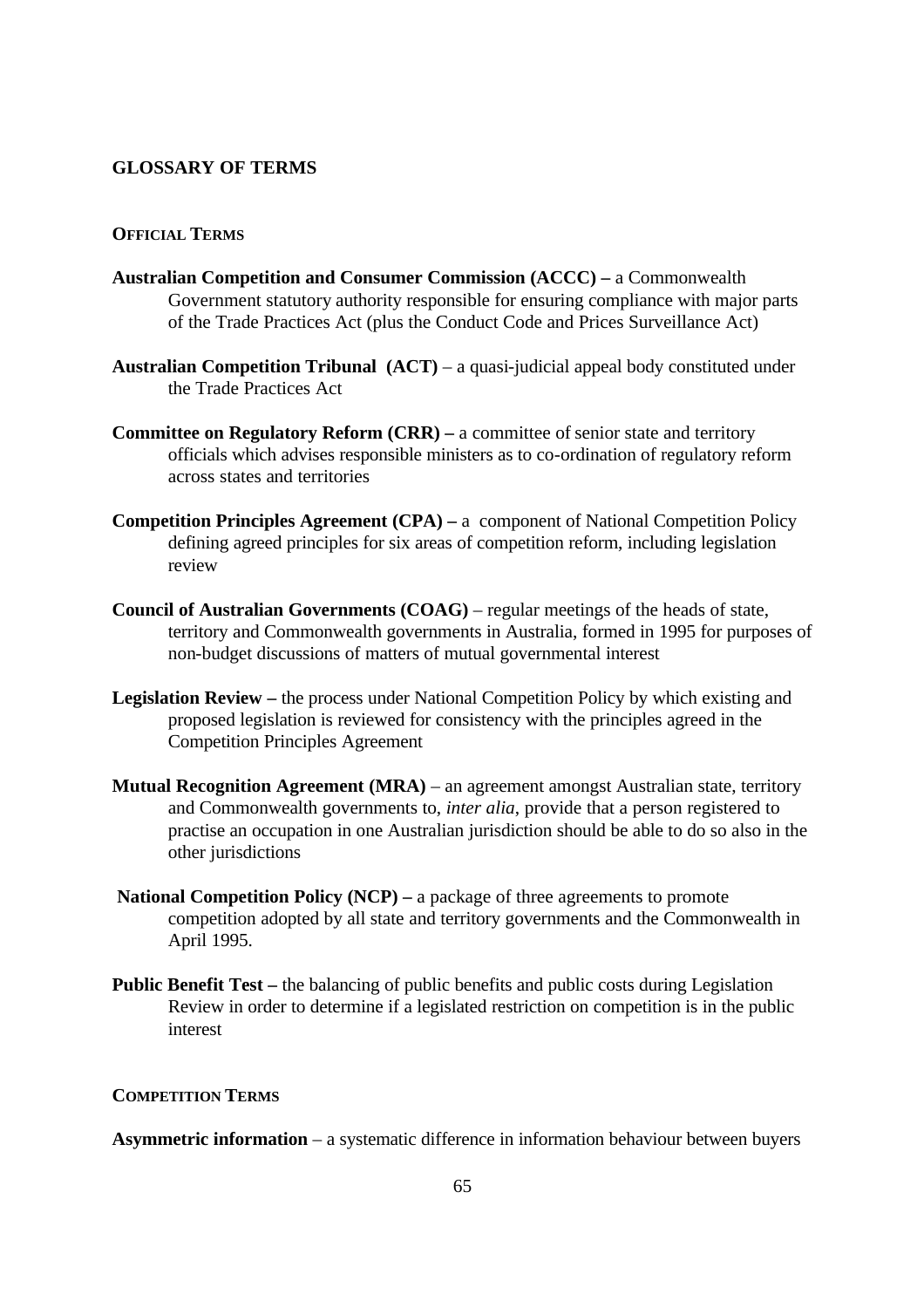and sellers that is not easily remedied by market provision of information

- **Atomistic competition** a market of many rivalrous sellers and buyers with no significant capacity for obtaining returns above competitive levels
- **Benefit-cost analysis** a systematic documentation of relevant costs and benefits over time, summarised as a monetary ratio
- **Catastrophic risk** events with a known chance of occurrence with fatal or injurious consequences for others in addition to the decision-maker
- **Competition –** process of rivalrous behaviour by suppliers and buyers in a market
- **Competitiveness**  a capacity to enhance market share for a firm, industry or nation
- **Complementarity** the degree to which use of one product or service is seen jointly linked to that of another
- **Contingent valuation** a technique for eliciting market valuations for non-market activities using hypothetical propositions
- **Customisation –** individualisation of a product to the distinct requirements of particular customers
- **Discount rate** interest rate by which future monetary amounts are rendered commensurate with present money
- **Disequilibrium** a situation in a market where supply does not equal demand
- **Entry barriers** elements of market structure and conduct which inhibit easy entry by new suppliers to a market
- **Experience goods** products and services where knowledge of the characteristics supplied increases significantly with consumption
- **Externalities** effects on others beyond parties engaged in a market activity ('spillover')
- **Market** the area of close actual or potential competition between buyers and sellers
- **Market conduct** the behaviour of participants (and potential participants) in a market
- **Market structure** the conditions of entry and organisation in a market
- **Merit good** an activity provided in a manner divergent from the preferences of consumers on the grounds of ignorance, irrationality or immorality

**Monopolistic competition** – a market with many sellers but still possessing a capacity for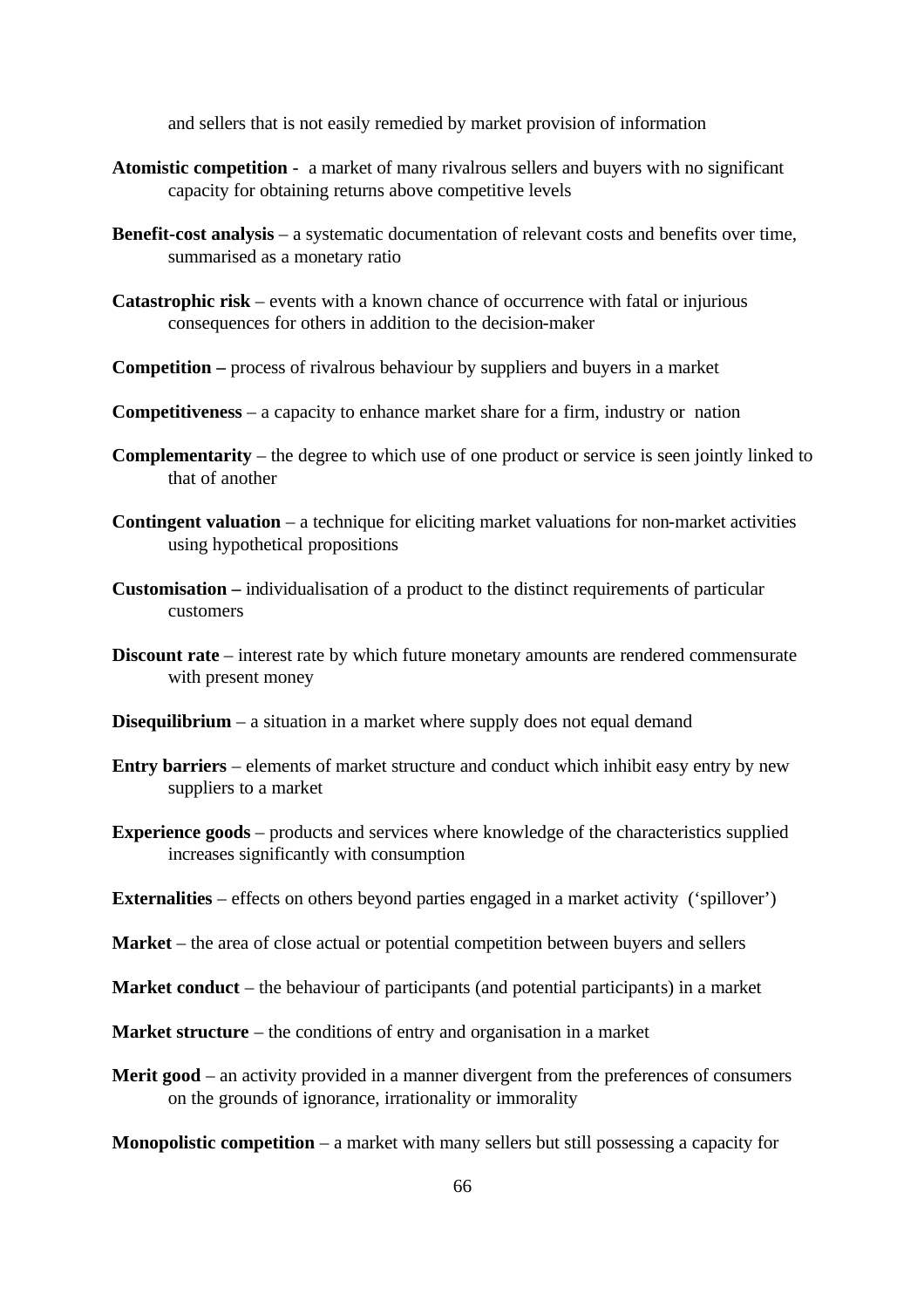obtaining returns above competitive levels

- **Monopoly** power to obtain market returns above competitive levels, particularly where there is a single seller in a market
- **Oligopoly –** a highly concentrated market structure dominated by a few sellers
- **Planing balance sheet** a systematic documentation of relevant costs and benefits, expressed in a mix of monetary, natural quantitative or qualitative units
- **Public good** an activity from which others cannot easily be excluded and which is readily consumable by some, without diminishing its availability to others
- **Public interest** well-being of the community
- **Risk** probabilistic events with a known chance of occurrence
- **Substitutability –** the degree to which alternative suppliers are seen as competitive by buyers
- **Tragic risk** events with a known chance of occurrence with fatal or injurious consequences
- **Uncertainty** probabilistic events with imperfectly known distribution of likelihood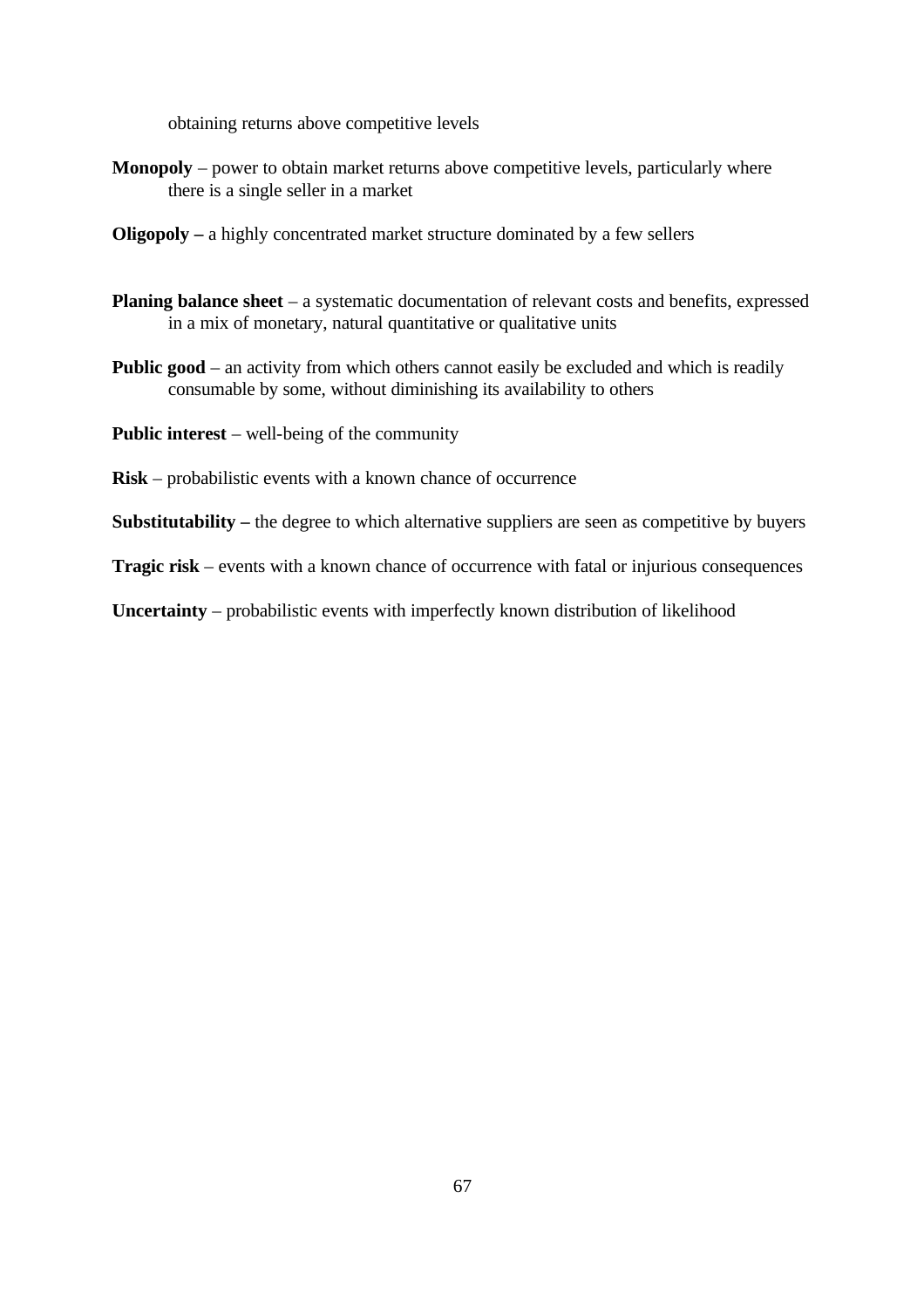#### **REFERENCES**

Akerlof G.A. (1970), "The Market for 'Lemons': Quality, Uncertainty and the Market Mechanism", *Quarterly Journal of Economics*, 84, 489-500.

Asia Pacific Economic Review (August 1996), *International Trade in Professional Services,*2(2), Cambridge University Press.

Australian Council of Professions Ltd (1997), *National Competition Policy and the Professions*, ACT.

Australian Council of Professions Ltd (September 1998), *Submission to the Senate Select committee on the Socio-Economic Consequences of the National Competition Policy*, (mimeo).

Australian Dental Association Inc., Victorian Branch (August 1998), *Australian Dental Legislation Review, ADAV Response,* (mimeo).

Australian Nursing Council Inc. (1997), *Fifth Annual Report.*

Australian Veterinary Association (November 1997), *Review of the Mutual Recognition Agreement*, (mimeo).

Brockington, J., National Competition Council (May 1998), *National Competition Policy and the Nursing Profession,* (mimeo).

Burton, C.(1988 ), *Redefining Merit*, AGPS, Canberra.

Cabinet Office, Department of Premier and Cabinet, Victoria (1996), *Competitive Neutrality, a Statement of Victorian Government Policy*, Melbourne: Victorian Government.

Cabinet Office, New South Wales (August 1997), *Consulting on Reform, A Consultation Framework for Review of Anti-Competitive Legislation*, (mimeo).

*Canberra Times* (30 August 1998), Editorial.

Commonwealth-State Committee on Regulatory Reform (July 1996), *Review of Partially Registered Occupations,* (mimeo).

Competition Policy Task Force, Department of Premier and Cabinet, Victoria (1996), *National Competition Policy: Guidelines for the Review of Legislative Restrictions*, Melbourne, Victorian Government.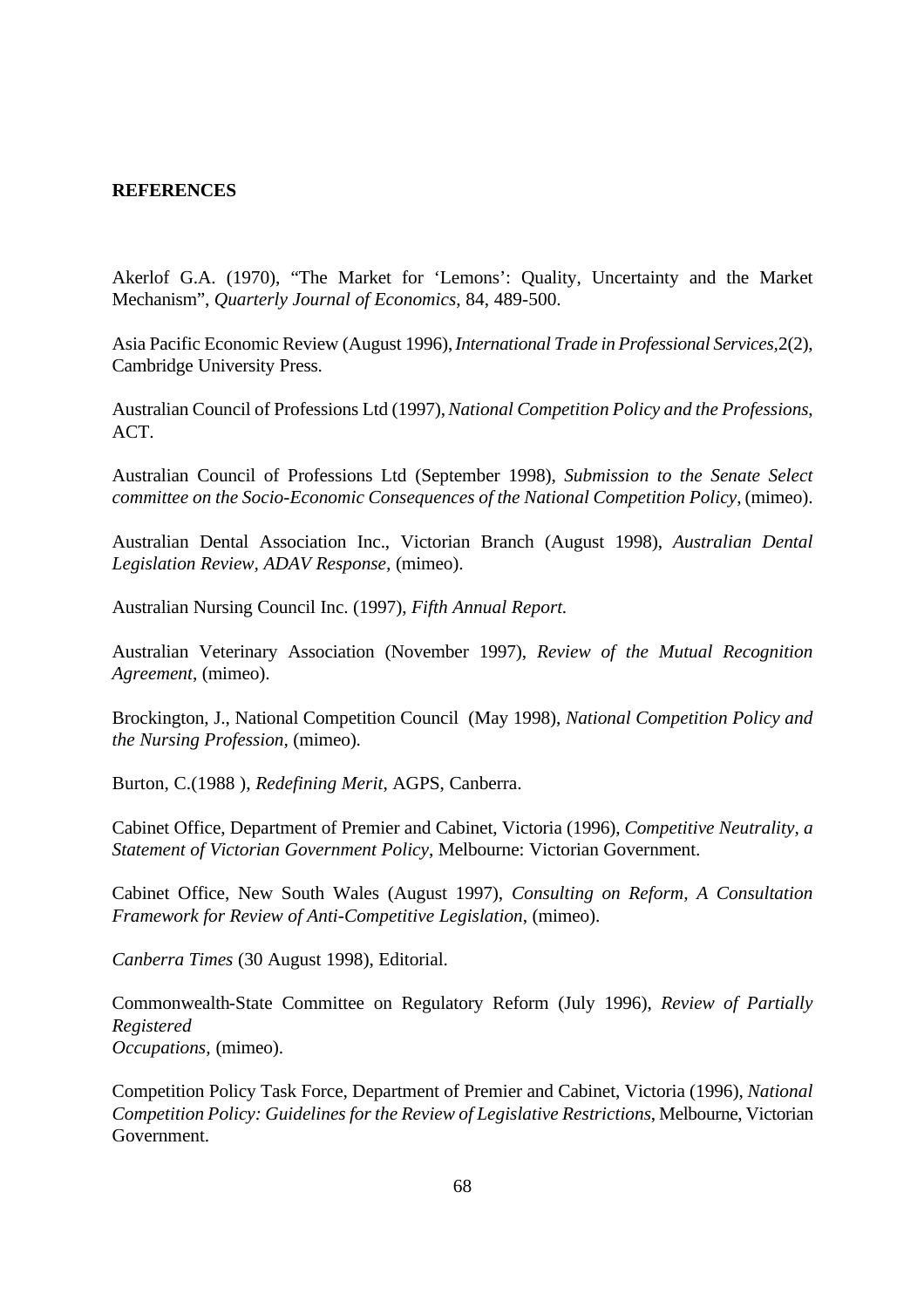Competition Policy Unit, Treasury, Government of Western Australia (April 1997), *Competition Brings out the Best: Legislation Review Guidelines*, (mimeo)*.*

Council of Australian Governments (November 1997), *Principles and Guidelines for National Standard Setting and Regulatory Action by Ministerial Councils and Standard Setting Bodies,* (mimeo).

Department of Fair Trading, NSW, and Property Services Council (May 1997), *Review of Valuers Registration Act 1975,* (mimeo).

Department of Finance (1990), *Handbook for Cost Benefit Analysis*, Department of Finance, Canberra.

Department of Human Services, Victoria (December 1997), *Dental Legislation Review*, (mimeo).

Department of Premier and Cabinet, South Australia (February 1998), *Guidelines Paper for Agencies Conducting a Legislation Review under the CoAG Competition Principles Agreement*, (mimeo).

Doyle, R., Ryan, G., and Cheah, C-W. (July 1998), *Review of Dentists Act 1972 and Dental Technicians Act 1972, Final Report,* Victoria, (mimeo).

Executive Office of the President of the United States (1992), *Regulatory Program of the United States Government,* Government Printing Office, Washington, D.C

*Federal Register- Part VIII The President: Executive Order 12866 – Regulatory Planning and Review* (1993).

Finoccio, L.J., Downer, C.M., McMahon, T., Gragnola, C.M. and the Taskforce on Health Care Workforce Regulation (1996), *Reforming Health care workforce Regulation: Policy Considerations for the 21st Century,* C.A. Pew Health Professions Commission, San Francisco.

Freebairn, J. and Withers, G. (1979), "Welfare Effects of Salary Forecasting Error in Professional Labour Markets", *Review of Economics and Statistics*, May.

Freeman, R. (1971), *The Market for College-Trained Manpower,* Harvard University Press, , Cambridge, Mass.

Grindley, P. (1995), "Regulation and Standards Policy: Setting Standards by Committees and Markets", in Bishop, M., Kay, J., and Mayer, C. (eds), *The Regulatory Challenge*, Oxford University Press, Oxford, Ch. 9.

Intergovernmental and Regulatory Reform Branch, The Cabinet Office, New South Wales (June 1998), *Report to the National Competition Council on the Application of the National Competition Policy in NSW for the year ending December 1997*, (mimeo*).*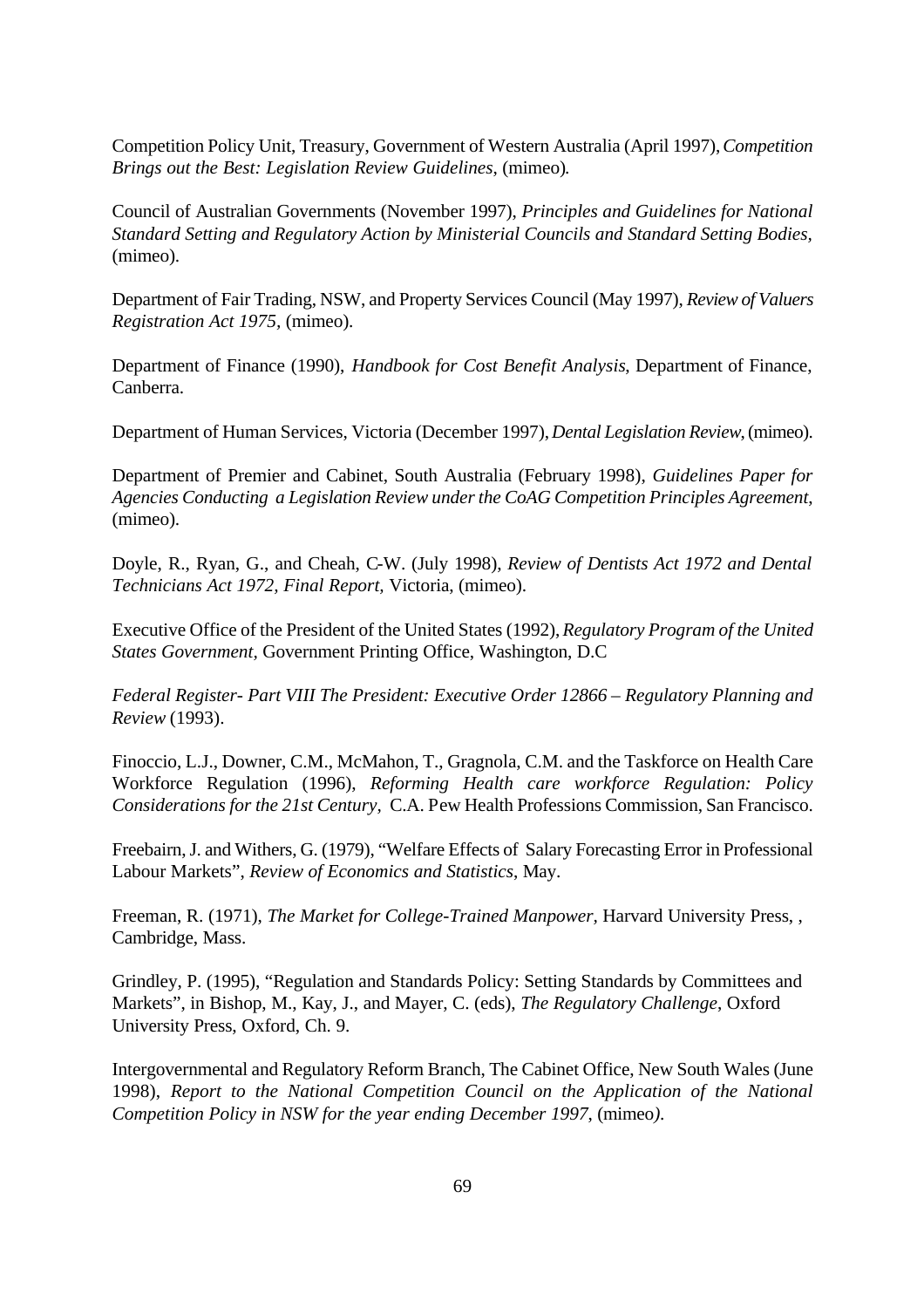Iredale, R. (1997), *Skills Transfer: International Migration and Accreditation Issues*, University of Wollongong Press, Wollongong.

Ireland, N. (1995), "Information Asymmetrics and Product-Quality Regulation", in Bishop, M., Kay, J., and Mayer, C. (eds*) The Regulatory Challenge*, Oxford University Press, Oxford, Ch. 8.

Kahn, A.E. (1988), *The Economics of Regulations: Principles and Institutions. Volume I: Economic Principles*, The MIT Press: Cambridge, Mass.

Leland, H.E. (1979), "Quacks, Lemons and Licensing: A Theory of Minimum Quality Standards", *Journal of Political Economy*, 87, 1328-46.

Link, A.N. (1983), "Market Structure and Voluntary Product Standards", *Applied Economics*, 15, 393-401.

Maddock, R., Dahlsen, J., and Spencer, K. (1997), *Report of the Review of the Audit Act 1994,* Victoria, (mimeo).

Management Advisory Board/Management Improvement Advisory Committee (1995), *Managing Risk in the Australian Public Service*, Canberra: AGPS.

McKinsey and Co. Australia (1995), *Think Global, Act Local,* McKinsey & Co, Sydney.

Meagher, R.P. (August 1998), *Honesty and the Bar : Some Reflections*, (mimeo).

Mussa, M., and Rosen, S. (1978), Monopoly and Product Quality. *Journal of Economic* Theory, Vol. 18, pp. 301-17.

National Competition Council (1997), *Competitive Neutrality Reform: Issues in Implementing Clause 3 of the Competition Principles Agreement.* 

NSW Department of Public Works and Services (June 1997), *Review of the Architects Act 1921*, (mimeo).

NSW Government Review Group (April 1997), *Review of the NSW Veterinary Surgeons Act 1986*, (mimeo).

NSW Health Department (December 1996), *Review of the Psychologists Act 1989,* (mimeo).

Parsons, (1995), *Public Policy: An Introduction,*

Posner, R. (1971), *Economics and Law,* Little Brown, Boston, Mass.

Queensland Health (September 1996), *Review of Medical and Health Practitioner Registration Acts,* (mimeo).